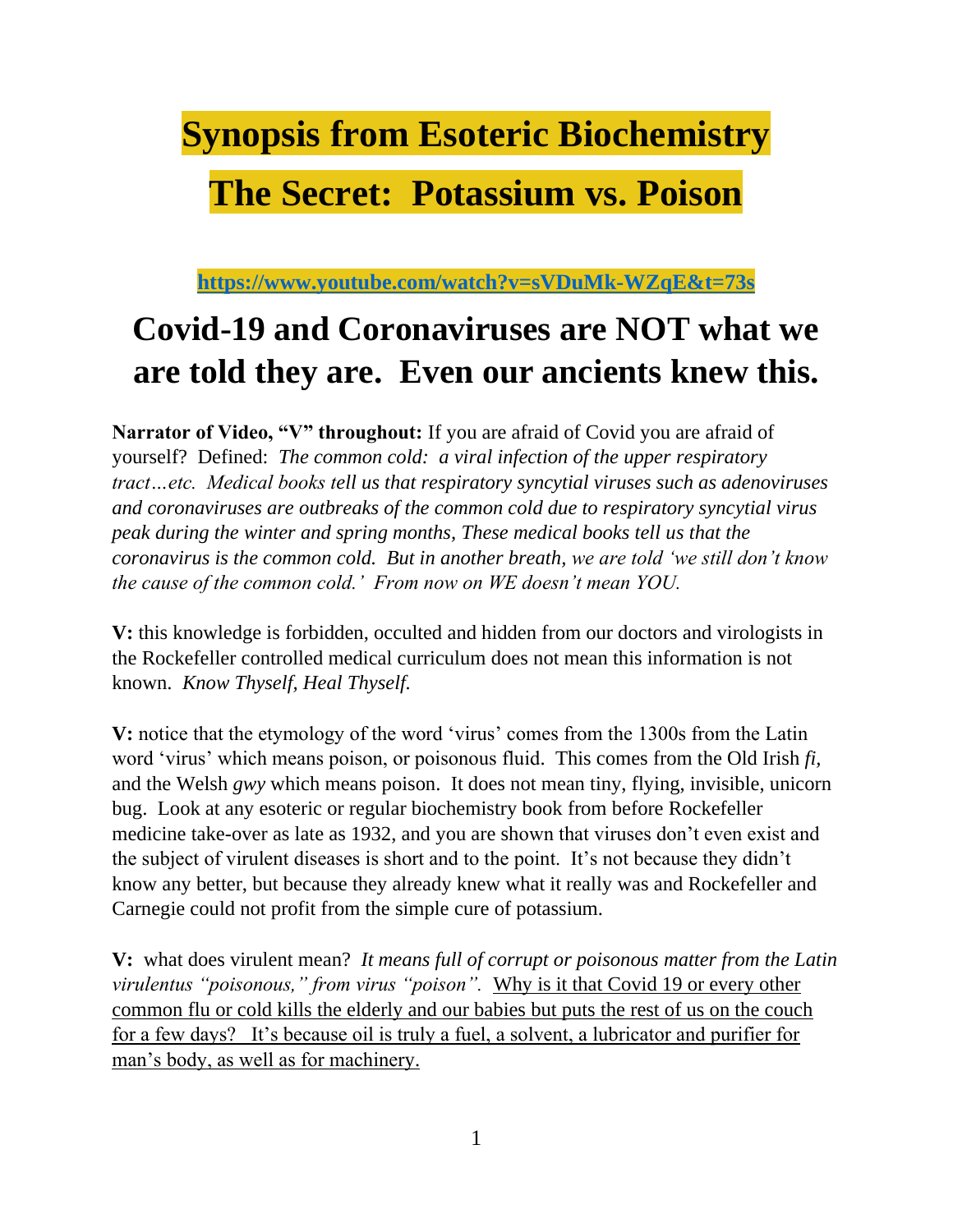**V:** Oils value as a medicine was well known by our ancients. It is recognized as a neutralizer of poison or viruses is proved by the following quote from *The Odes of Horace: Like poison loathes oil.* We discovered in the 1930s that leprosy can be cured by the use of a certain oil. Why does the fake Covid 19 look like it targets the elderly? *In old age the human body is very low in oil and hence looks dry and shriveled. Skin, hair, intestinal tracts and bones all require their full quota of oil. The fluid in the lymphathic glands or lymph system must have sufficient oil.* 

**V:** it is said that the ocean contains enormous quantities of Kali sulph or potassium sulphate in addition to the other three combinations of this potassium salt. It is highly electric. Liebig states many years ago that potassium is the essential alkali of the animal body and this is true of the human body. In combination with sulphur it forms oil, or Kali Sulph, potassium sulphate.

**V:** what is alkali? A carbonate or hydroxide of an alkali metal, the aqueous solution of which is bitter, slippery, caustic, and characteristically basic in reactions. Any of various soluble mineral salts found in natural water and arid soils. Would this be like hydroxychloroquine or chlorine dioxide? Is this why Rockefeller controlled big pharma immediately labeled the term 'quack' to any virologist who insists things like "*my bottom line still holds the truth that the terrain or internal environment is everything and the germ or so-called virus is NOTHING. The germ or so-called virus can only be a symptom of cellular breakdown due to an imbalance of the delicate alkaline pH balance of the body fluids or oils and NOT the cause of that breakdown.* 

**V:** *It is said that the bodies of sheep, salmon, clams and milk contain a huge quantity of this salt, which may be the reason why mutton fat is supposed to possess healing qualities. For vegans and vegetarians beet greens, spinach, kale, white beans, avocados, potatoes, acorn squash, white button mushrooms, bananas, tomatoes, wheat, rice bran, molasses, soy beans, figs, seaweed, orange juice, brussels sprouts, pistachios, sunflower seeds, palm hearts, pumpkin and squash seeds, almonds, watermelon seeds, dates, cashews and walnuts contain the same.* 

**V:**The bodies of sheep contain a huge quantity of this salt which may be the reason why mutton fat is supposed to possess healing qualities. Sheep are said to excrete a very great quantity of potassium in perspiration and one-third of the weight of raw merino (in wool) consists of potassium compounds. Here again we have esoteric proof of the *correct allocation of Kali phos to Aires, the sheep sign, as well as to Virgo, the Virgin, which creates the Lam of God "Which taketh away the sins of the world."* As sin means deficiency and also disease, the statement is clear. *Lack of potassium or Kalium in ALL THREE COMBINATIONS (as it is chemically known and includes potassium sulfate,*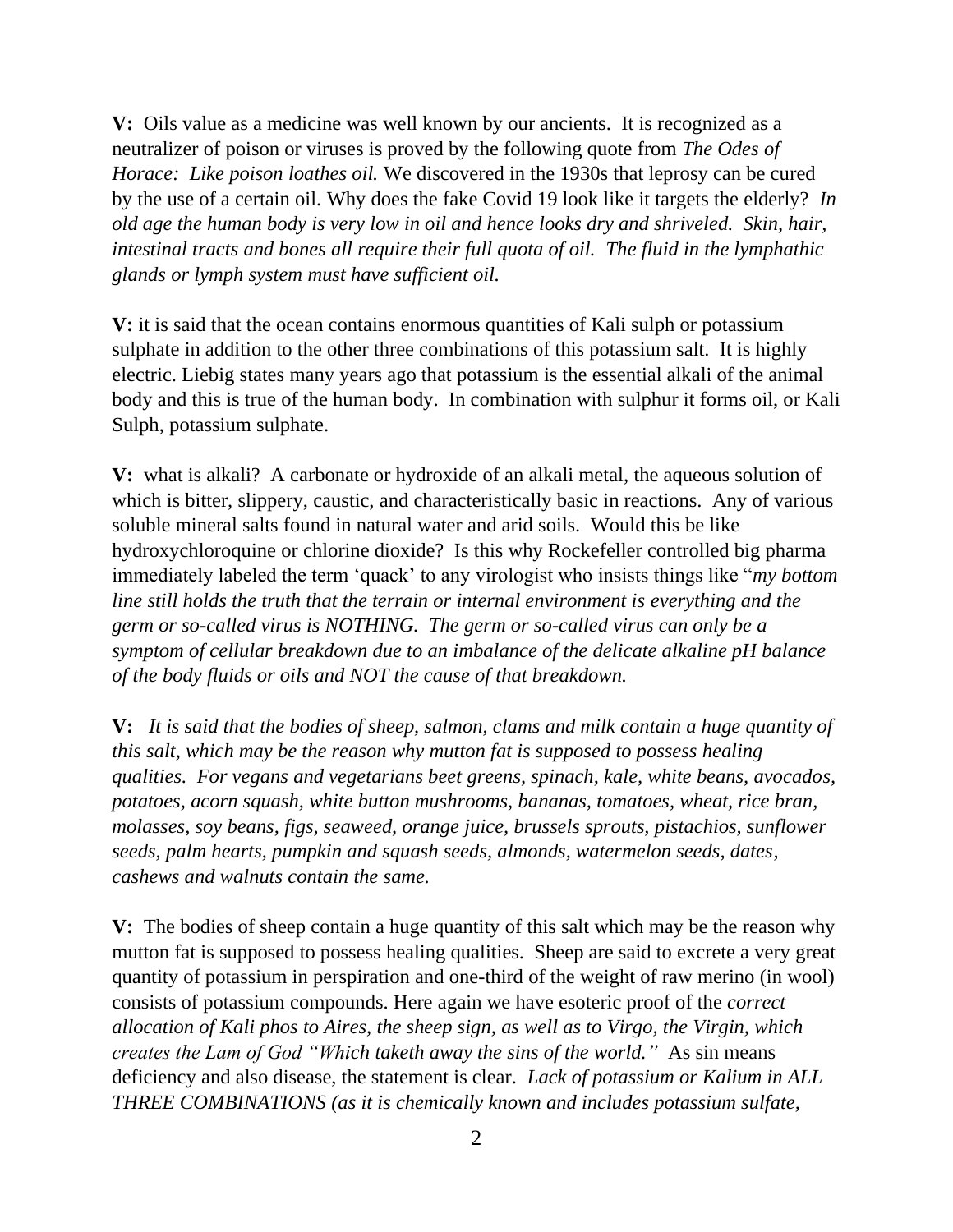*potassium chloride and potassium phosphate), causes VIRULENT AND POISONOUS DISEASES. In particular do those deficient in Kali sulph suffer from them. They are easily poisoned by tainted food. They should be extremely careful relative to their diet.*

**V:** *As Kali sulph acts as a fuel, deficiency in it will cause a person to feel suffocated, and he suffers greatly under certain atmospheric conditions. The word 'disease' is exactly what it says, it is cellular dis-ease. This is what is meant when you hear the statement "The terrain is everything, the germ is nothing" by Claude Bernard.* You have as much chance from catching potassium deficiency from bats, pigs, and coughing people as you do of catching acne from a teenager. There are experiments that prove this discussed later and the entire pharmaceutical and vaccine industry is based on a 240-year-old germ theory. Have you ever asked why it is a theory and not proven after all these years?

**V:** Potassium phosphate makes up the cells in Aries, of Lamb of God which is our bodies cerebrum, the higher God-mind brain which gives directives to our motor cerebellum to make the body do what we desire it to do and to start the alchemical processes to heal toxicity in the rest of the body. It also makes up the electric spinal cord, sensory nerves and even the cells in our face to lower jaw which is one of the main toxic ejection centers of the body through nasal cavities and the mouth for lung phlegm ejection. (Notetaker: and someone thinks wearing Masks is a good idea? No wonder they are called face diapers.)

**V:** if you have ever been down with the flu or a bad cold, you know very well how much activity is going on in this region to eject toxins, stuffy or runny nose, cough, fever, headache, etc. But you also know that if you go to the pharmacy, the first thing they do is give you Tamiflu, nasal sprays, cough suppressants and a plethora of drugs that shut down your body's ability to eject toxins this way, leaving them running amuck in your body doing all kinds of irreparable cellular destruction. Sure, these products short-circuit the Aries sensitive nerve centers to make you 'feel better' in the same way that a bottle of whiskey and 2 grams of cocaine make you forget that your arm is broken. But your arm is still broken. We somehow accept this as medicine.

**V:** By no coincidence potassium chloride is allocated to Gemini, the twins named after our lungs and make up the cells of the lungs, the pleuro glands that make up our lungs, our bronchial tubes and our bodies' fiber and tissues. Not only are the lungs where ferum and iron in the red blood cells called hemoglobin carry oxygen to the rest of our bodies but they are also another vital excretion point for toxic ejection through the mouth and nose.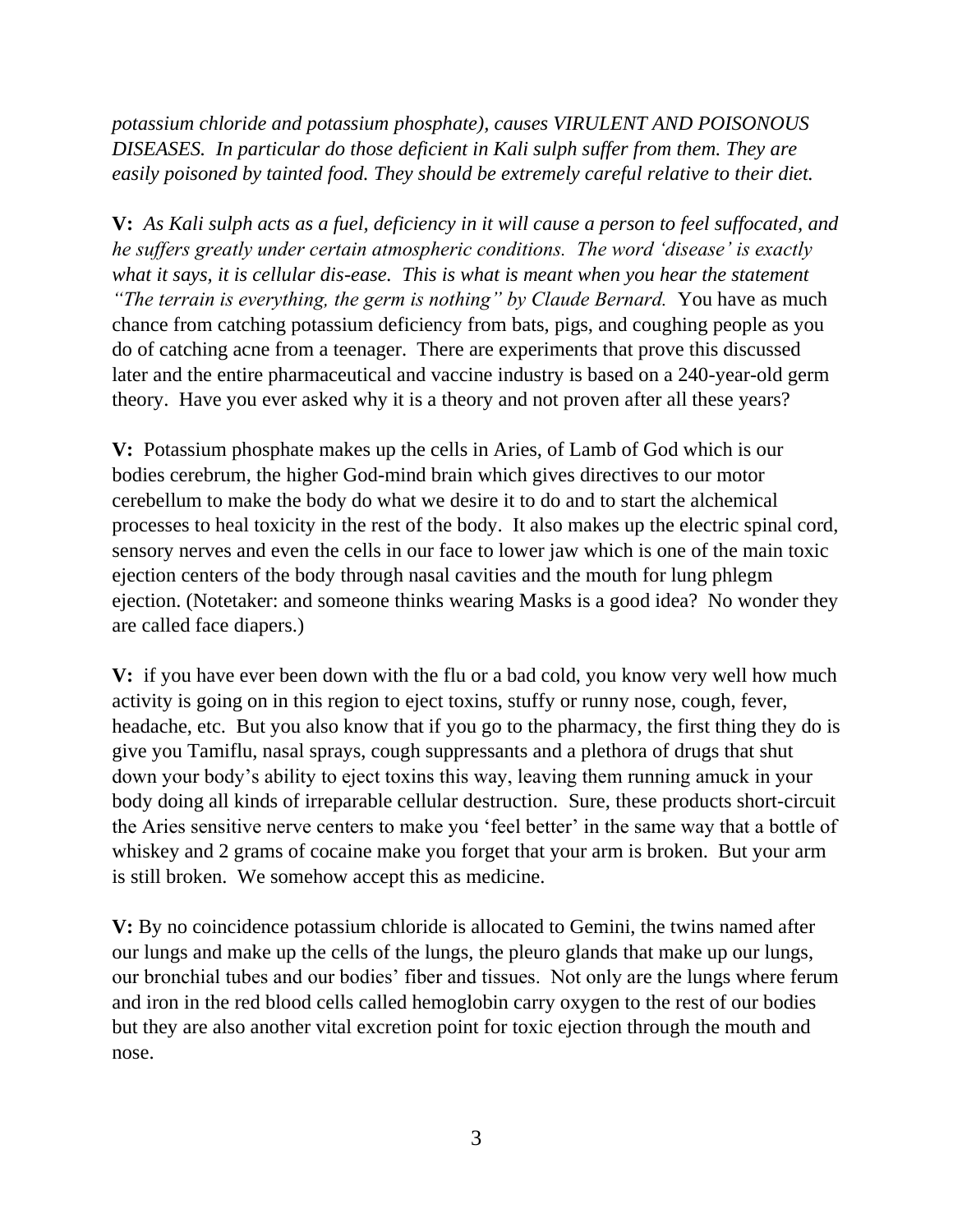**V:** think of the role the lungs play in flu, colds, pneumonia and all these so-called respiratory viral diseases and deaths. If a virus is a little 'magical unicorn' bug why not take a tissue sample from anywhere else and any other of your 90% wet, multi-trillion cellular body and see if you find them there? Why are we only testing potassium cellular centers (such as nose swabbing) of the body? Shouldn't these 'bugs' be everywhere? If they can fly, surely they can swim.

**V:** back to Virgo and potassium sulphate. The solar plexus and the bowels, the other excretion point of toxins (notetaker: and now they have anal swabs?). Surely you have had diarrhea during the flu and the essential oils that destroy viruses or cellular poisons. People who are deficient from potassium sulfate suffer from virulent diseases and are easily poisoned by tainted foods. They should be extremely careful relative to their diet and toxic flu shots as well. As potassium sulfate acts as a fuel, deficiency in it will cause a person to suffocate and he suffers greatly under certain atmospheric conditions.

**V:** The polar opposite of Virgo is Pisces, the fishes. This allocates with ferrum or iron and makes up arterial blood and red corpuscles so the above symptoms is usually aggravated when insufficient oxygen is obtained. Lack of iron causes depression, discouragement, and a feeling as if one were absolutely crushed, since the air pressure ON the body is much greater than that *within.* The blood is thus poisoned and will eventually become very putrid, especially as potassium deficiency always accompanies lack of iron. Combustion can not take place in the absence of air.

**V:** An infallible modality indicative of Kali sulph deficiency is a rise of temperature in the afternoon or early evening. There is also a desire for cold air. It also causes severe hot flashes. The period in the life of a female termed the menopause, greatly intensifies these flashes, and many suffer extremely from them. Shifting pains constitute another modality.

**V:** Dr. Carey's allocations: *the spiritual inspiration of God in man, gives spiritual power and physical life for iron attracts oxygen in which is the breath of life, that which elevates, lifts up, inspires.* 

**V:** Smith says in his *Bible Dictionary: the secret of a true life is that man should consecrate the vigor of his youth to God. It is well to do that before the night comes, before the slow decay of age benumbs all the faculties of sense. For as the fluid of the body becomes depleted in iron, the corpuscles (fish-germs of Pisces) slowly suffocate, and eventually putrefy. THIS IS THE TRUE CAUSE OF CANCER. Without iron, combustion can not go on. Kali sulph (potassium sulfate) and Ferrum are then the*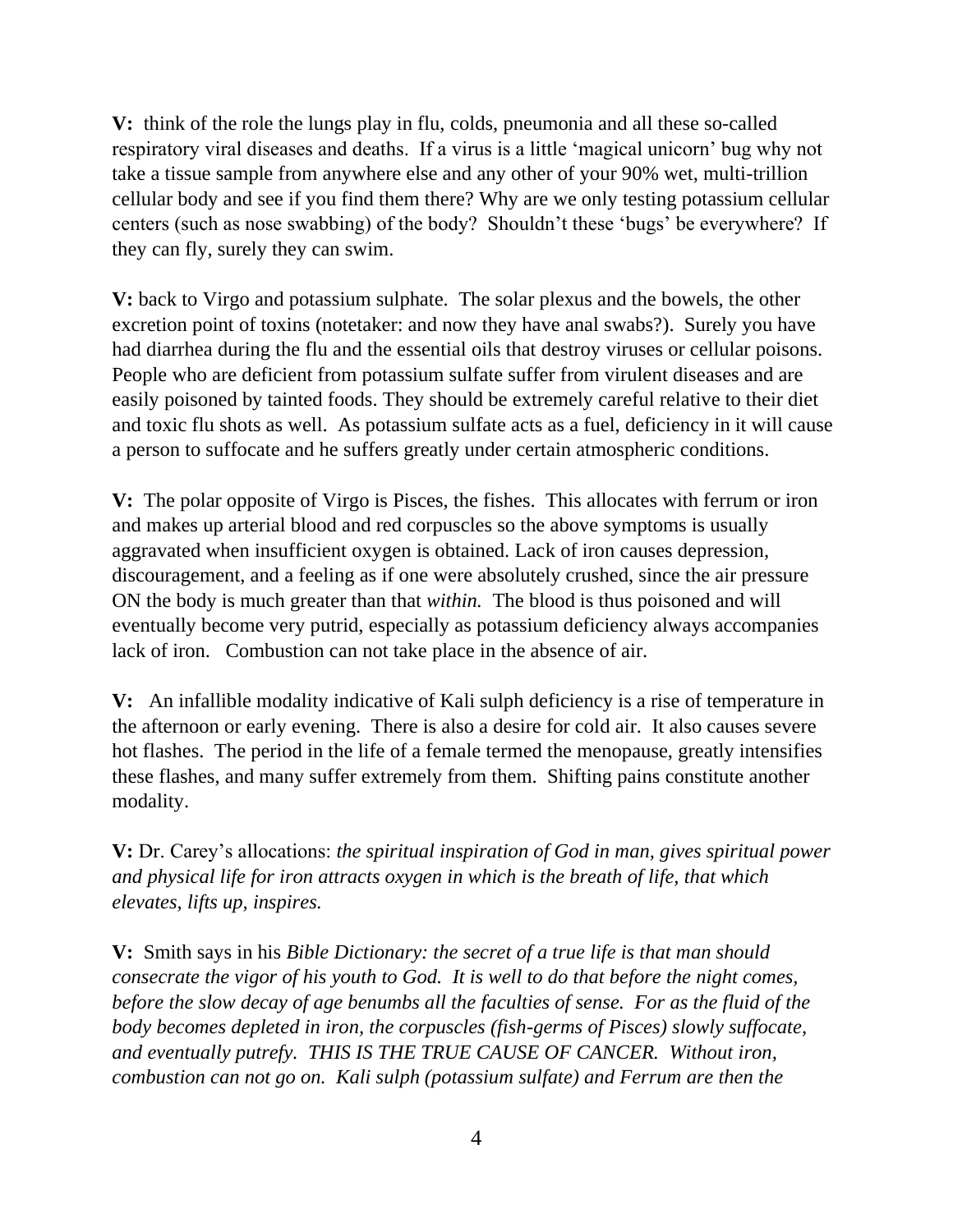*legitimate cure for this putrid and virulent disease. (This statement cannot be found elsewhere).* 

**V:** in Latin, the word Ferrum is derived from the word *fero,* meaning to bear, to bring, to carry, and this is the true nature of this magnetic salt. It bears, brings, and carries Oxygen, the breath of life, the Spirit of God, in man. Where strength and firmness are required iron is used. Our strongest machinery is made of it. Iron and steel are used for the framework of buildings. Its use in the body is exactly the same, for Strength. Therefore, in attracting oxygen "SPIRIT" into the body, humanity is supplied with strength to endure, and to live and to fight for the right.

**V:** when we are lacking in all three potassiums and iron we get catarrhal conditions of the head and throat, acute or chronic, with discharge of slimy, yellow or greenish matter. This salt should be given freely for colds, and it generally assists in promoting perspiration. It should also be given for stuffy colds, neuralgia of the face with shifting, intermittent pain, evening aggravation (worse in heated atmosphere, better in cold air); cancer on the nose, face, or on any part of the body (injections of Kali sulph and Ferrum should be given frequently for intestinal, also vaginal and uterine cancer. Kali sulph should also be applied whenever possible.

**V:** Catarrh: definition: inflammation of a mucous membrane, especially: one chronically affecting the human nose and air passages.

**V:** other symptoms lacking the three potassiums and iron are: dread of hot drinks, thirstlessness; gastric fever; all abdominal troubles; typhoid or typhus fever; cystitis; sexual disorders; bronchitis; cough which is worse in the evening; pneumonia; whooping cough; skin, hot dry and harsh; rheumatic pains in joints or a shifting, wandering nature; rattling and gurgling of mucus in the chest; fungoid inflammation of the joints, all sores which exude a thin, yellow, watery matter; skin scaling freely on a sticky base; eczema; blood poisoning; typhoid, and small-pox. Kali sulph should be given in all children's diseases to aid in formation of new skin.

**V:** in a color stain for micrograph the aggregation of infected red blood cells is shown with the 'alleged phantom Coronavirus'. These so-called infected cells are nothing more than biological transforming red blood cells that are going through pleomorphic changes due to increased acidity and a declining pH. The biological transformation of blood or body cells is a natural process that takes place in an acidic environment of the interstitial fluids of the interstitium compartments and then spilling over into the blood plasma via hydrostatic pressure caused by the buildup of dietary and metabolic acidic waste which has not been properly eliminated by the lymphatic system via the four channels of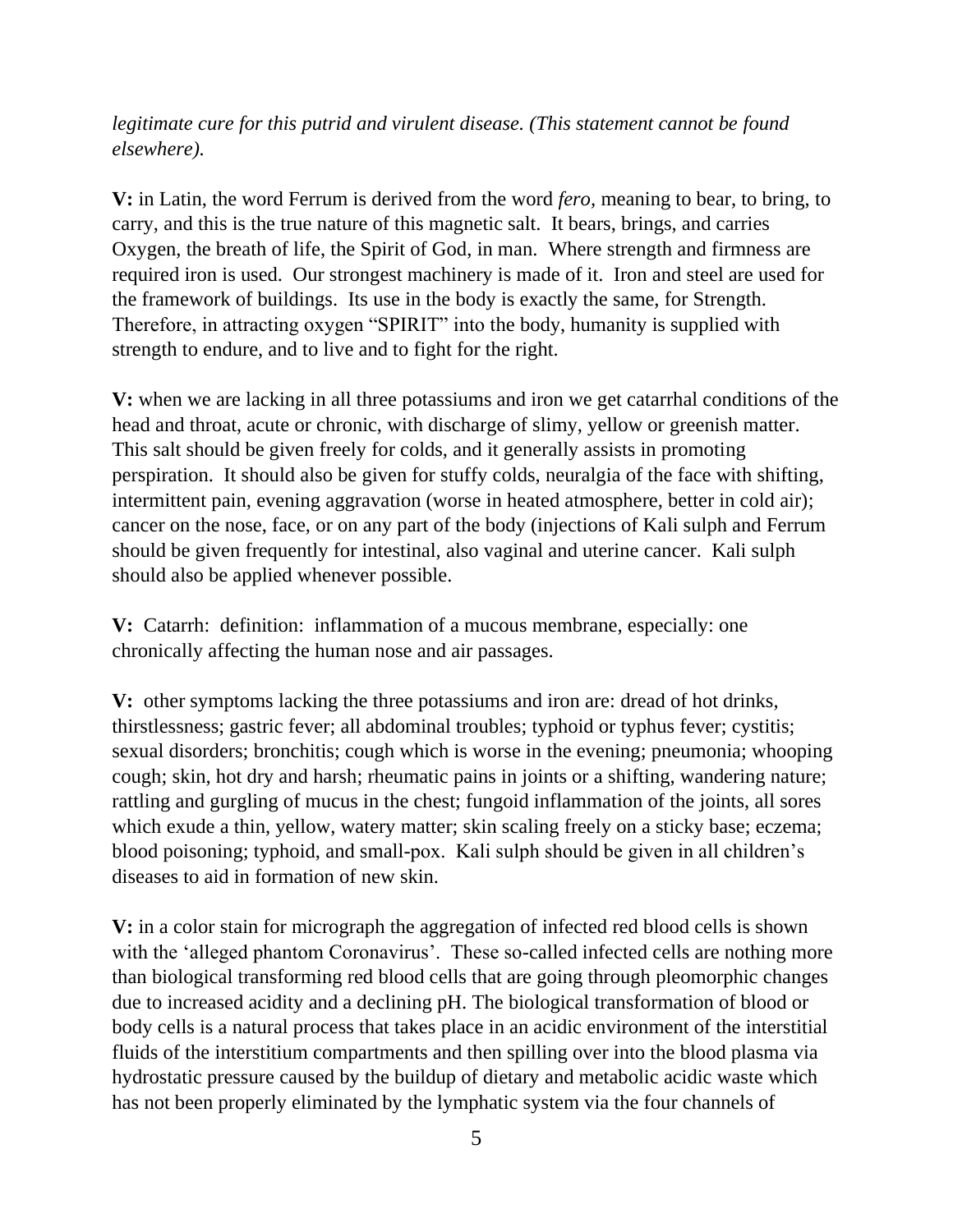elimination- urination, defecation, perspiration and/or respiration. By now you have probably heard concerns that cincoque (?sp) uses multiple frequencies including the centa gigs (?sp) which stops the hemoglobin in your blood from taking up oxygen and being able to deliver it to the rest of your body. Many doctors have come forward and claimed the ventilators are suffocating and killing their patients and not helping them. You can pump as much oxygen into your lungs as you like, but it doesn't work if the lungs are not able to deliver it to the rest of your body. Would it be wise to start taking cell salt supplements of ferum iron, potassium sulfate, chloride and potassium phosphate daily now that these towers are going up everywhere (4G and 5G) while you are in lockdown? Do you think a vaccine that contains zero iron and zero potassium is going to make you immune from this problem?

**V:** the point of this film is not to give you any medical advice—only information so that you can make that decision for yourself. Association does not mean causation. Imagine the statement *everybody who went to the moon has eaten chicken...Good grief, chicken makes you go to the moon.* Imagine that every time you see an airplane or a helicopter you notice they always have windows on them. Therefore, *windows must be the reason these vehicles are able to fly. (association does not mean causation).*

**V:** If we say that cats share 90% of our human genes does that mean we are cats? Unfortunately, that is how Rockefeller/big pharma PCR tests and germ theory work. They assume that because they find partial genetic materials in the center of the body's cellular potassium centers that have 80% matches to genetic materials they found in some other sick person and that they claim to be viruses, even though an alleged virus has still never been 100% completely isolated and proven (including viruses from HIV, EBV, CMV, Hepatitis C, West Nile Virus, Ebola, Measles, Zika, and now Coronavirus.)

**Dr. Andrew Kaufman, MD:** so this is an example of how you could be misled by your observations and assume that it is a contagious process that passes an illness between people when they actually had a common exposure to some kind of toxic insult that caused the problem.

**Q:** so are there things in life that cause contagion like that which is called the Spanish Flu of 1918? Was that actually a contagious event?

**Dr. Kaufman:** I'm glad you brought that up. There is a book called *The Invisible Rainbow* by Arthur Furstenburg that describes that right after the Spanish Flu pandemic that resulted in 50 million deaths which is way more than our current situation. The US public health service did some additional experiments with people and additional animal experiments as well. In the human experiments they had 100 healthy subjects and they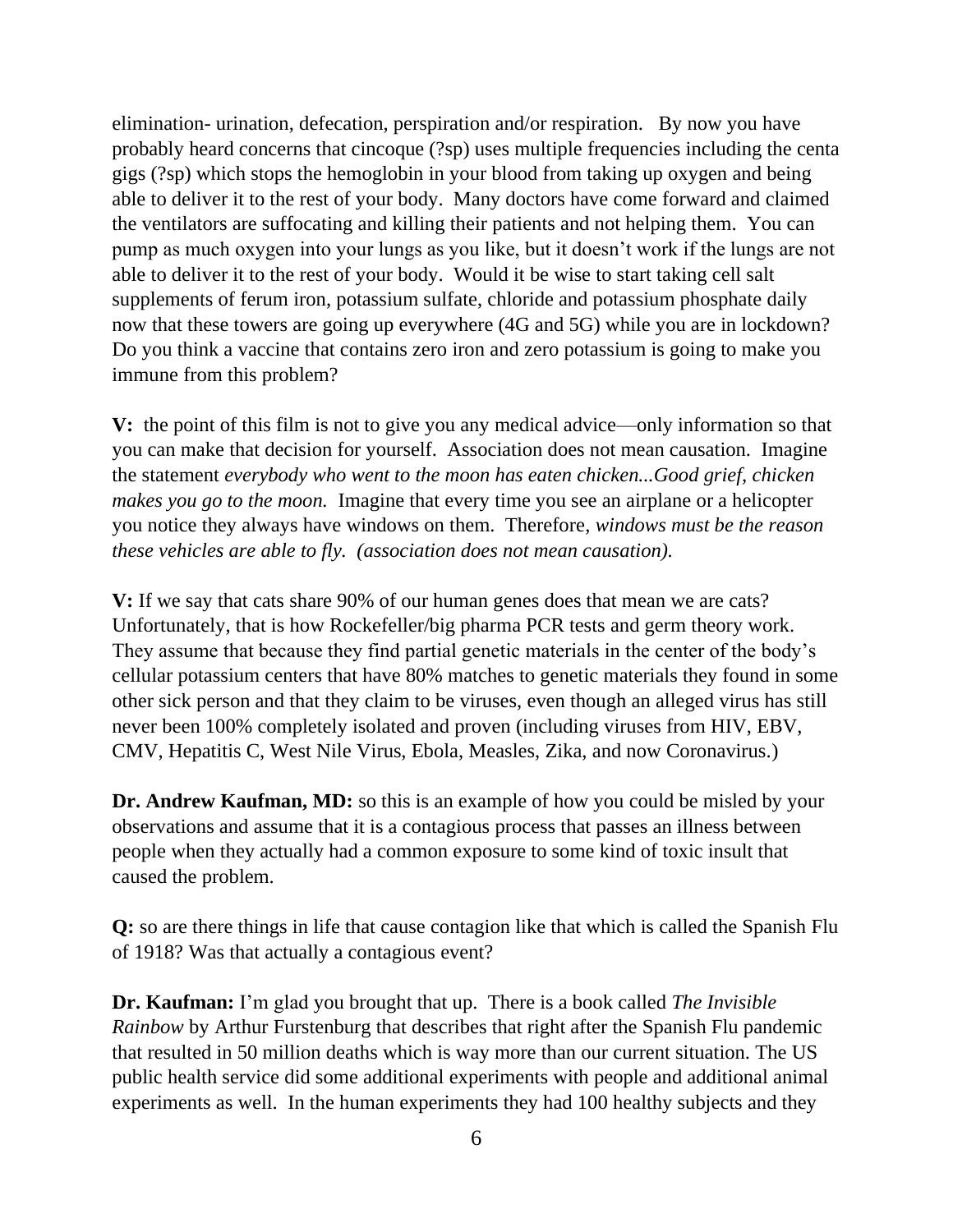had several people who were sick with the flu. They had the people who were sick with the flu cough up as much nasty stuff as they could. They put swabs in their nose to collect the snot. They even swabbed their eyeballs. They were trying to collect all the particles that they thought were infectious that they could then deliver to a healthy person and make them sick. In the first experiment they squirted these secretions into the nose, eyes and throats of the healthy people. Out of those 100 healthy people, not one of them became ill with the flu.

**Dr. Kaufman:** they tried harder and they devised a  $2<sup>nd</sup>$  experiment and in that one they took the same secretions from the sick person who was coughing, sneezing and tearing and they injected that into the healthy subjects. Once again none of the subjects became ill with the flu. So they devised a  $3<sup>rd</sup>$  experiment thinking that more natural, human contact was required for the transmission of the disease and what they did was to have the sick person (with the flu) sit uncomfortably close to the healthy subject. They had a conversation for 5 to 10 minutes and then they had the sick individual take a deep breath in. They had the healthy individual take a deep breath out. They put their lips together almost as if they were kissing but no contact and the sick person blew all of his breath into the healthy person who inhaled it all. The results of that experiment showed that none of the healthy subjects became ill. I have tried hard to find additional experiments where they tested this theory about contagion of infectious agents. I could not find any conclusive studies that proved that contagion exists.

**Dr. Thomas Cowan, MD:** Why viral? People are poisoned, they excrete toxins, they look like viruses, people think it's a flu epidemic. In 1918 during the epidemic ('Spanish flu') the health department decided to investigate the contagiousness of this. They took hundreds of people with the flu and sucked the snot out of their noses and injected it into the healthy people who did not have the flu. Not one time could they make the healthy person sick. They did this over and over again. They were not able to demonstrate contagion. They even did it with horses who apparently got the Spanish flu. They put bags over the heads of the horses; the horses sneezed into the bags and they put that bag over the next horse. Not one horse got sick. You can read about this in a book called *The Invisible Rainbow* by Arthur Furstenburg who chronicles all the steps in the electrification of the earth and how within 6 months there was a new flu pandemic all over the world. When you hear normal explanations, how did it go from Kansas to South Africa in 2 weeks so that the entire world got the symptoms at the same time, in spite of the fact that the mode of transportation was horseback and boats. There is no explanation for it. They just say that they don't know how that happened.

**Dr. Kaufman:** Germ theory has been so widely accepted as a fundamental principle that all of our other scientific knowledge has been based upon. There has been no effort or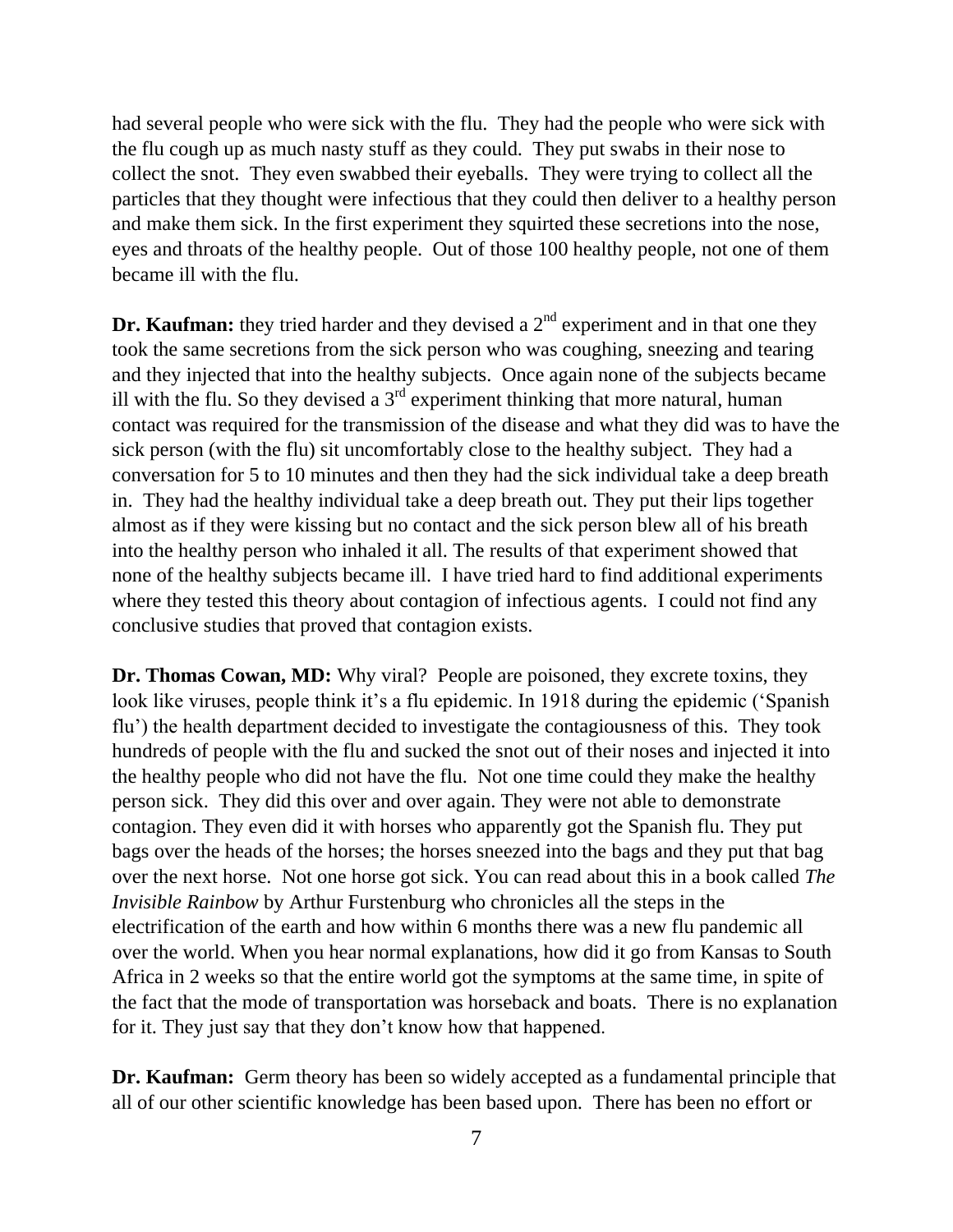funding or research done for an alternative cause. From the point of view of scientists since they accept that the virus causes the disease there would be no point in doing other research to look at other potential causes and so they spend their research efforts to learn more about these particles they are calling viruses. Scientific research is extremely expensive. The way research is done is that there are private foundations with endowments that fund a small percentage of scientific research. The overwhelming majority is funded by government grants and the way it works is that different government agencies that are part of the NIH, and the National Science Foundation have specific research goals in areas that they want to study. So, they put out the publications that describe the type of subjects that they want researched and that is what they are going to fund. They are not putting out grants to look for alternative causes for these diseases because they are not looking for that.

**V:** the sad part is that government health agencies are revolving doors for big pharma executives with major shareholdings whose interests lie in profiting from multi-billion dollar annual sales of vaccines, antibiotics, prescriptions and over the counter remedies. They have no interest in committing financial self-destruction or industry suicide by funding more studies that disprove the germ theory. More frightening is the fact that the world is on government ordered lockdown. People are afraid to stand 6 feet from each other (social distancing guidelines) over an unproven virus with very little symptoms. In fact the biggest breakdown yet of novel coronavirus cases suggests that 80% are mild. Some patients never show symptoms. There is an extremely low mortality rate of 240,000 (239,826) death out of 3,415,632 cases and 1,087,567 recoveries in 4.5 months. In the 1918 Spanish Flu pandemic which was allegedly so contagious and deadly 50 to 60 million were killed in just a few months. Scientific experiments were unable to infect any person or horse in many, many attempts to do so with prolonged, intimate physical contact even by injection.

**V:** just for the record, 1918 was the coldest winter on record until 1938, 1960 and 1979 so people were indoors and lacking vitamin D from sun exposure. Arthur Furstenburg wrote in *The Invisible Rainbow* in 2001 Canadian astronomer Ken Tapping showed that the influenza pandemics over the previous three centuries correlated with peaks in solar magnetic activity, on a 11-year cycle. It also has been found that some outbreaks of influenza spread over enormous areas in just a few days-a fact that is difficult to explain by contagion from one person to another. Also, numerous experiments seeking to prove direct contagion through close contact, c\droplets of mucus of other processes have proved fruitless. From 1933 to the present day, virologists have been unable to present any experimental study proving that influenza spreads through normal contact between people. All attempts to do so have been met with failure.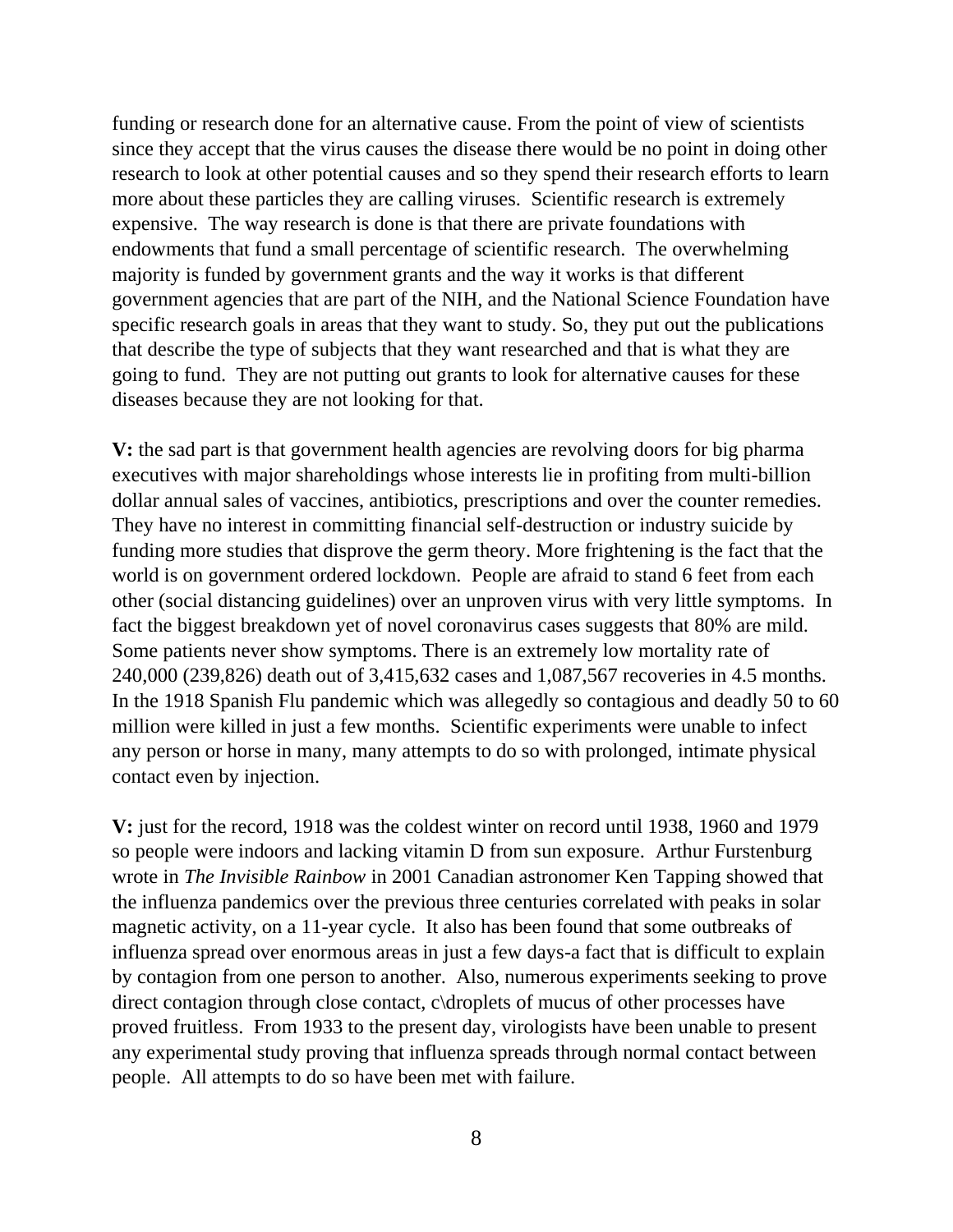**V:** on top of that wireless radio transmitters replacing the old wired telegraph system were put up all over the world around that same time, adding a new cellular biological toxin we had yet to evolve through. To add insult to injury after Bayer lost its aspirin patent in 1915 and the great aspirin and phenol wars began chemists were pressing millions of aspirin into powder pills and people were popping them like candy for the flu unaware that fever is essential for removing cellular toxins.

### *Research on Why Fever is Good:*

- Where critically ill patients with infection were admitted to intensive care units, those with a fever in the first 24 hours had a significant reduction in death rates while in hospital.
- In the hospitalized elderly suffering from community-acquired pneumonia, those without fever and leukocytosis were seven times more likely to die.
- In rabbits with pneumococcal meningitis, a fever drastically reduced the rate of bacterial growth.
- Fever, or potentially the response to the underlying infection when allowed to play out, may help prevent allergies. *A study published in the Journal of Allergy and Clinical Immunology* found that, "Children with fevers before age 1 were less likely to demonstrate allergic sensitivity at age 6 to 7 years."

**V:** On top of that 1918 was the first world wide mass vaccination program. Dr. Eleanor McBean, author of *The Poison Needle* was a young girl during the 1918 Spanish flu pandemic. As she points out the soldiers were getting sick and dying because they were given anywhere from 14 to 25 vaccine shots during the first world war. WWI was of a shorter duration than anticipated so the vaccine makers were unable to use up all their vaccines as they were and still are in business for profit. They decided to sell it to the rest of the population. So they drummed up the largest vaccination campaign in US history. There were no epidemics to justify it so they used other tricks. Their propaganda claimed the soldiers were coming home from foreign countries with all kinds of diseases and that everyone must have all the shots on the market. The people believed them because, first of all, they wanted to believe their doctors and second the returning soldiers certainly had been sick and dying. The people didn't know it was from vaccine made diseases as the army doctors don't tell them things like that. Many of the returned soldiers were disabled for life by these drug induced diseases; many were insane from post-vaccinal encephalitis. But the doctors called that shell-shock even though many of the soldiers had never left American soil. The conglomerate of disease brought on by the many poison vaccines baffled the doctors as they had never had a vaccination spree before which used so many different vaccines. The new disease they had created had the symptoms of all the diseases they had injected into people. There was high fever, extreme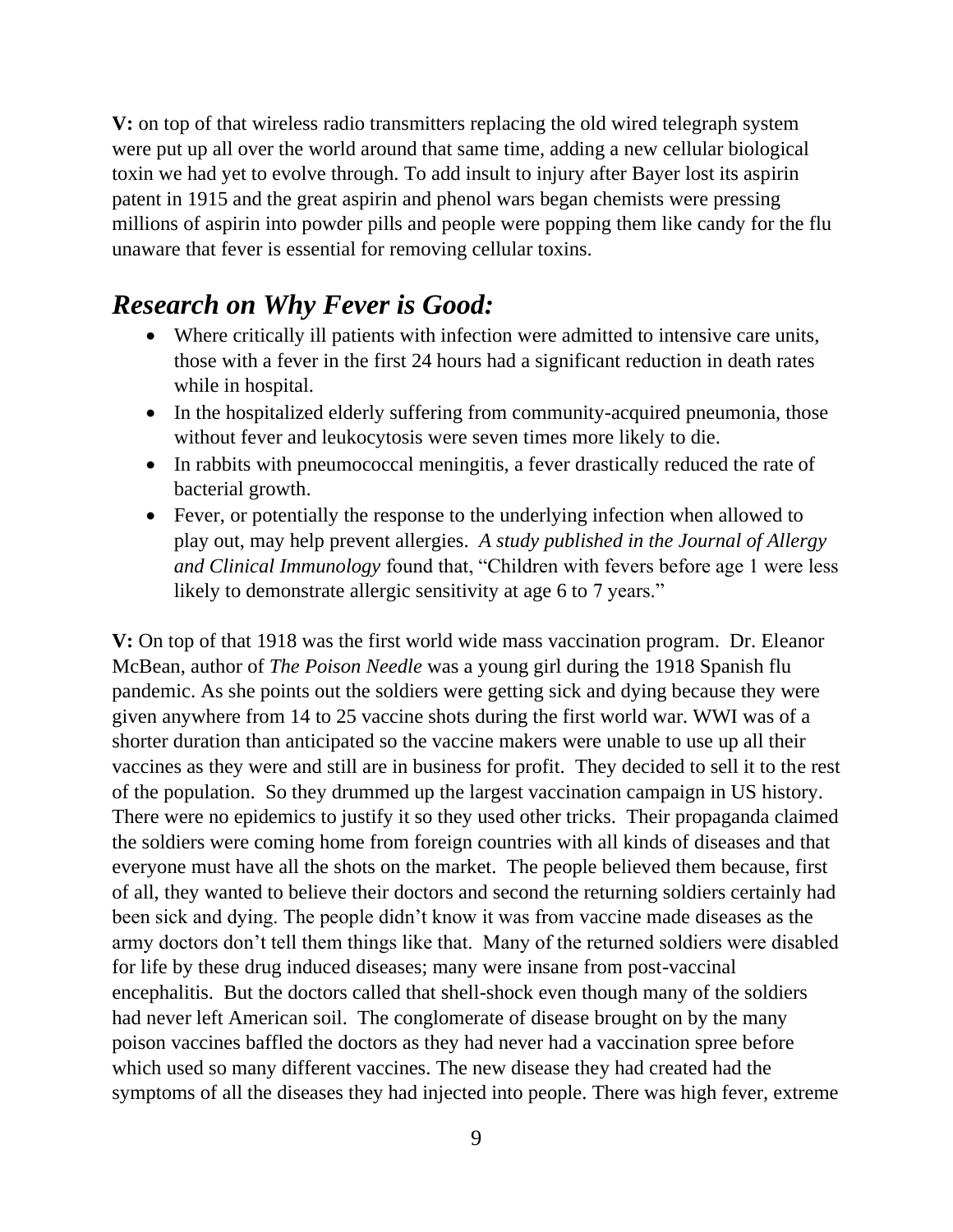weakness, abdominal rash, intestinal disturbance, lung congestion, chill and fever, swollen sore throat clogged with the false membrane and the choking suffocation because of difficulty in breathing followed by gasping and death after which the body turned black from stagnant blood that had been deprived of oxygen in the suffocation stages. In the early days they called it *Black Death.*

**V:** they wanted to direct the blame away from themselves so they called it Spanish Influenza. It was certainly not of Spanish origin and the Spanish people resented the implication that the world-wide scourge of that day should be blamed on them. But the name stuck and American medical doctors and the vaccine makers were not suspected of the crime of this widespread devastation, the 1981 Flu Epidemic. Eleanor wrote: *that pandemic dragged on for 2 years, kept alive with the addition of more poison drugs administered by doctors who tried to suppress the symptoms.* As far as she could find out, the flu hit only the vaccinated. Those who had refused the shots escaped the flu. Her family had refused all of the vaccinations so they remained well at the time.

**V:** They seemed to be the only family that didn't get the flu, so her parents went from house to house to do what they could to look after the sick as it was impossible to get a doctor. If it were possible for germs, bacteria, virus, or baccilli to cause disease they had plenty of opportunity to attack her parents when they were spending many hours a day in the sick rooms. But they didn't get the flu and they didn't bring any germs home to attack the children or cause anything. None of her family had the flu, not even a sniffle. She wrote, "when I see people cringe when someone near them sneezes or coughs, I wonder how long it will take them to find out that they cannot catch it, whatever 'it' is. The only way they can get a disease is to develop it themselves by wrong eating, drinking, smoking or doing some other things that cause internal poisoning and lowered vitality.

**V:** Dr. McBean seems to have the same conviction as the great pioneers of biochemistry like Dr. Schussler, Dr. Carey, or Dr. Perry who state: *in cases of boils or carbuncle, the biochemist loses no time searching for 'anthrax bacilli' or germs, nor does he experiment with imaginary germ-killing serum; he simply furnishes nature with tools with which the necessary work may be accomplished.* 

**V:** this brings us back to biochemistry and iron and potassium. The so-called diseases that Rockefeller/big pharma claims are contagious flying protein capsules are the exact same cellular dis-eases or rather, mineral cell-salt deficiencies that are quickly, easily and simply cured by simple biochemistry. In the case of potassium chloride deficiency the spinning process stops and the threads thicken and tangle. And the parts feel enlarged,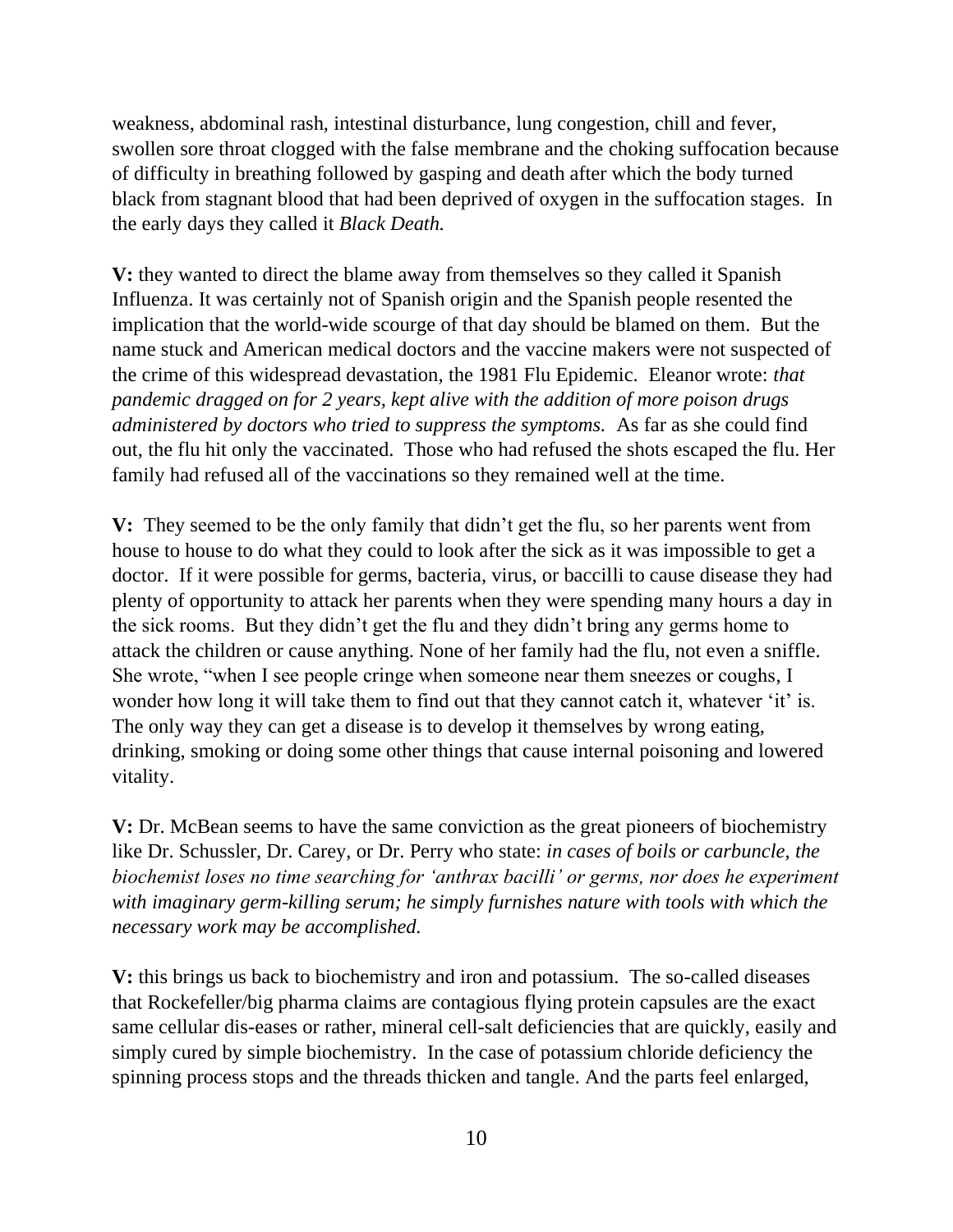congested, swollen. The thread or fiber takes up too much room. This is the true explanation for swellings, glandular enlargements, etc., etc.

**V:** thick blood or embolus results from need of this salt, causing the heart to work harder, as more energy is required to circulate the blood. Biochemistry states that Kali mur (potassium chloride) is a specific for *children's* diseases, for they have to do with disturbances in the fibrin, and are usually accompanied by exudations through the skin, as in scarlet fever, measles, chicken pox, or in swollen glands and throat irritation such as diphtheria, tonsilitis, mumps, etc. And to the degree in which iron or Ferrum phos (the squaring Pisces salt) is deficient, fever will manifest. Inflammatory rheumatism has to do with the fibers or threads of flesh deficient in this Gemini salt, and is augmented by the need for more oxygen due to iron deficiency. The brain becomes congested because the blood is thick and circulates slowly, causing it to feel dull and heavy. One is unable to think clearly. The thread of thought is broken.

**V:** your kids do not catch chicken pox. Mother's milk is loaded with potassium chloride. Potassium chloride's role as a thickener, stabilizer, firming agent and flavor enhancer causes it to be included in many processed foods. These include dairy based beverages such as chocolate milk and eggnog, as well as cheeses, any type of cream, condensed milk, powered milk, yogurt, pudding, spreads made with dairy fat and products made with whey. Processed egg products, including canned or salted eggs and products made with dried eggs, may also contain potassium chloride.

**V:** the children weren't breast-fed until the age 4 so they are simply expressing fibrin disturbances and embolism at roughly the same age. Association does not mean causation. Remember windows do not make airplanes fly.

**V:** other physical symptoms arising from lack of this salt are: hawking of thick, white mucus, sick headache from sluggish liver—want of bile; thick, white mucus from the eyes; granulated eyelids, earache, with swelling of glands and gray or white-furred tongue; catarrhal condition of the middle ear, cracking noises; dullness of hearing from throat affections or swelling of the middle ear; stuffy colds in the head; thick, white discharge from the throat; catarrh; face ache from swelling of gums or cheek; canker of the mouth; ulcerated sore throat (this salt is a specific for all throat troubles when used with Nat. mur and Ferrum phos); mumps; poor appetite from sluggish liver; gastritis; constipation; typhoid; smallpox, cancer; peritonitis; cystitis; gonorrhea; syphilis; leucorrhea; when discharge is thick and white; pneumonia; pleurisy; coughs; embolism (thick blood); poor circulation..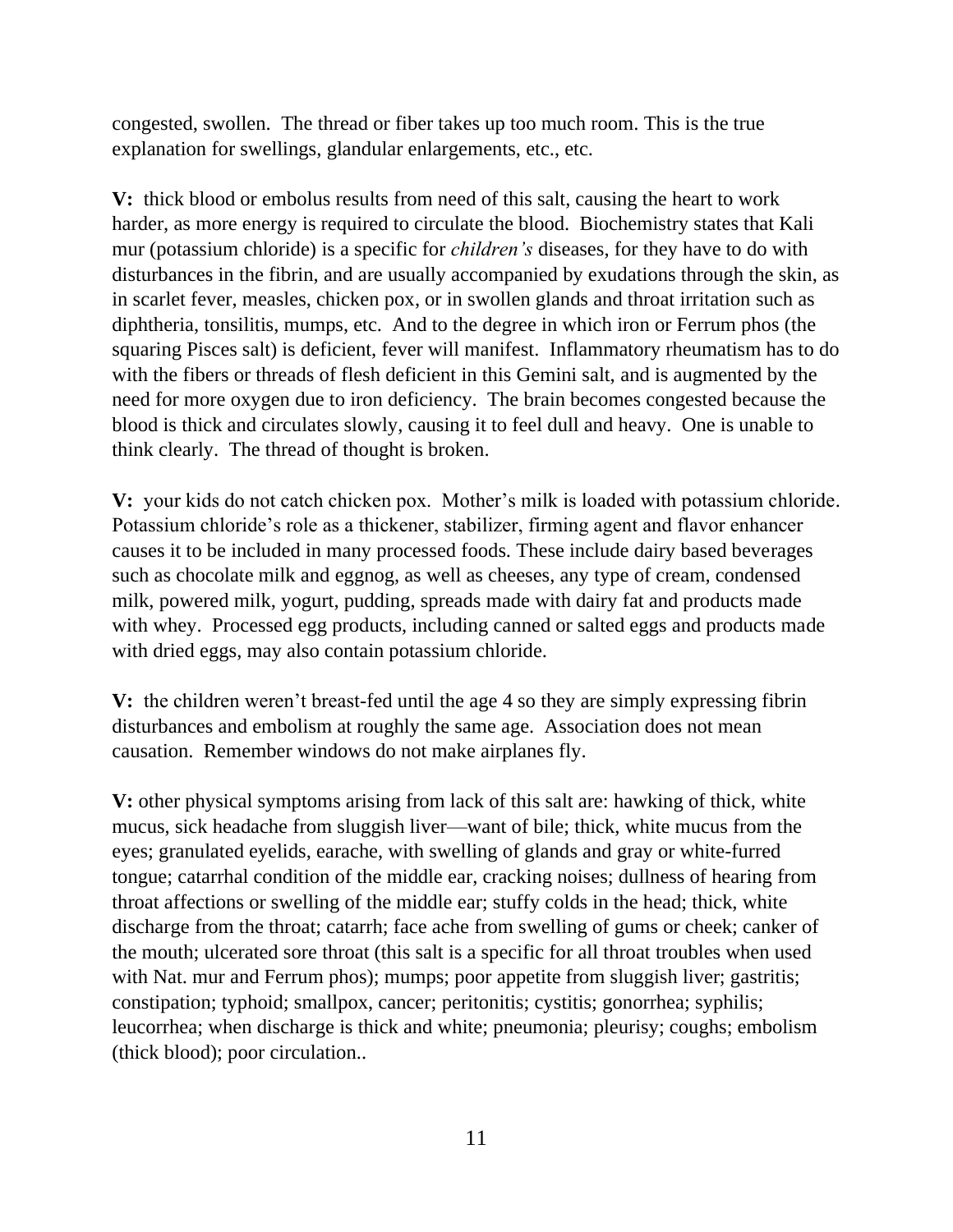**V:** small pox—potassium chloride deficiency and not a contagious virus. But wait, the entire vaccine industry was started on the assumption that the small pox epidemic was curable by exposure to a contagious cow pox virus. Back to the 1700s and the real origin of germ theory…where is the fallacy and the environmental connection. The environmental terrain of the 1700s was riddled with famine coming out of the grand solar minimum. It was also a century of constant epidemics of iron, potassium and nutritional deficiencies. In the 1720s when leeches were used to blood let out 'evil spirits' inoculation came to Europe in hopes of curing the smallpox. You have to remember that biochemistry wasn't rediscovered until 100 years later. Inoculation was done by inserting or rubbing powdered smallpox scabs or fluid from pustules in the superficial scratches made in the skin seen as pustules as poisonous toxins trapped in mucous that the body is trying to eject through the skin. Unsurprisingly, the patient would develop pustules identical to those caused by naturally occurring smallpox since the doctor just rubbed the exact same poisonous toxins into that area. After about 2 to 4 weeks the patient's symptoms would subside after removing the poisons rubbed into them indicating to the doctor successful recovery and immunity.

**V:** in 1783 the Laki super eruptions rained down 122 megatons of poisonous sulphur dioxide for 8 months straight all over Europe causing famines that were killing people and animals who were eating contaminated grass as well as crops. The huge discharge affected other parts of Europe including England for many years where 'our hero' Dr. Edward Jenner.

**V:** Jenner had always been fascinated by the rural old wives/ tale that milkmaids could not get smallpox. He believed that there was a connection between the fact that milkmaids only got a weak version of smallpox-the non-life threatening cowpox-but did not get smallpox itself. A milkmaid who caught cowpox got blisters on her hands and Jenner concluded that it must be the pus in the blisters that somehow protected the milkmaids.

**V:** Jenner decided to try out his new theory and rather than experiment on himself he found a young boy, James Phipps, who would be his guinea pig. He took some pus from cowpox blisters found on the hand of a milkmaid called Sarah. She had milked a cow called Blossom and had developed the tell-tale blisters. Jenner "injected' some of the pus into James. This process he repeated over a number of days gradually increasing the amount of pus he put into the boy. He then deliberately injected Phipps with smallpox. James became ill but after a few days made a full recovery with no side effects. It seemed that Jenner had made a brilliant discovery.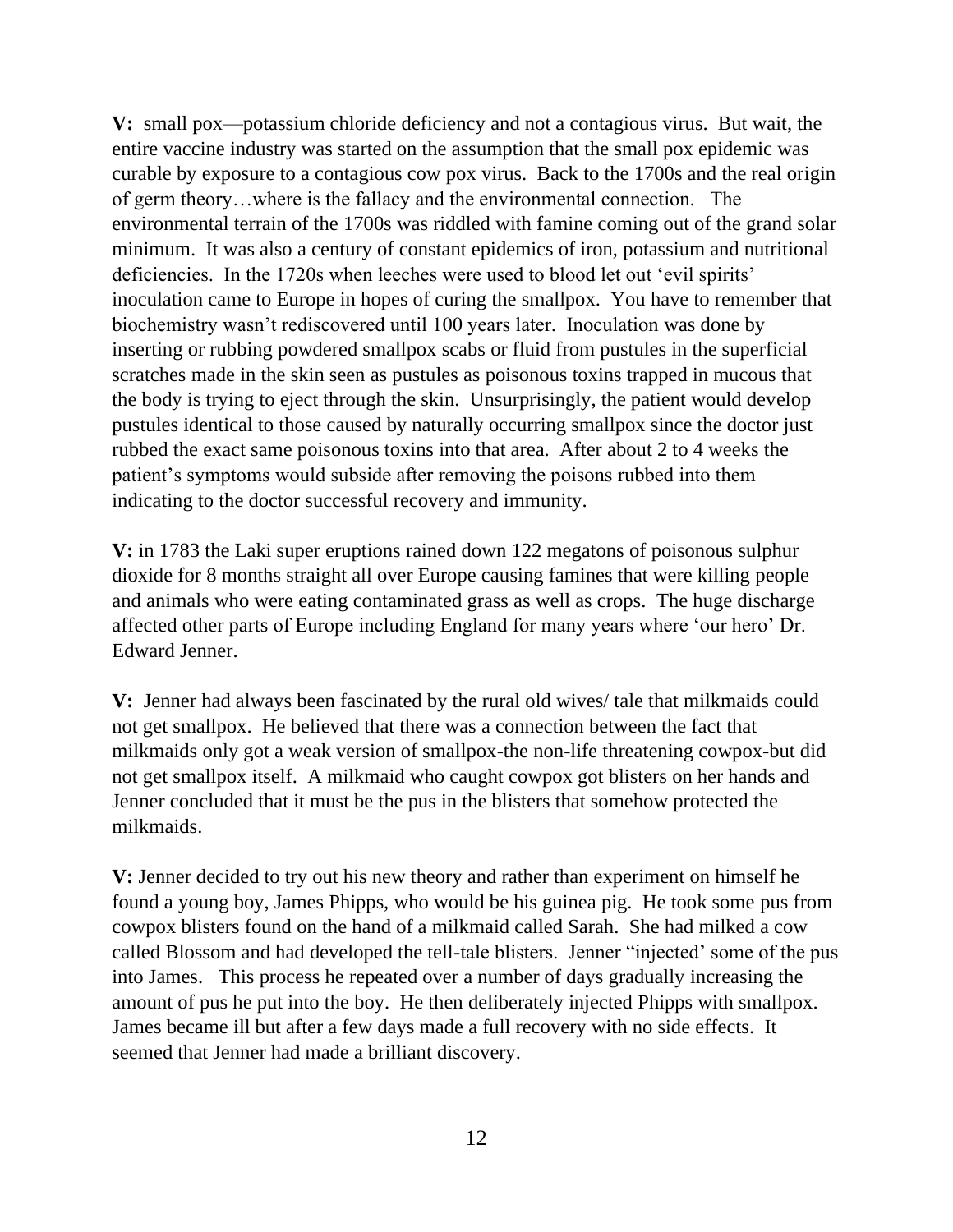**V:** But had he? For starters. It was the century of famine and there was certainly one going on at that time. What do you think most milkmaids were living on for their sustenance? Mother's milk, especially from cows is loaded with potassium chloride and potassium phosphate and even the perfect amount of sulphur to be converted into potassium sulfate. Even if the mother is deficient herself nature will allocate the nutrients to her milk to ensure the survival of her children and her species. Famine starved milkmaids living off potassium rich cow's milk all day would obviously therefore not express small pox from potassium deficiency. Some of the milkmaids did express pox on their hands and palms. This is what is now known as shedding. The skin is a porous organ and if you are touching poisonous toxin blisters on cow teats all day you are absolutely going to absorb those same poisons into your hands.

**V:** it is the same reason that inoculation was performed and the same reason you are told to wash your hands after wiping your ass or handling poisonous chemicals or rotten food. Jenner was no doubt a brilliant country doctor for his time, but he was no Columbo, and definitely not a scientist just like our 'friend', Kill Bill (Gates). Jenner had no scientific control group or gold standard and he miserably failed all of Koch's postulates:

## *Evidence required to establish etiologic relationship between microorganism and disease:*

- *1. The microorganism must be observed in every case of the disease*
- *2. It must be isolated and grown in pure culture*
- *3. The pure culture when inoculated in animals, must reproduce the disease.*
- *4. Microorganism must be recovered from the diseased animal.*

**V:** he failed to notice that not all milkmaids exposed to cowpox were immune or that it was their hands and not bodies that were exposed to the same cows every day for feed and other reasons still had the pox themselves.

**V:** this is the scientific basis for the reason you are locked in your house and social distancing. Coronavirus = bullshit.

#### **By** *Spacebusters*

Questions from Notetaker: How will you cope if there are crop shortages in 2021 and beyond?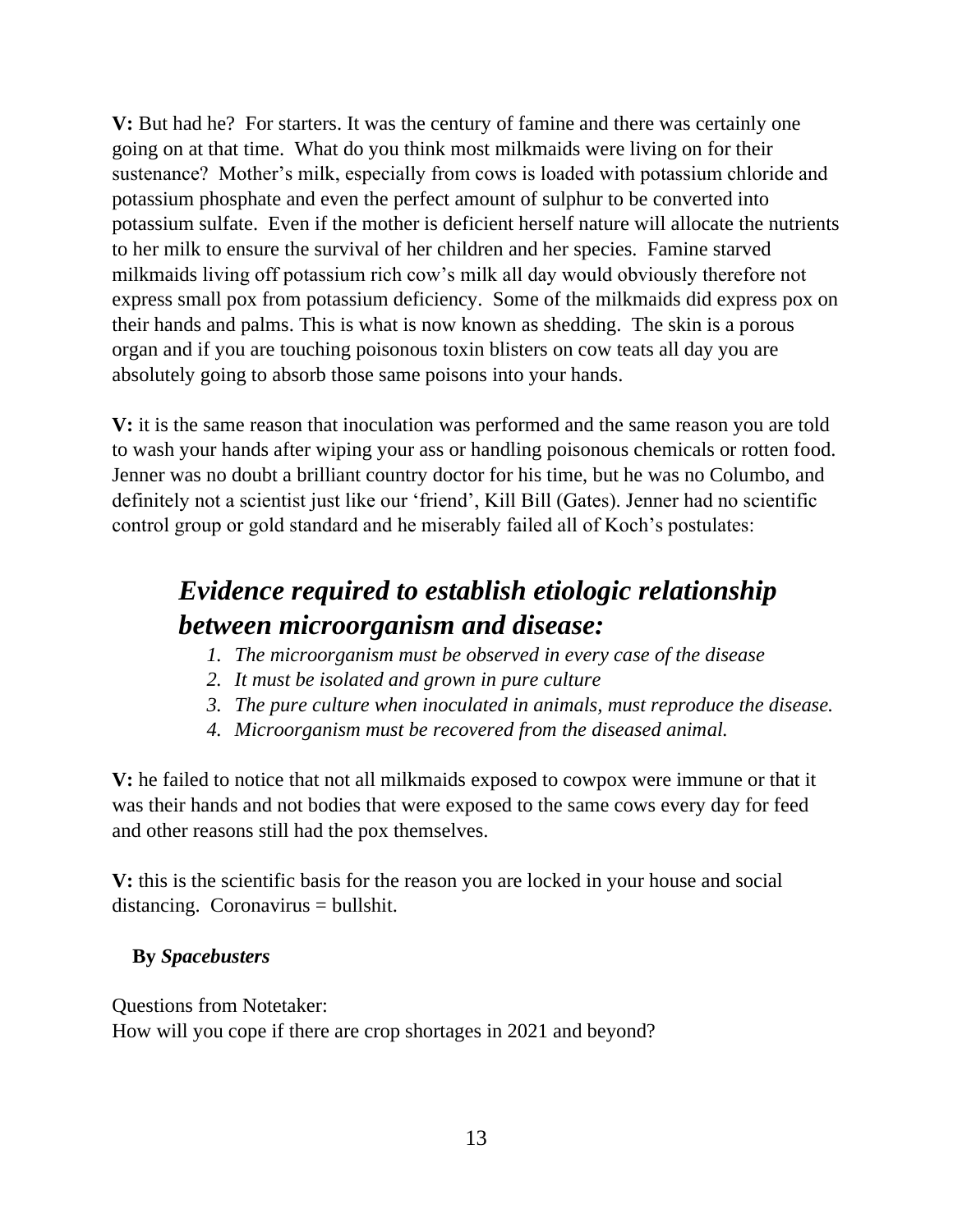How will you provide balance to your body to maintain your health if there is an economic downturn when you might not be able or have access to many supplements, vitamins, minerals and foods you are accustomed to having?

Have you taken the time to read and understand that plasma energies from foods, vitamins, minerals, herbs, homeopathics, roots, leaves, metals, are all available to you in various combinations from Plasma Energy Solution?

Have you looked at the blogs, the testimonials, the videos, the FAQs that are provided for you at [https://plasmaenergysolution.com](https://plasmaenergysolution.com/) ?



Perhaps this says it all:

https://www.bitchute.com/video/YThHI6XOzDoq/

Dr. Judy Mikovits says 50 million will die in US from COVID vaccine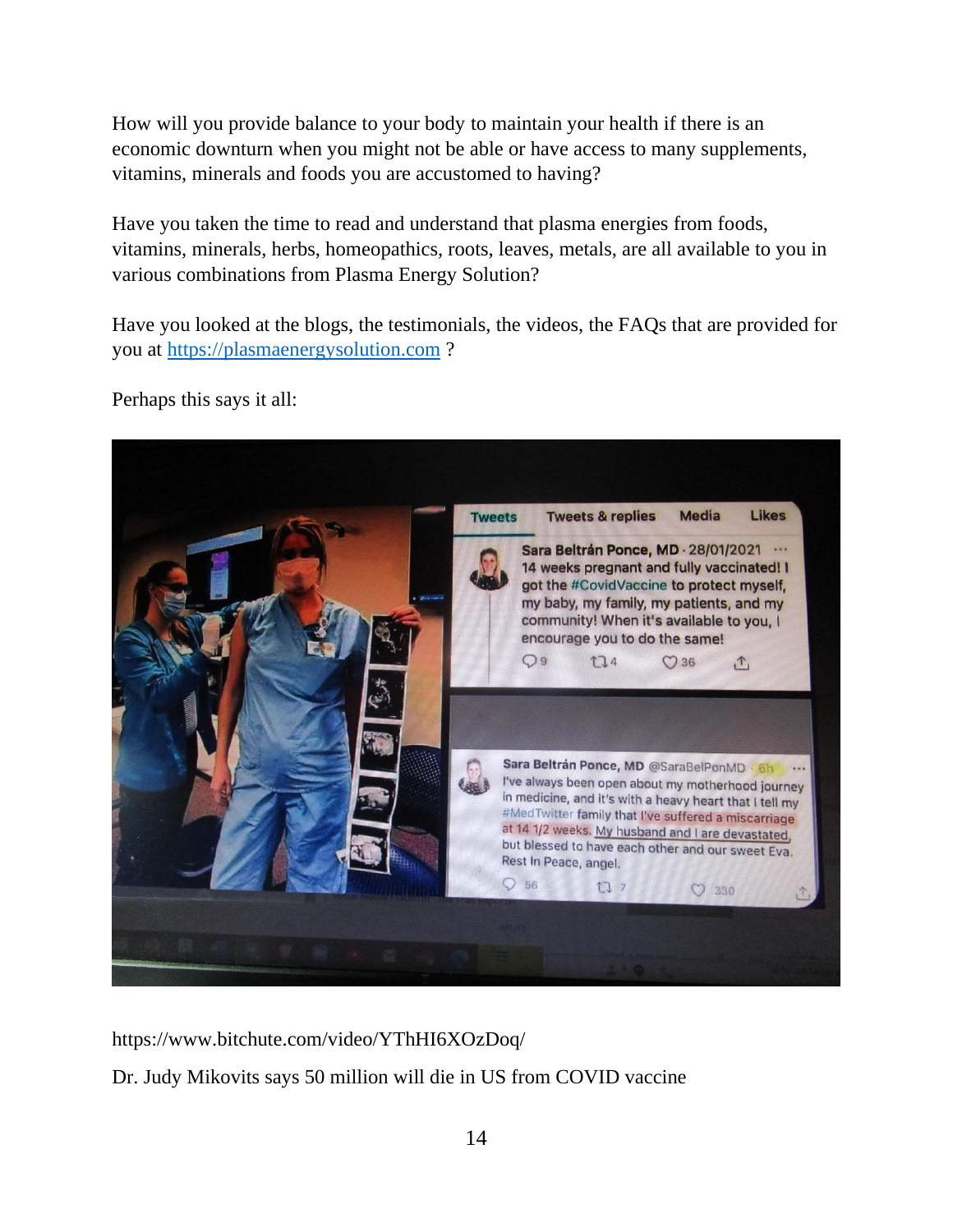.1 to .3 percent are the only people protected from the 'vaccine.' Are the antibodies being tested?

They are injecting the blueprint of the virus. It doesn't go into the cells like a natural infection would. These are made in nano particles that can go into every cell. There are components of HIV in some strains that can infect the white blood cells.

The numbers of the vaccine injuries over the years support that 50 million people will die from the vaccine.

https://www.bitchute.com/video/8fNQNE5HLXKP/

**Dr. Sherry:** that is only in America. Of those that don't die many will have chronic hepatitis, seizures, debilitating autoimmune diseases. I don't think that is an overexaggeration at all. The first shot is subjugation and the second shot is to get the high antibodies. The coronavirus has been around for 50 years. We are finding out the virus is a blood infection, a lung infection. We are figuring it out in real time but they are forging ahead. There is no liability for Fauci and others.

What is the motivation? It's the whole eugenics movement. We already have the tin foil hat label. But Bill Gates was one of the founders of the eugenics movement in the US as well as being a founder of Planned Parenthood. The Georgia Guidestones are real, Gates has said we have to lower the population on the planet.

Of the 36 known corona viruses there are 4 that cause illnesses. We are creating massive hysteria with no data. A nasal swab is a screening test to show if you have corona virus or not, but which one do you have? There has to be a  $2<sup>nd</sup>$  level of testing and they are not collating the data.

If a person is very sick and in the hospital, chances are they will be positive. They may test for the subgroup in the hospital. They are driving the numbers and don't tell you how many people were not positive.

<https://www.brighteon.com/8d13d091-fc78-473d-a636-b62af9d27283>

ericnepute.com for protocols that we recommend.

Freevitamindeals.com is our other site.

Dr. Eric Nepute on current stats and developments with the vaccine plandemic

Dr. Joe Mercola was labeled a national security threat by British and US intelligence to eliminate free speech regarding anti-vaccine.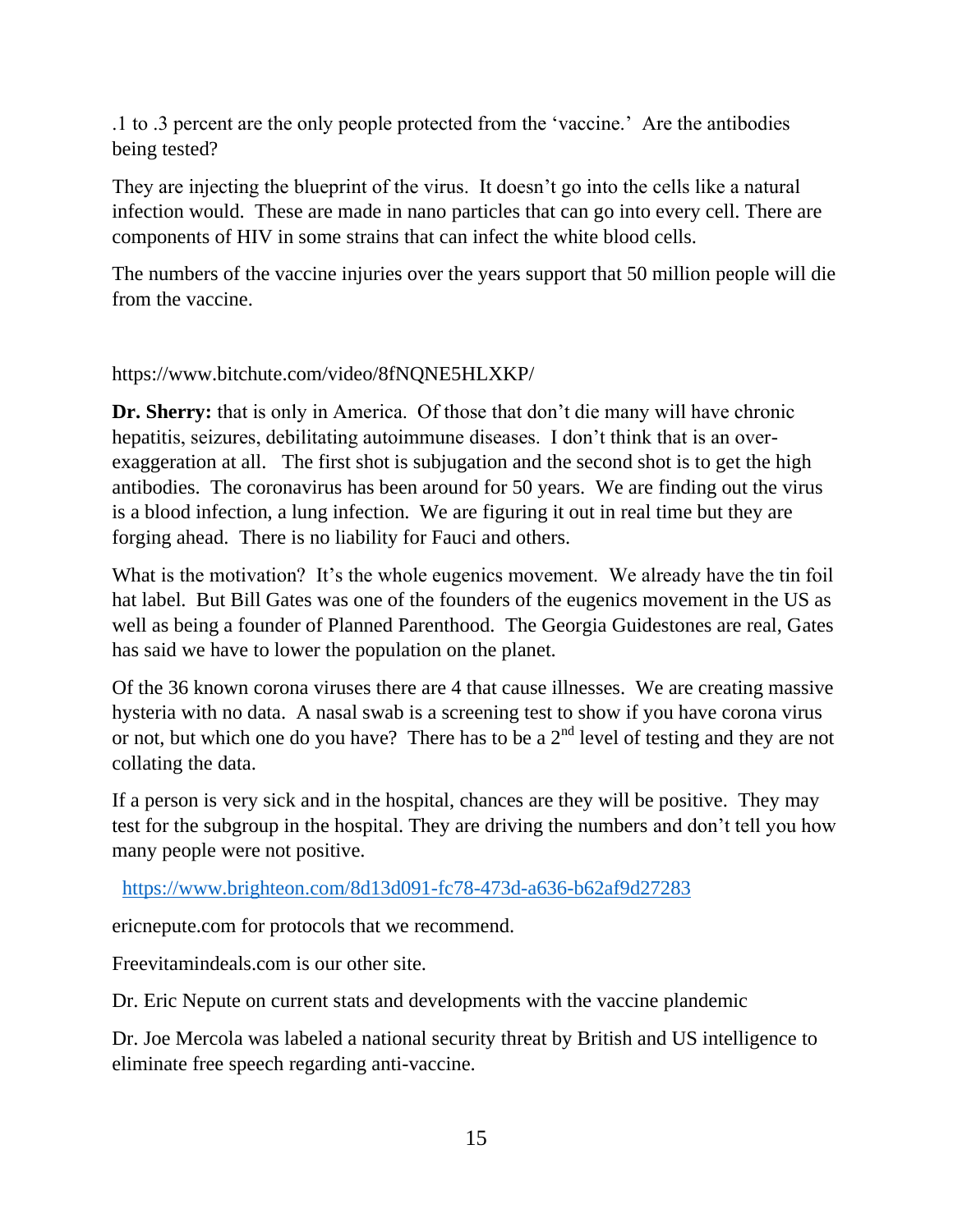Truth is being suppressed. Chris Cuomo asked Fauci *why do we need to socially distance, wear a mask etc if there is a vaccine?* Fauci answered: *there are still a lot of viruses out there. The majority of people when they get vaccinated to get herd immunity, we need 57% of the people. So called protection from the vaccine…we are not sure if we can get protection with infection from the vaccination. We have 94% protection against recognizable disease. We have 100% protection from severe disease.* 

**Dr.:** There are always viruses. If you get a virus you get TH1 and TH2 immunity like chicken pox when you were a kid. There is common sense math to understand. They changed the definition of herd immunity. You can get it by being exposed. What is Fauci talking about?

**Dr:** Fauci also said, *until we have virus so low in our society we must still keep up the draconian measures.* That is not how viruses work. We have the microbiome. 45% of our human DNA is made up of viruses. When you get infected with something it gets into our DNA and our body adapts and overcomes.

**Fauci:** *we are not through with this even though we have started the vaccine program.* 

**Dr:** our DNA has viruses in it: we have known this for 100 years.

**Fauci:** *just because you get vaccinated it doesn't mean it's over for you.*

**Dr:** 45% of health workers don't want this. Cuomo has told people in NY they will be fined \$100K a week for each hospital. Now hospitals all over the country are saying they will give a \$500 bonus for employees who get the vaccine. 2500 employees x \$500 will save the hospital a \$100k fine.

**Dr.:** 90 million Americans have been exposed to corona virus and 70 million have recovered. You have all these people that are asymptomatic. If the viral load is low (vitamin D3 can reduce your infection by 77%) and the virus won't take hold in your body. When viral load is low you cannot get sick.

**Dr:** common sense math: go to freevitamindeal.com. herd immunity: 57% of the population has to be infected to be immune. We have 330 million Americans. 90 million have been reported to have covid infection and 70 million have recovered.

**Dr:** there are studies from other countries: 33% of our population can't get sick because they already have T-cell immunity coming into 2019 and 2020. Out of 194 million americans 5 million have been vaccinated. 90 million have had it; 99 million can't get it because they already have T-cell immunity prior to covid coming here. That is 194 million Americans and is 50% of the population. We need 57% of the population to get herd immunity. We are there.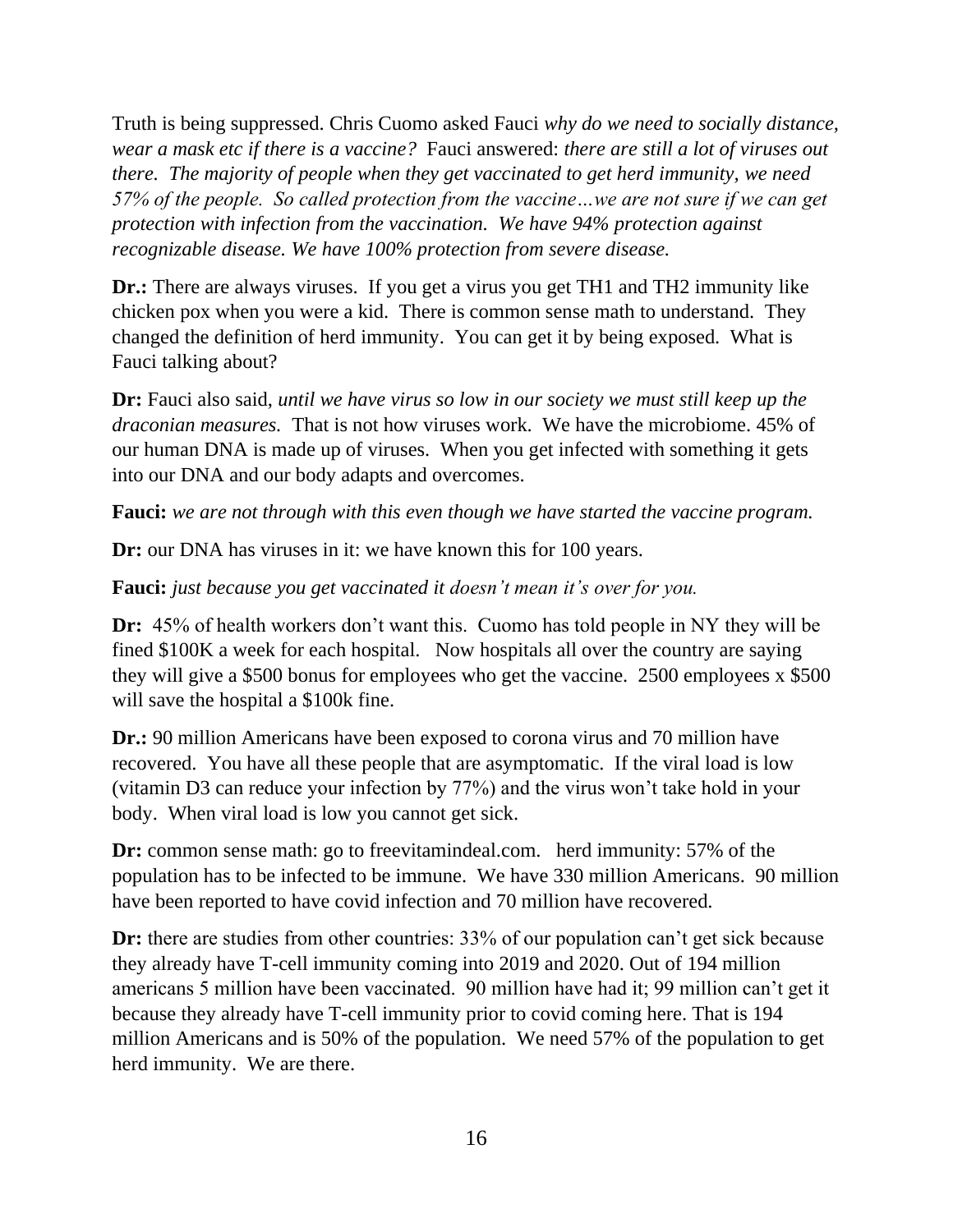### **Dr: there's a lot you can do to protect yourself:**

- 1. Take vitamin D3 5,000 to 10,000 IU daily; it helps the immune system and it is the nutrient that reduces the risk of cytokine storm. Vaccines cannot do that.
- 2. 77% reduction in contracting covid in the first place. 9 of 10 people that died of covid were shown to have low vitamin D3. Don't take D2, take D3. Even if you are in the south you need to take the D3. Print the treatment protocol from our website.
- 3. Take zinc which helps improve hormone production and improves immunity. Study after study shows zinc stops the virus from multiplying and keeps the viral load low.
- 4. Take both D3 and Zinc. Don't take D2, it is 65% less effective. Take 20 to 50 mg daily of the zinc. Zinc helps open the cells to let the D3 in.

I am not anti vaccine; I am freedom to choose.

\*\*\*\*\*\*\*\*\*\*\*\*

#### <https://www.brighteon.com/e253801a-a44c-446f-b158-090313d8fcfb>

**Shawn:** if you are considering vaccine for covid...the MODERNA...I would advise against it! I'm in bad shape! Everyday getting worse and I'm not getting help or answers! I'm scared to death to say the least! And to find someone willing to attempt to figure this out hasn't been very successful. I went to 2 hospitals today, walked out of Deaconess and went to St. Vincent. No answers there either. They say let's see a neurologist (who knows when they can see me) yesterday my tongue began to spasm and it hasn't quit. Today my whole body has been convulsing all day! They sent me home! I'm posting 2 videos…please pray for me.

\*\*\*\*\*\*\*\*\*\*

#### <https://www.brighteon.com/93825f6b-791e-47d2-ae7b-a82a40c1cb11>

South Africa pauses use of AstraZeneca COVID 19 Vaccine saying it is ineffective against variant.

University of Oxford 2 dose regimen of the vaccine provided minimal protection against mild to moderate infection caused by the new variant found in South Africa. The strain has multiple variations and spike protein and currently there is no evidence that the vaccine impacts disease severity. Study included 2000 volunteers at average age of 31 years. This target population was at low risk.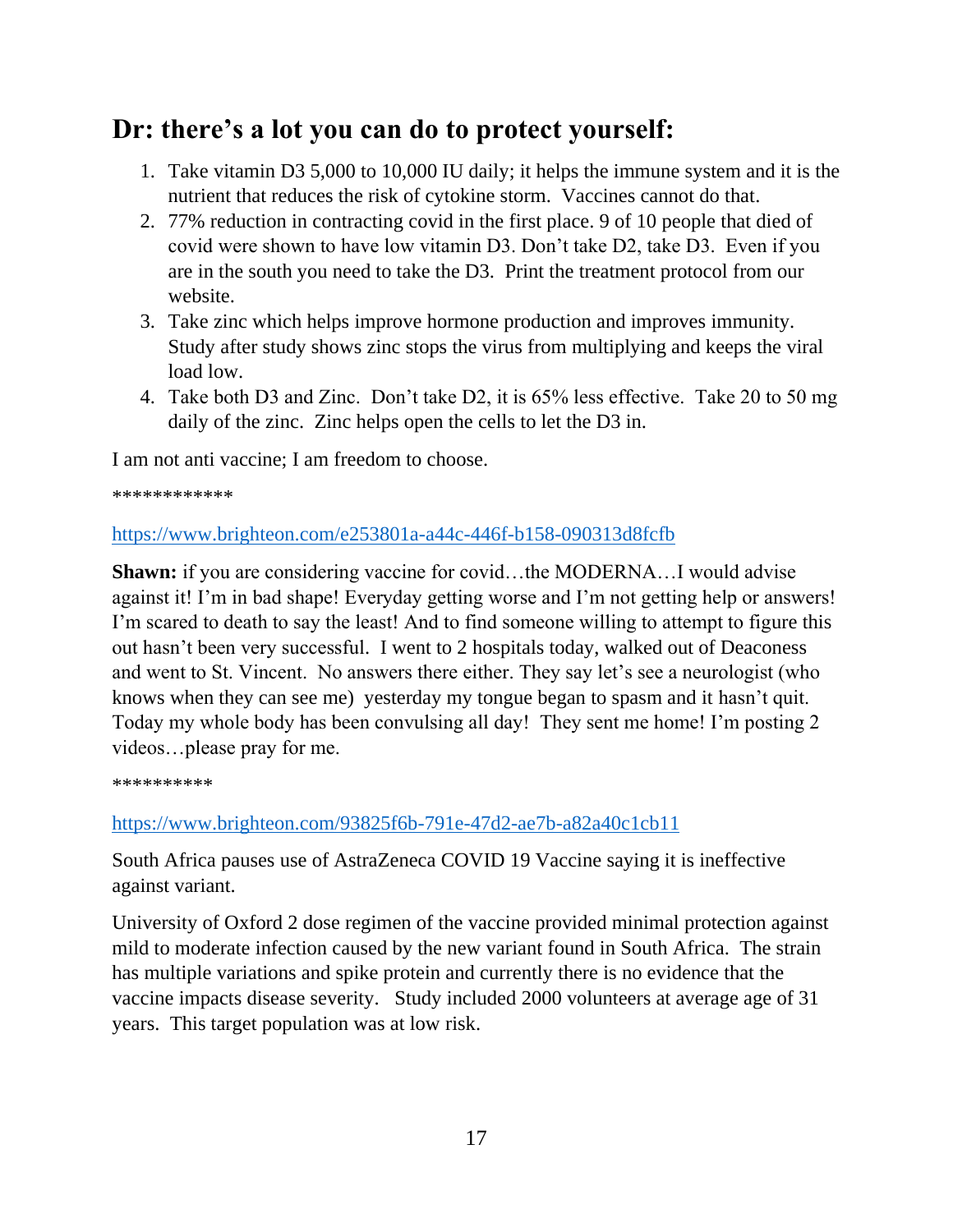Doctors link Pfizer, Moderna vaccines to life-threatening blood disorder. The vaccine may cause thrombocytopenia, a blood disorder that led to the death of a Florida doctor after his first dose of the Pfizer vaccine.

Two women, 72 and 40 are now being treated for ITP, a condition where immune system attacks platelets, the blood components essential for clotting.

On Jan  $14<sup>th</sup>$  the death of Dr. Gregory Michael, 56 years old, who died 15 days after getting the vaccine. He developed ITP 3 days after he was vaccinated. He had been in good health prior to the vaccination and died of brain hemorrhage.

Dr. Jerry Spivek of John Hopkins said it was a medical certainty that Dr. Michael's cause of death was the vaccine.

<https://www.brighteon.com/f9ce4954-4978-4f98-acbf-00e08aa92b37>

**Dr. David Martin:** this is not a vaccine; it is MRNA packaged in a fat envelope that is delivered to a cell. It is a medical device designed to cause the human cell into becoming a pathogen creator. It is not a vaccine. Vaccines are a legally defined term under public health law and they are a legally defined term under CDC and FDA standards. A vaccine specifically has to stimulate both an immunity in the person receiving it and it also has to disrupt transmission. That is not what this is. They have been abundantly clear in saying that the MRNA strand going into the cell is not to stop transmission; it is a treatment. If it was discussed as a treatment it would not get the sympathetic ear of public health authorities because people would say, 'what other treatments are there?" The use of the word vaccine is unconscionable as a legal term and also because it actually is the sucker punch to open free discourse where you can be anti or pro. Remember that Moderna was started as a gene therapy company for cancer and not a vaccine manufacturer. 2,12 minutes

**Dr. Judy Mikovitz:** this is a synthetic pathogen; they are injecting the pathogenic part of the virus into every cell of the body.

**Dr. Martin:** it is made to make you sick. 80% of the people allegedly exposed to the virus have no symptoms at all. They are called asymptomatic carriers. 80% of the people who have this injected into them have an adverse clinical event. You are getting injected with a chemical substance to induce illness not to induce an immuno transmissive response. Nothing about this is going to stop you from transmitting anything. This is about you getting sick and having your own cells be the thing that gets you sick.

**Dr. Judy:** it can directly cause multiple sclerosis, Lou Gherig's disease, Alzheimer's because that is expression of that pathogenic envelope. It can cause accelerated cancer; that is the expression of that piece of virus.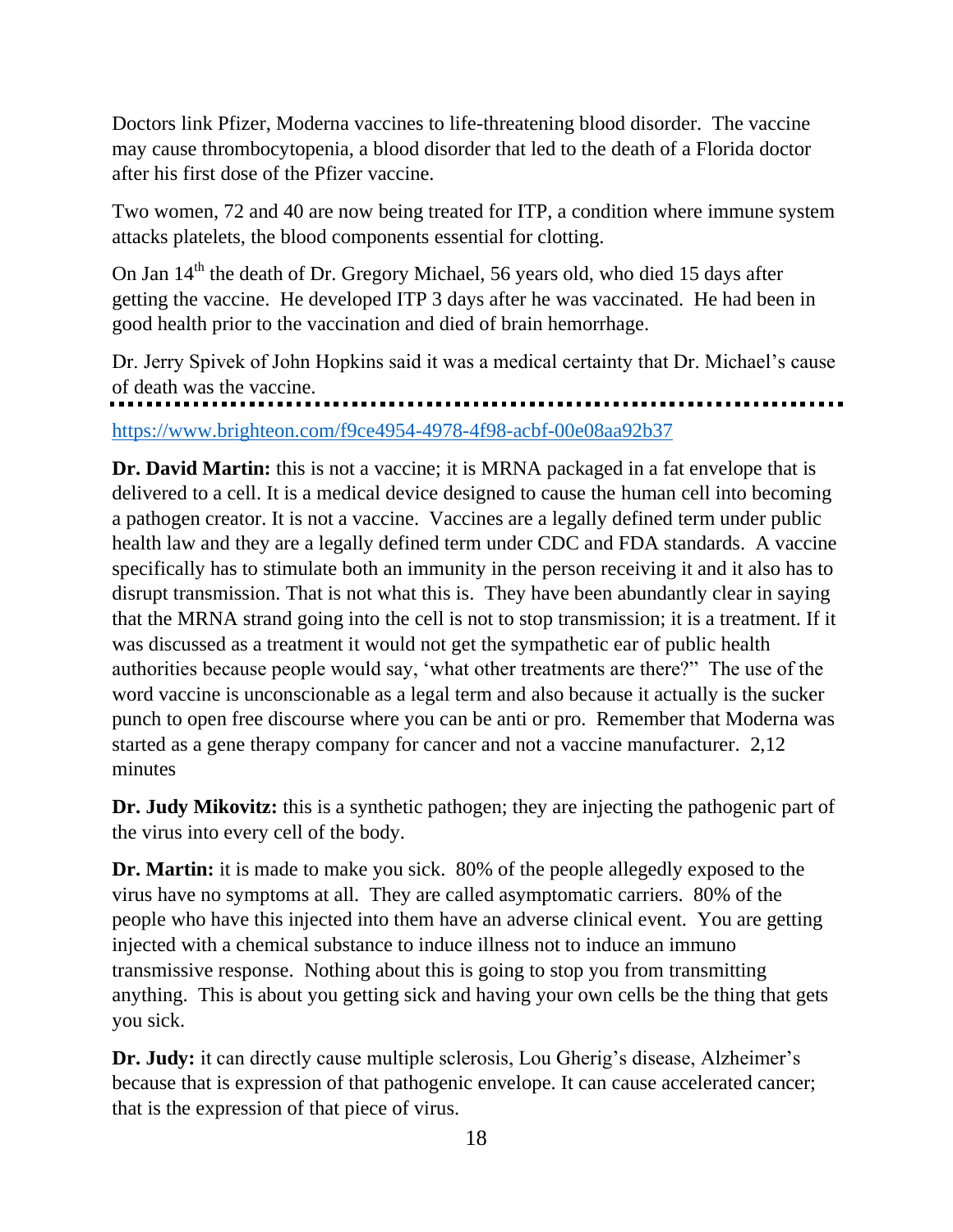According to reports submitted to the *Centers for Disease Control and Prevention* (CDC), as of Jan. 29, at least 501 people have died after receiving the Wuhan coronavirus (COVID-19) vaccines. These numbers were reflected in the reports filed between Dec. 14, 2020 and Jan. 29, 2021.

The data came from the CDC's *Vaccine Adverse Event Reporting System* (VAERS), a federal program that collects information regarding adverse events that occur after a person receives a vaccine.

According to the latest data, procured from VAERS on Jan. 29, 11,249 people have reported experiencing an adverse reaction to either the Pfizer or Moderna coronavirus vaccine. The *Food and Drugs Administration* has classified both vaccines as experimental and has only granted them emergency use authorizations, not full licenses.

Among the reported cases, 4,106 were classified as "not serious," 1,066 resulted in hospitalizations, 383 were "life-threatening," 156 resulted in a permanent disability and 501 resulted in the death of the recipient.

Some of the reported life-threatening events included 139 cases of Bell's palsy-type symptoms **–** including facial asymmetry **–** and at least 13 miscarriages. (Related: [Pfizer](https://www.naturalnews.com/2020-12-08-pfizer-coronavirus-vaccine-no-breastfeeding-getting-pregnant.html)  [coronavirus vaccine warning: No breastfeeding or getting pregnant after being](https://www.naturalnews.com/2020-12-08-pfizer-coronavirus-vaccine-no-breastfeeding-getting-pregnant.html)  [immunized… it might damage the child.](https://www.naturalnews.com/2020-12-08-pfizer-coronavirus-vaccine-no-breastfeeding-getting-pregnant.html))

Fifty-three percent of the individuals who died were male, 43 percent were female and the remaining four percent of reported deaths did not include the gender of the deceased. The average age of the fatalities was 77 and the youngest reported death was from a 23 year-old. The Pfizer vaccine accounted for 59 percent of the reported deaths while the remaining 41 percent of people who died took the Moderna vaccine.

The states where the most deaths came from are California, Ohio, New York, Kentucky and Florida. They accounted for 136 deaths or 27 percent of all the reported coronavirus vaccine fatalities.

While the VAERS database has recorded 501 deaths, according to the *Department of Health and Human Services* the actual number of people who have experienced adverse events due to taking the coronavirus vaccines is likely significantly higher. This is because VAERS is considered to be a "passive surveillance system," which means that it does not go out and collect information and instead relies on people to submit reports to the database. Alternative news outlet *Waking Times* also pointed out that, historically, less than one percent of adverse events were reported to VAERS.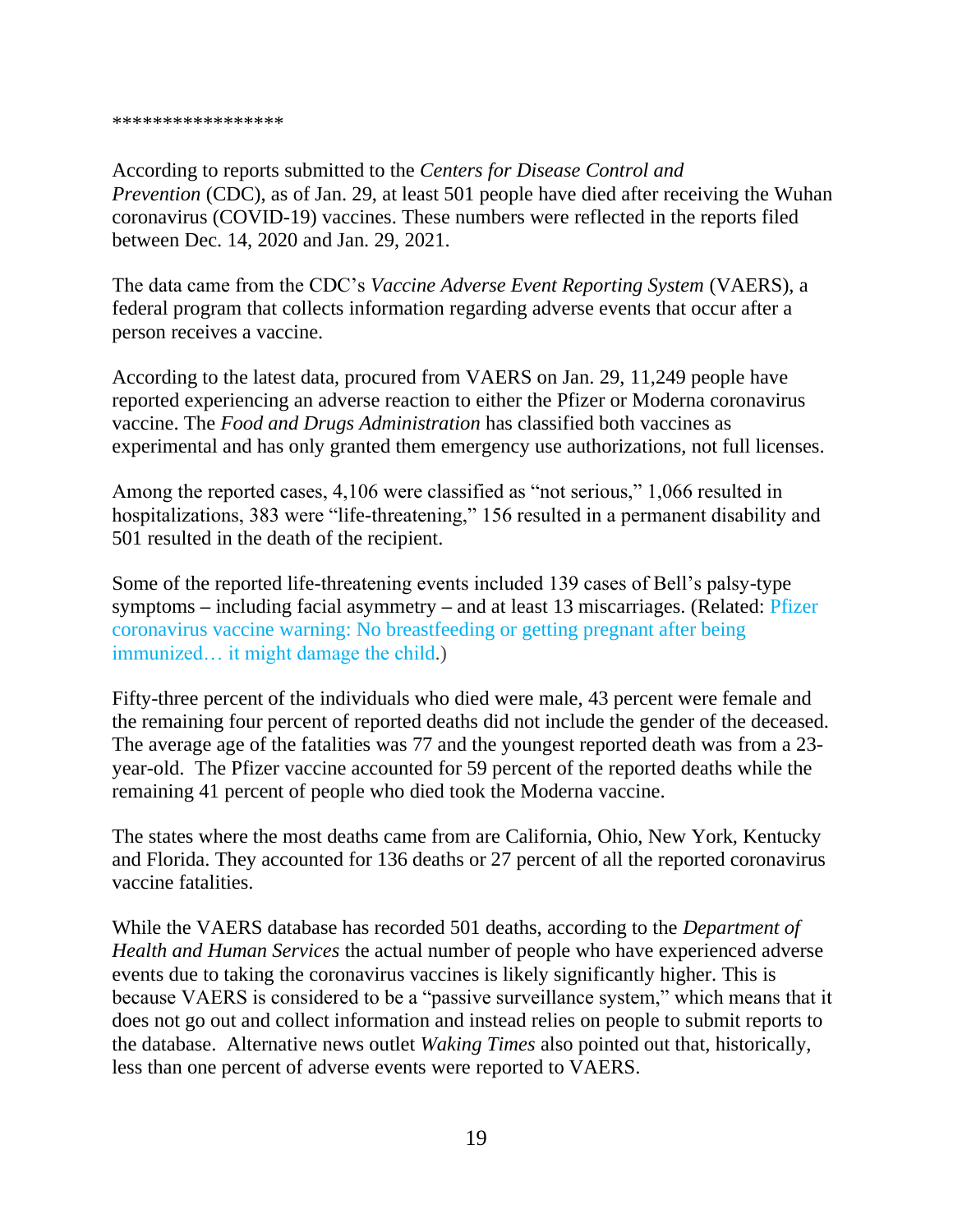[https://holyspiritwind.net/2021/02/please-watch-and-share-very-important-video](https://holyspiritwind.net/2021/02/please-watch-and-share-very-important-video-about-the-nasal-swab-tests-and-mrna-vaccines-and-alot-more/)[about-the-nasal-swab-tests-and-mrna-vaccines-and-alot-more/](https://holyspiritwind.net/2021/02/please-watch-and-share-very-important-video-about-the-nasal-swab-tests-and-mrna-vaccines-and-alot-more/)

### …**ABOUT NASAL SWAB TESTS AND Mrna vaccines and a lot more**

- 1. SO-called v a c c is not a vaccine; it is a cellular GENETIC MODIFICATION technology, admittedly designed to give those ignorant enough to take it a self-creating AUTO-IMMUNE DISEASE similar to what used to be called AIDS.
- 2. So called tests swabs are not tests at all; they are a multi-purpose, multibiological warfare and transhumanism technology covered in this film
- 3. The number of deaths, adverse reactions and biological damage already caused by the first round of Jabs are exponentially greater than you have been told.
- 4. It will go down as the greatest medical fraud and eugenics driven democide and genocide in recorded history.
- 5. Germ theory is a eugenics driven lie; we have all been duped.

## **Nasal Swab Tests:**

- RFID (radio frequency ID) chip is compared to a grain of rice in size and is incorporated in consumer products and implanted in pets for identification purposes is all old-school.
- Nano particles, nano dust, smart dust and fusing of technology and biology is known as synthetic biology—the  $4<sup>th</sup>$  industrial revolution is characterized by a fusion of technologies that blur the lines between the physical digital and biological worlds such as:
	- Artificial intelligence
	- Gene editing
	- Advanced robotics
- Hitachi makes a nano chip that is  $1/7<sup>th</sup>$  of 1mm squared in size with GPS capability sometimes called smart dust that can be
	- sprayed on us, absorbed
	- absorbed in the sweat pores in the skin
	- taken in foods, drinks
	- injected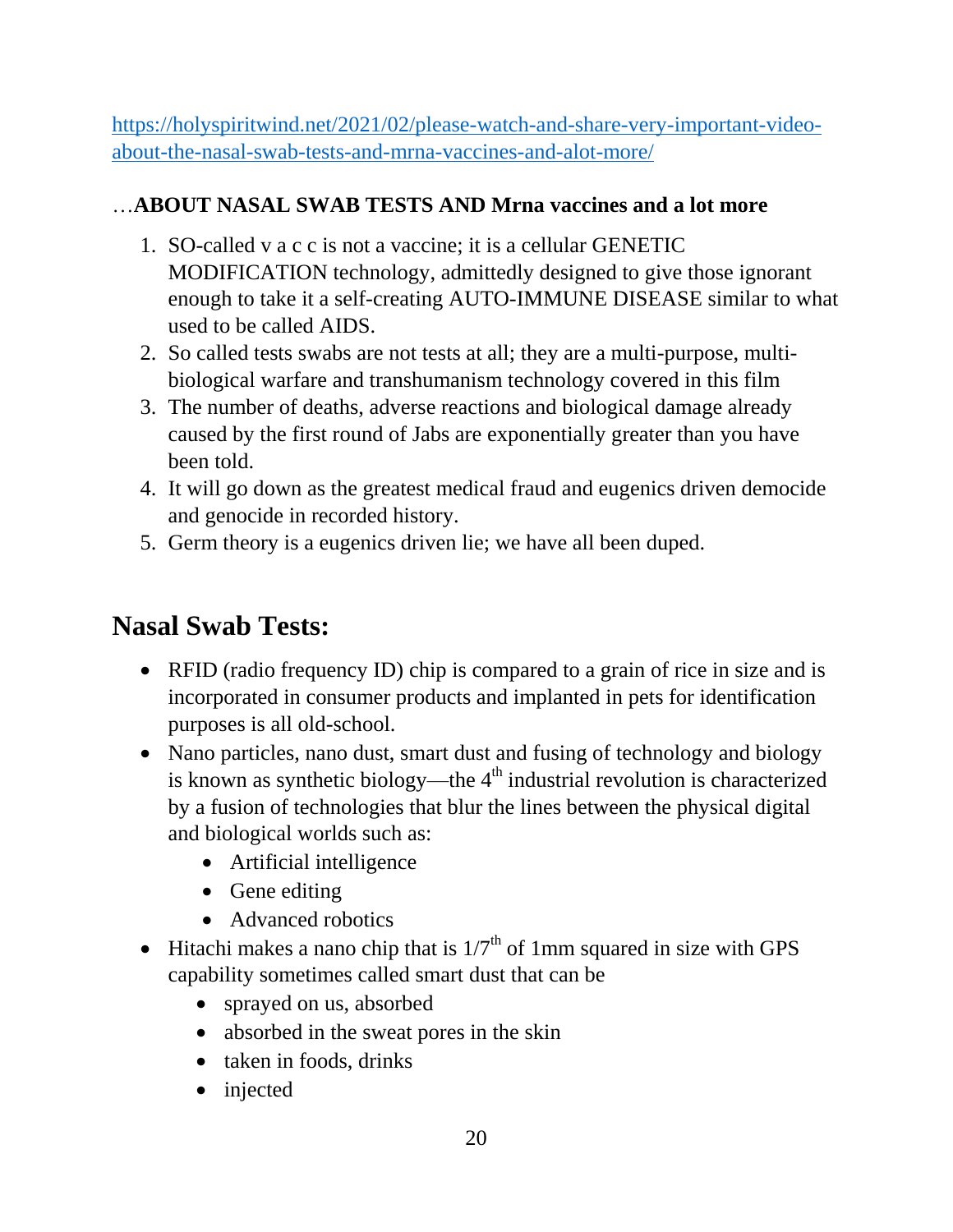- inserted through the nasal passage with a cotton swab
- they have a 2-access magnetic sensor to track direction
- accelerometer to track speed
- light intensity sensor
- humidity sensor
- pressure sensor
- temperature sensor
- they can transmit wireless to the smart grid, 'internet of things,' and the cloud
- this hooks the human biological host to the smart grid tracking system like a walking, breathing smart-phone

6. John Hopkins University got an \$870 million dollar grant from the Gates Foundation and has developed a version of the smart dust called a therragripper:

- there are dozens on a single swab inspired by a parasitic worm that digs in sharp teeth into the host's intestines
- they can insert poisons or smart dust into the human body

#### **Virus: 'poisonous substance' from Latin** *virus "poison, sap of plants, slimy liquid, a potent juice.'* **It could also be called a foreign toxin or toxic substance.**

**Antigen: a foreign substance that includes toxins, bacteria, foreign blood cells and any substance such as a toxin or enzyme. An anatigen is a VIRUS…a foreign POISON that has no business being in your body's interstitial fluids**

- why would we think that injecting 72 antigens, meaning toxins, poisons, and viruses into your body is the best way to protect your body from just one foreign antigen, meaning toxin, poison, virus?
- Why can't your body handle just one poison unless you poison it with 71 other poisons as well?

# **THE TESTS:**

- 1. In 2009 an abstract was written regarding vaccine delivery to include nasal delivery
	- The great interest in mucosal vaccine delivery arises from the fact that mucosal surfaces represent the major site of entry for many pathogens.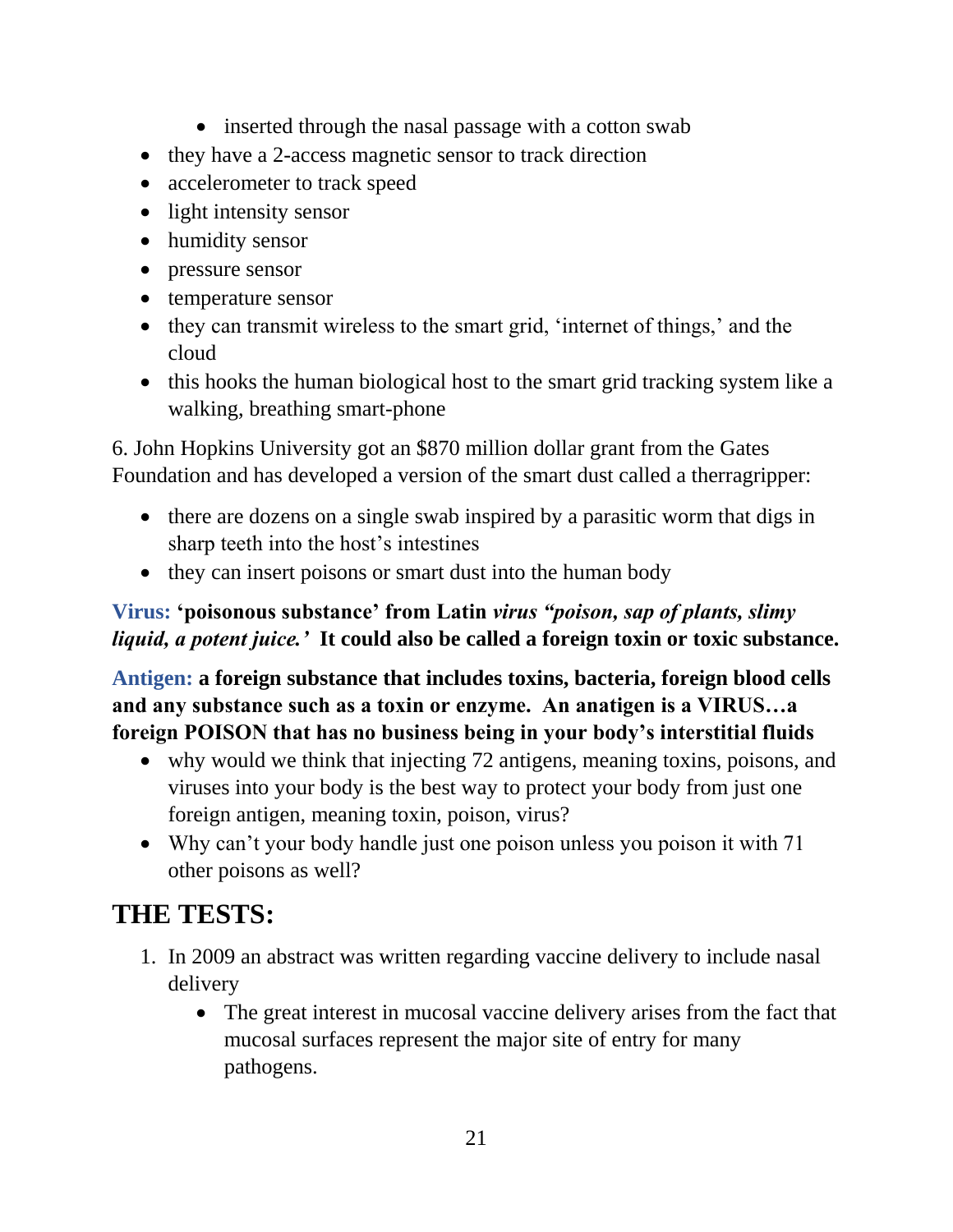- **This is FALSE**; nasal passages are the **exit point** for your body to **excrete poisons** enveloped safely in mucous which is why you have a runny nose during winter cold and flu detoxification which is seasonal removal of poisons from your toxic body.
- Nasal delivery is especially attractive for inserting poisonous antigens into your body as the nasal epithelium is characterized by relatively high permeability
- The use of nanocarriers provides a suitable way for the nasal delivery of antigenic molecules, meaning a fast way to poison your interstitial fluids directly up your nose.

DARPA has an implantable hydrogel biosensor nanochip that appears to be slated for the upcoming C O V I D vac cine that US Dept. of Defense and the Bill and Melinda Gates Foundation have partnered with Profusa, a Silicon Valley company to manufacture.

- Hydrogel nanoparticles and nanocomposites have already been researched for nasal drug or vaccine delivery, not just injectable vaccines.
- Hydrogel nanosystems which have mucoadhesive properties maximize residence time and increase the period of contact with the nasal mucosa and enhance the poison antigen or smart dust absorption into your body.

Another study talks about the development of intranasal, oral, topical, pulmonary, vaginal and rectal vaccines. The nasal route offers the most promising opportunity for vaccine administration of adjuvants, mucoadhesives, particulate delivery systems, virus-like particles, vaccine manufacture, challenges of regulatory authorities and the nasal vaccine impact on market potential and issues for antigen or poison retention systems that enables its interaction with the lymphatic system.

### **THE BILLION DOLLAR QUESTIONS: ARE WE BEING TESTED OR VACCINATED AND NANOCHIPPED WITHOUT CONSENT?**

**Dr. Lorraine Day**: If the v i r u s is in your saliva, then all they have to do is swab the inside of your mouth like they do for a DNA test, but they are taking these long swabs, sticking them all the way back, almost into your brain at the back of the nasal sinus and then twisting the swabs.

• There is a very thin plate of bone between the brain and the nasal sinus (the cribriform plate)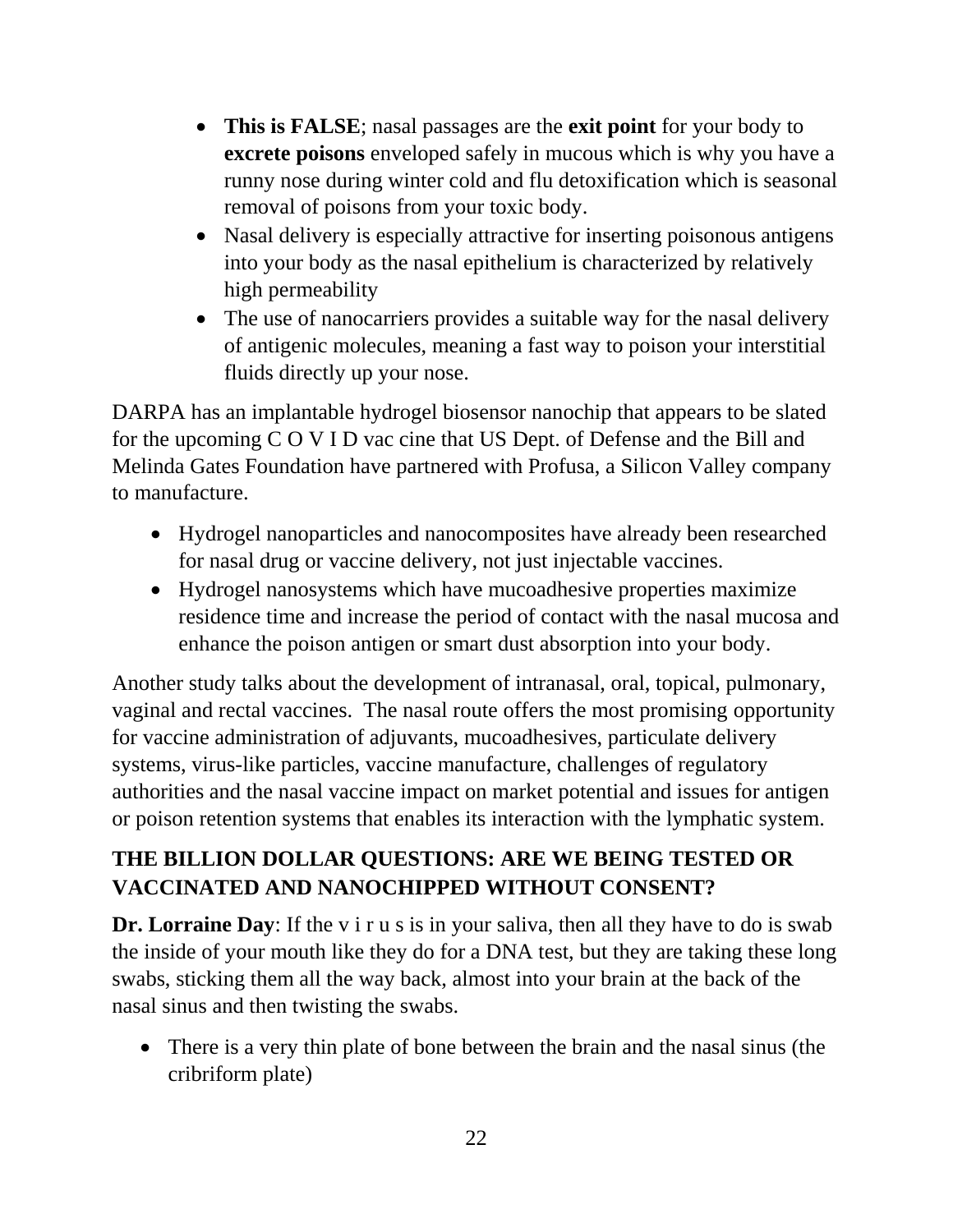- This plate has openings in it where the olfactory nerves from the nose go through the plate into the brain.
- The plate is porous and substances can go through it.
- They are depositing things back there—the nanoparticles that are on the ends of the q-tips that can be put into your brain and then hooked into the Cloud.
- They are already vaccinating you with the test.
- When you get tested you are getting vaccinated and implanted with nanoparticles.
- An article says they can vaccinate through the nasal test swabs and access the brain.
- You have to wear a mask over your nose and mouth because supposedly the covid is in the saliva. They could just swab the mouth like they do for a DNA test but they take these long swabs and stick them almost into your brain and then they twist them.

What does it mean to be hooked up to the cloud? Many transhumanism patents have already been filed years before the plandemic. These are so governments, banks and corporations can hook their humans and animals directly to the internet of things through the upcoming 5G and 6G smart grids and cities. This is to track and monitor and control all resources on the planet.

The 2012 and 2015 US patent 10163055B2 was for routing policies for biological hosts with methods, systems, and products that provide interfaces between intrahost networks and interhost nanosmart dust networks within biological hosts. Nueroregional translations are performed to route communications to and from the biological hosts.

AT&T US Patent 20130142363 was for devices and methods for transferring data through a human body using short-range 5G millimeter wave communications through Bluetooth and other devices by transferring data signals through the bones and skin of a human user. A piezo-electric transducer referred to here as a contact microphone could send vibrations that contained a data signal through the user's body. This could also occur through two human bodies making physical contact, each holding a separate device. With this in mind AT&T has filed an application for a patent to protect a system of wireless communication that would increase security by transferring a data signal through the bones and skin of a human user.

We now have the infamous Microsoft patent Us16138518 from March 2020 and its world patent WO2020060606-for a digital Cryptocurrency system using body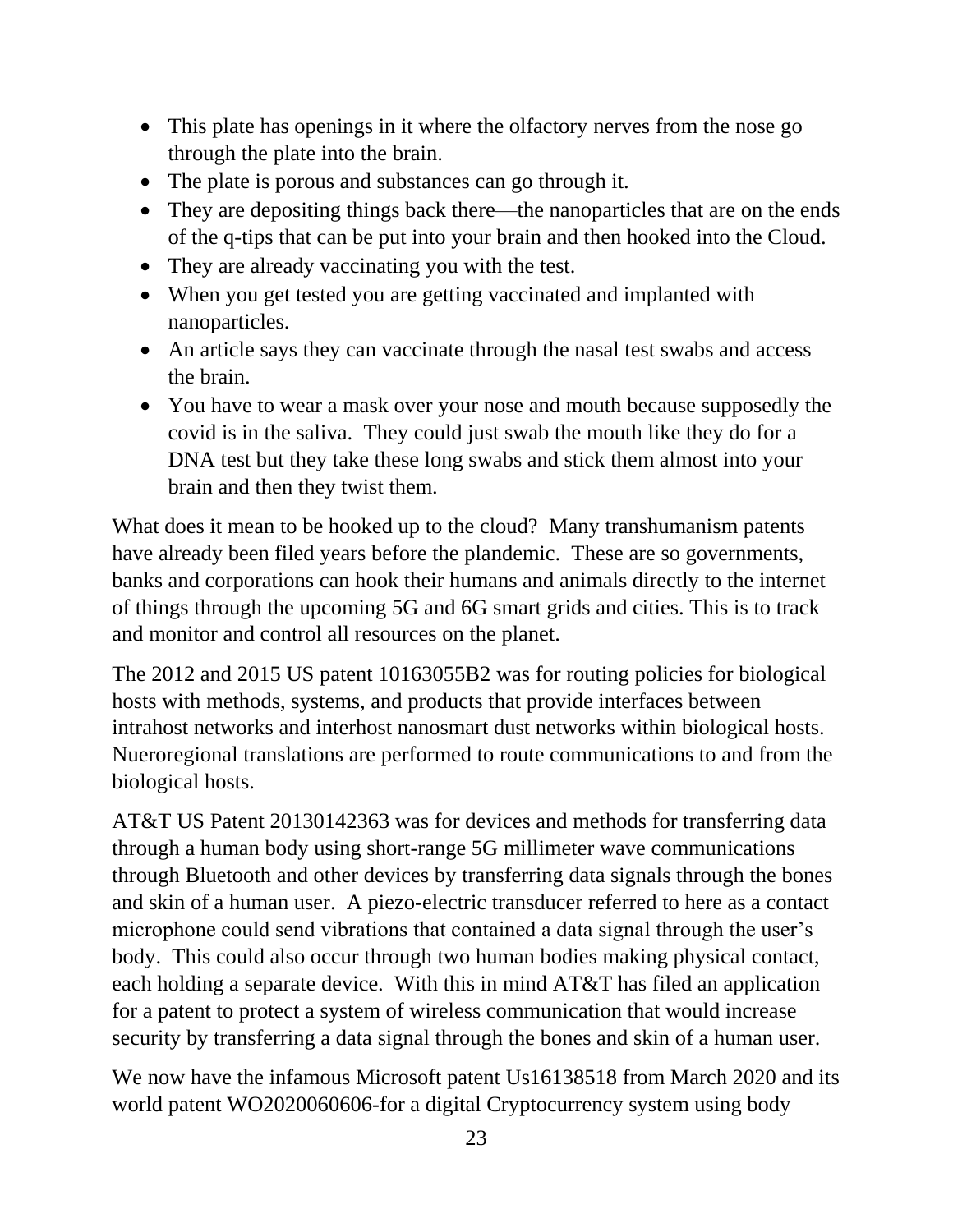activity data. Human body activity associated with a task provided to a user may be used in a mining process of a cryptocurrency. A server may provide a task to a device of a user which is communicatively coupled to the server. A sensor couple to or comprised in the device of the user may sense body activity of the user. Body activity data may be generated based on the sensed body activity of the user. The cryptocurrency system communicatively coupled to the device of the user may verify if the body activity data satisfies one or more conditions set by the cryptocurrency system and award cryptocurrency to the user whose body activity data is verified. In other words in the coming cashless society if you want to get paid your digital crypto slave wages you will have to do whatever task you are told to do and this device will spy on your body to make sure you have actually done it. But how will this sensor hooked up to the user's device possibly know what your physical body has or hasn't done?

If you have been paying attention at all to this film, you have already figured this out. It will communicate directly with the nano smart dust chips that have already been inserted into your brain though the deep nasal covid test swab. It is not a coincidence that Bill Gates and Microsoft hold this patent. In 2016 before stepping down from Microsoft to distance himself from this, Bill Gates, Microsoft and Gavi teamed up to create the ID 2020 project which is headed by Kim Gagne, a strategic communications advisor with experience in the worlds of government relations, diplomacy and law. He served as an Executive Director of the European Cloud Alliance, a business coalition focused on policy issues related to cloud computing. He comes from Microsoft corporate senior policy and management positions in Europe, the Middle East, Africa and Asia. Prior to joining Microsoft, he served as a Foreign Service Officer with the US Dept of State with postings in Haiti and Saudi Arabia and the US Mission to the European Union.

Benito Mussolini said *fascism should be rightly be called Corporatism, as it is the merger of corporate and government power.* 

The goal of ID 2020 is based on the UN member states adoption of the Agenda 2021 and Agenda 2030 Sustainable Development Goals, including their commitment to 'provide legal digital identity for all people on earth, including birth registration' by 2030. One of the 4 core requirements of the digital ID looks remarkably like the COV virus…*Persistent..lives with you from life to death.* This is a biological marking system. This means that if you took that swab up the nose it is for life.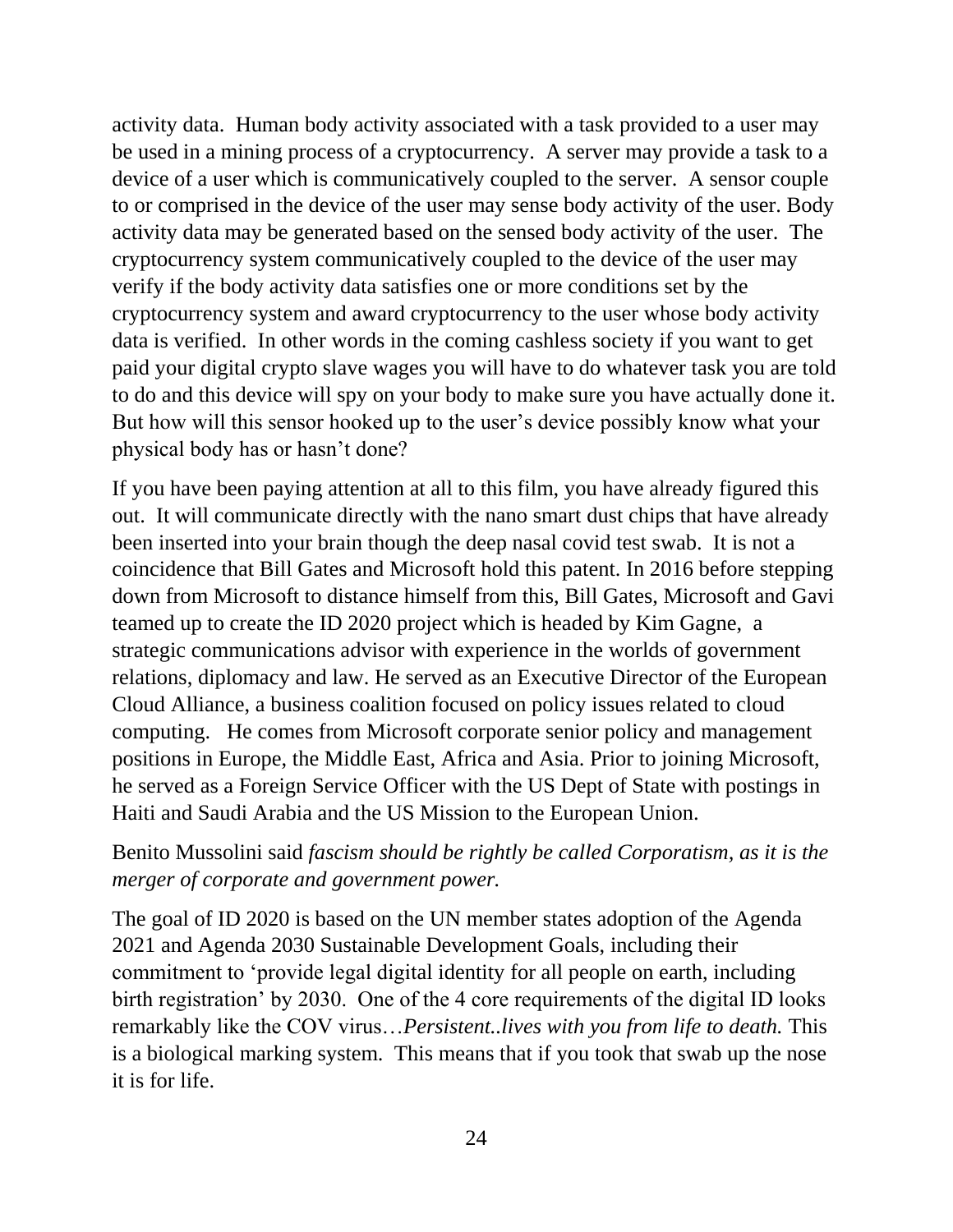In ID 2020 technology section we find that new technologies including blockchain, when used in conjunction with long-proven technologies, such as biometrics, now make it possible for all people to have access to a safe, verifiable, and persistent form of identity. This is doublespeak rhetoric that means that governments will now have digital surveillance access to all human beings that are nano-chipped like live-stock for the new surveillance capital industry, the behavioral futures market and surveillance capitalism being set up by billionaires and corporations as well as the behavioral surplus industry and biometric energy transfer technology for crypto data mining powered by those people ignorant enough to take the test swab or vaccine injection and luciferase hydrogel tattoo for their vaccine passport.

Imagine the scenario of the government all -seeing AI telling you to go to a specific location to dig a ditch all day. You will get paid whatever non-negotiable amount of crypto currency credits that they choose into your account. If you don't do that because you don't want to be a ditch digger, the nano smart dust sensors inside of your body broadcasting your every location, movement and biometrics back to the government AI through the wireless 5G interfaces will give you away. Your social credit score will be lowered to restrict all allowable activities and travel possibilities. You will receive no digital currency credit into your account as punishment for failing to complete the task dictated to you.

As Klaus Schwab said *you will own nothing … and you will be happy about it.* George Orwell said, *if you want a vision of the future, imagine a boot stamping on a human face…forever.*

Aside from all that 2018 article in Science Daily stated new research by scientists shows that when cellular barriers are exposed to metal nanoparticles, cellular messengers are released that may cause damage to **the DNA of** developing brain cells, meaning brain damage. During their interaction with cell membranes and internalization into cells, they alter key signaling pathways and key processes are altered.

This Brings Us T**o Part 2: The mRNA "Vaccine" Anaphylaxis and AIDS**

**David Martin:** let's make sure we are clear on something; let's stipulate that this is NOT a vaccine. We need to be really clear; we are using the term vaccine to sneak this thing under public health exemptions. This is NOT a vaccine; this is an mRNA packaged in a fat envelope that is delivered to a cell. It is a medical device designed to cause the human cell into becoming a pathogen creator. It is not a vaccine.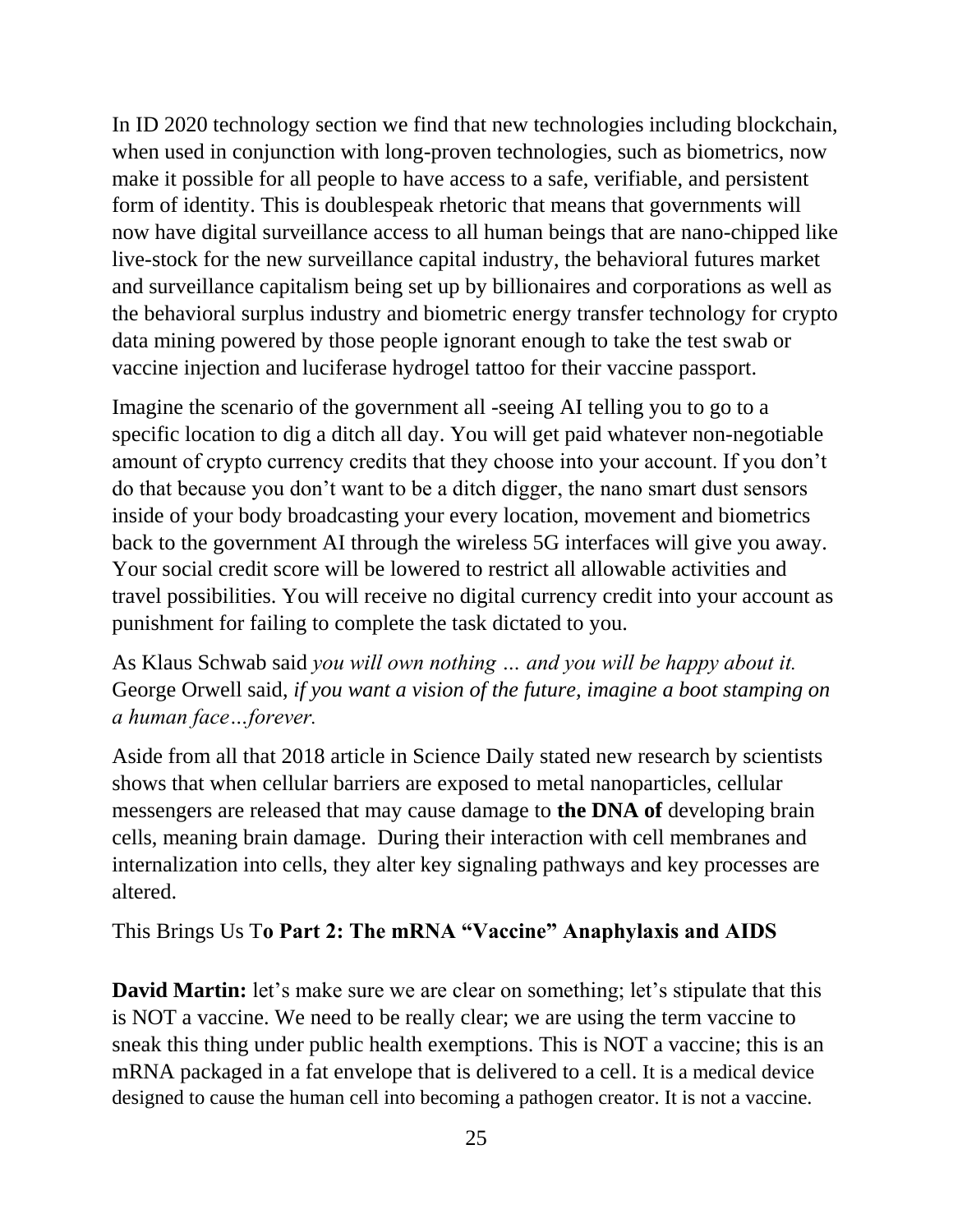Vaccines are a legally defined term under public health law and they are a legally defined term under CDC and FDA standards. A vaccine specifically has to stimulate both an immunity in the person receiving it and it also has to disrupt transmission. That is not what this is. They have been abundantly clear in saying that the MRNA strand going into the cell is not to stop transmission; it is a treatment. If it was discussed as a treatment it would not get the sympathetic ear of public health authorities because people would say, 'what other treatments are there?" The use of the word vaccine is unconscionable as a legal definition term of it and also because it actually is the sucker punch to open and free discourse because by dumping it into 'vaccine' you can be anti or pro therapy. Remember that Moderna was started as a gene therapy company for cancer and not a vaccine manufacturer for SARS. If we said we were going to give people prophylactic chemo therapy for the cancer they don't have you'd be laughed out of the room because it is a stupid idea. That is exactly what this is; it is a mechanical device in the form of a very small packet of technology that is being inserted into the human system that activate the cell to become a pathogen manufacturing site. I refuse to stipulate in any conversation that this is in fact a vaccine issue. The only reason that the term is used is to abuse the 1905 Jacobsen case that has been misrepresented since it was written. If we were honest with this we would actually call it what it is-it is a chemical pathogen device that is actually meant to unleash a chemical pathogen production action within a cell. It is a medical device, not a drug because it meets the CDRH definition of a device. It is NOT a living system. It is not a biologic system; it is a physical technology that happens to come in the size of a molecular package. We need to be really clear on making sure we don't fall for their game because if we talk about their game as a vaccine then we are going to get into a vaccine conversation. By their own admission this is NOT a vaccine. It must be clear to everyone listening that we won't fall for this failed definition just like we won't fall for their industrial chemical definition of health. Both of them are functionally flawed and are an explicit violation of the legal construct that is being exploited.

**Dr. Judy Mikovitz:** this is a synthetic pathogen; they are injecting the pathogenic part of the virus into every cell of the body.

**Dr. Martin:** it is made to make you sick. 80% of the people allegedly exposed to SARS COV2 (the virus) have no symptoms at all. They are called asymptomatic carriers. 80% of the people who have this injected into them have an adverse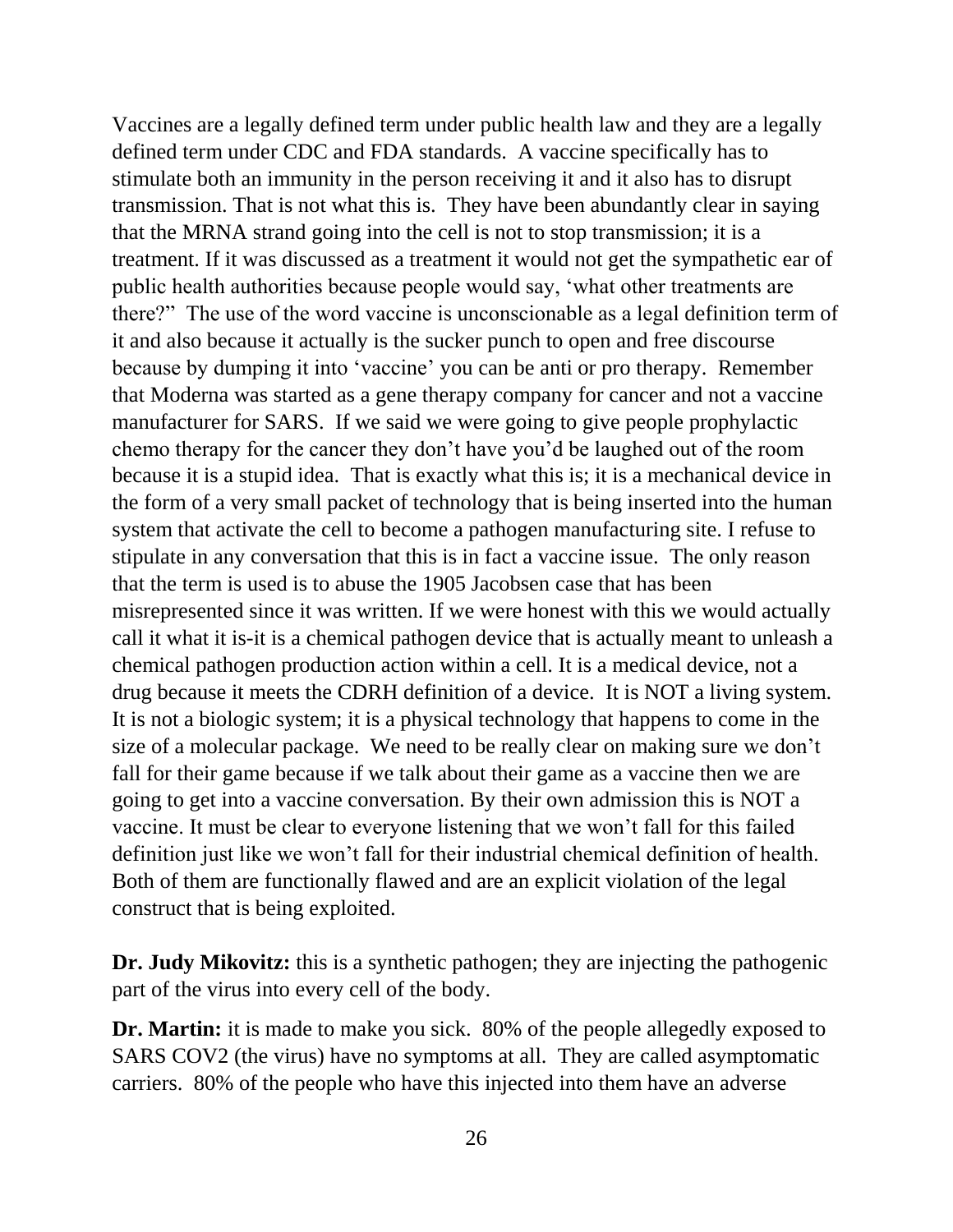clinical event. You are getting injected with a chemical substance to induce illness not to induce an immune- transmissive response. Nothing about this is going to stop you from transmitting anything. This is about you getting sick and having your own cells be the thing that gets you sick.

**Rocco:** so this is going to trigger an autoimmune response?

**Dr. Judy:** among many things, yes; it can directly cause multiple sclerosis, Lou Gherig's disease, Alzheimer's disease because that is an expression of that pathogenic envelope. It can cause accelerated cancer; that is the expression of that piece of virus.

**Video:** What Dr. Martin Mikovitz and Dr. Andrew Wakefield are pointing out is that an mRNA covid 19 vaccine is not a vaccine at all. It doesn't elicit an immune response. It has to be turned into a foreign protein or an antigen, meaning poison. It is this poisonous protein in turn that creates your natural immune response. A messenger RNA 'vaccine' is actually Genetic Engineering. You'll have your own genetically re-programmed cells in your own body that will produce poisonous proteins to which your immune system will mount an immune response against. That is called an auto-immune disease which used to be called AIDS. The potential for this to go horribly wrong is enormous.

At the end of this film we will show you the alarmingly high cases of death, paralysis, tachycardia, pruitus, delirium, hyperpyrexia, and anaphylactic shock from these new mRNA injections that are being hidden from you by the media.

But why is this happening to people? Our bodies have a biological intelligence that considers any foreign non-cell protein, meaning antigen or poison, that is not made by our own cells to perform a function needed by our bodies. It is a toxic, foreign intruder that is designed to destroy and remove that protein antigen.

Our bodies have 4 nitrogenous nucleic acid bases meaning 'made of nitrogen' or nitrogen like that combine in varying combination sequences of these bases to code the creation of specific proteins. The four DNA bases are Adenine, Thymine, Cytosine, Guanine. The bases complement each other: A-T & C-G. Three bases codes for one amino acid (triplet code). A gene is the entire sequence of bases that codes for a specific protein. These go-between codes tell the ribosomes in our cells how to link different amino acids together to form a specific protein that the body needs.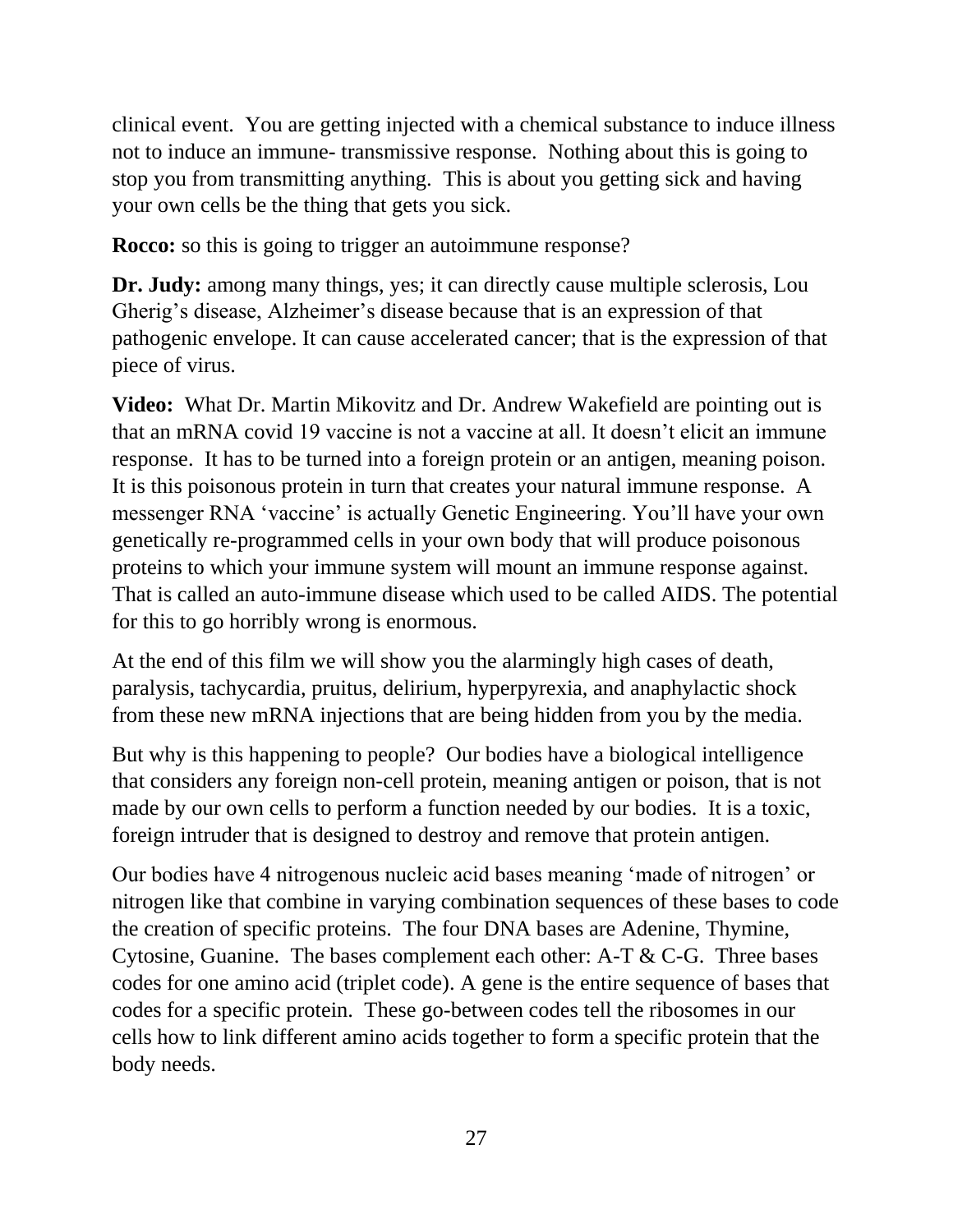What these new Frankenstein genetic modification injections are actually doing is inserting a new messaging RNA sequence into your body cells that instruct your ribosomes to create a foreign microbial protein, meaning antigen or poison that has no business being inside your body. So your body will go into anaphylactic shock and attack it. If you are wondering why people are dropping dead or getting severely sick go pet a rattlesnake or a king cobra and see how your body reacts after venomous foreign protein antigens enter into your blood stream. Only now your own cells are programmed to constantly inject venom into your interstitial fluids.

**Dr. Aajenous Vonderplanitzl:** that is the only way people can get swine flu if they have taken the pig tissue, grown it in a toxic, solvent environment and then the swine cells create a virus to break itself down. You can inject it into humans and then you will find those actual swine tissue in there. You have a waste product and now the body has to clean that waste product out of the body. The body will be very alarmed because you have foreign tissue in there that were injected into the body. That is why Guillain Barre syndrome, anaphylactic shock occur when you inject people with foreign debris and foreign tissue. You can die from the shock of foreign tissue being injected into you.

The COV mRNA vaccine is actually Genetic Engineering. It is designed to give you an auto-immune disease which is caused due to different alterations in the immune system which are triggered by the exposure to various exogenous and endogenous antigens or poisons. Exogenous means poisons from outside of your body like an injection. Endogenous means poisons created inside your body as this injection programs your own cells to literally create the AIDs they have given you.

It is a false, debunked logical fallacy that there was a difference between an autoimmune disease and AIDS because you caught the fictional AIDS virus exogenously from shagging a monkey and then sexually transmitting it to another human. Nobody shags monkeys and AIDS is not contagious. You and your babies were injected with the AIDS antigen. You did not 'catch' it. In fact hundreds of normal conditions trigger a false/positive AIDS test which is just a poisonous antigen detection test. You may think that you have it, but you don't.

**Dr. Vonderplanitz:** you say that AIDS was created in a laboratory?

**(unidentified male):** yes, in the UCLA Laboratory 1961 and 1962. They combined the waste product, the virus of a leukemic virus of a bovine, the lympophic virus of a sheep. You only get a virus because the tissue is so toxic.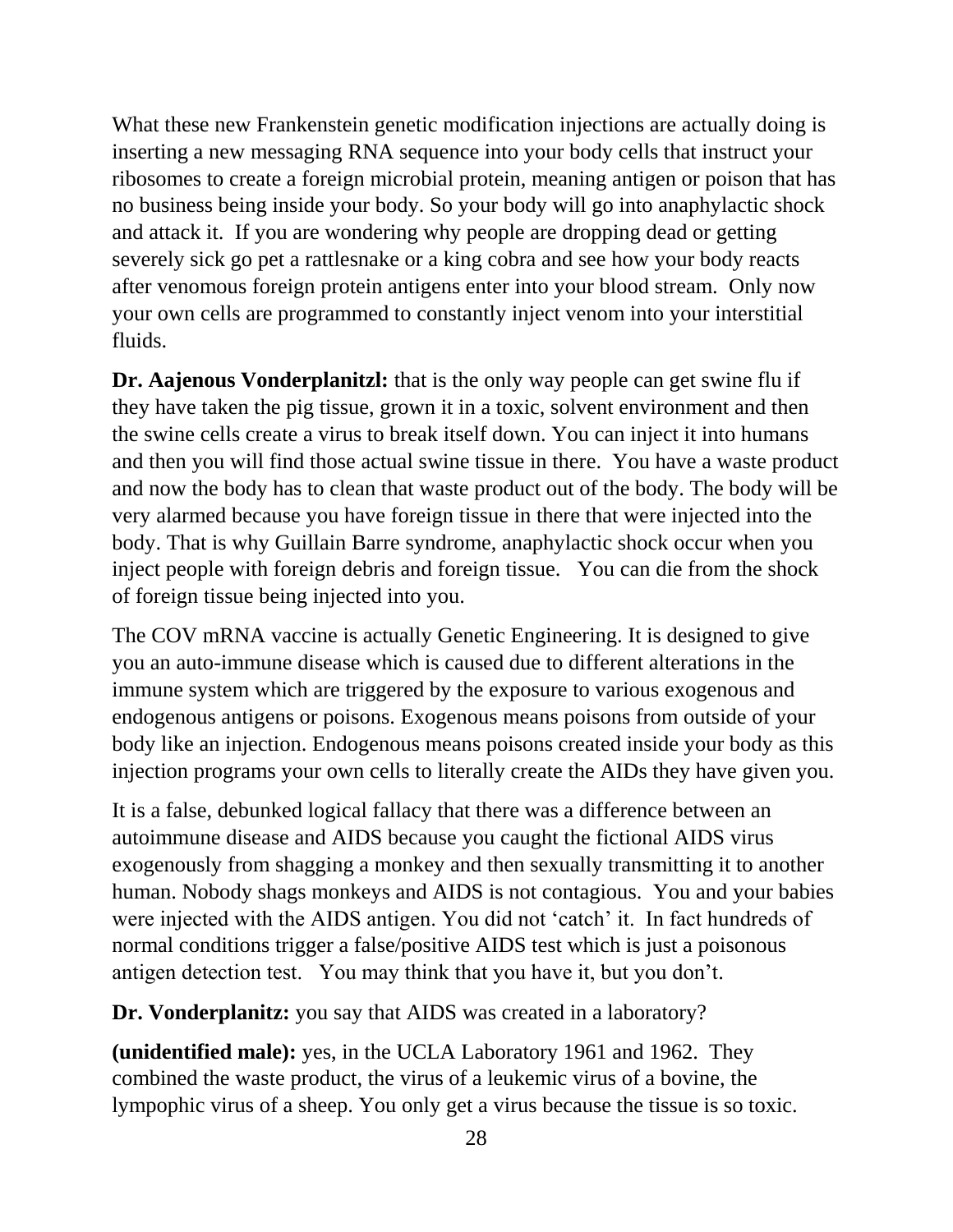You do NOT CATCH a virus, you MAKE it if your cells are poisoned with chemicals and the body cannot do the normal *'janitorial work on organic tissue and reduce the waste and eliminate the waste.'* A virus is a 'soap' and it is not alive. It has no nucleus, no respiratory system, no digestive tract, and no circulatory system. There is none of that. It is not alive; it's a waste product and it is dissolved animal tissue. It is specific animal tissue. What they do is to take animal tissue and put it in a petri dish in a contaminated environment but with enough solution to keep them alive. So the cells start taking themselves apart with solvents. The virus will kill itself by poisoning itself and taking itself apart.

**Dr. V:** Why would they create the AIDS virus?

**Male:** according to the records discovered by Dr. Riobert Strecker that I got to see (I am a nutritional doctor and got my PhD in nutrition). Dr. Strecker has 4 doctorates, including biochemistry and virology. The only way you can make a virus is to put it in a petri dish with the animal tissue. The only way that animal tissue can get into a human is if it is injected from another animal so they incubated these 2 diseases from the cow and the sheep and put the 2 together and created a new kind of deadly, biological warfare disease.

**Male:** they put in the paper work it was to create cancer, so they could force cancer in lab animals and study it. That is very suspicious reasoning to come up with that.

**Dr V:** there are already a lot of agents out there that will cause spontaneous tumors in rats.

**Male:** you could put cadmium in it and you would have kidney cancer within weeks from the cadmium overload. This was suspicious reasoning for me. Dr. Strecker talked to his brother who was an attorney and said this was where this information leads and to follow it. His brother checked the NSA and the War Department and that information had been sent to those departments and it was allowed and given the green light to be used in experiments. The experiments were for undesirables. They figured that the undesirables were homosexuals. How could they administer that to homosexuals to see the consequences of this particular formulation?

What they found was that in LA, NYC, San Francisco and Houston 90% of the people being treated for hepatitis were homosexuals because they used a lot of drugs that damaged the liver. Hepatitis is a viral detoxification because there are so many chemicals in the liver that your bacteria from the liver can't clean it. So the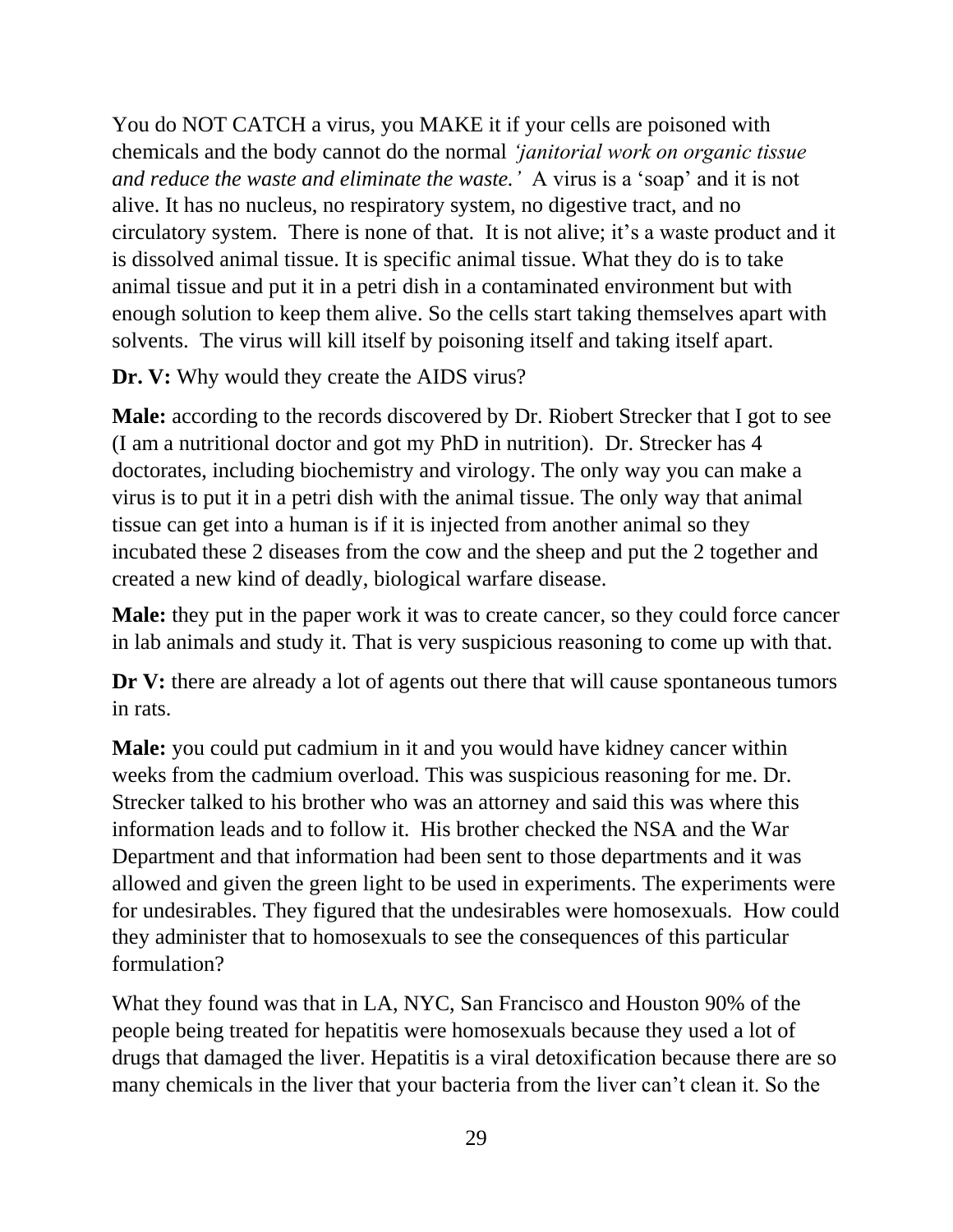liver cells have to make solvents which again, are viruses so a self-cleaning substance has been made. All of your hepatitis' are a disease trying to reverse toxins as the liver is about to stop working completely. When you get hepatitis that means that your liver is in terrible shape. No bacteria can help you. They contaminated the Hepatitis B vaccine with the AIDS virus.

That is why 10% of the population in those cities who got AIDS were not homosexuals; they were heterosexuals. Then they added it to the smallpox vaccine. The US and UK governments donated hundreds of millions of dollars of smallpox vaccine to African countries. These vaccines were given to save the lives of Africans from smallpox and they were given the AIDS virus in the vaccines. 125 million vaccines were donated. How many cases of AIDS popped up in Africa in a year? There were 95 million cases and 75 million people died.

Then the US and UK governments went into Africa to say that they had help for AIDS. We have chemotherapy which is AZT to help your people and stop the disease. But you will owe us a lot of money. They charged so much money the countries could not pay back. Very few people survived the AIDS. The US and UK governments then said if those countries couldn't pay the debts they owed the US and UK their countries' resources. So those countries had to turn over their resources to be run by the World Bank. US and UK governments took over 27 African countries with that AIDS program. It was a different kind of warfare to usurp a country's resources.

**Dr. V:** this is like waging a stealth war; they are perceived as saviors but they (US and UK) are the ones creating the problem.

**Male:** read the book *Confessions of a Financial Hit Man* by John Perkins, who worked for the CIA loaning money to foreign governments that they could never pay back so they went in and took over their resources. That is what they did in the instance of AIDS.

**Video:** WUHAN national Biosafety Lab is owned by GlaxoSmithKline which merged with and owns 68% stakes in Pfizer. Pfizer manages the finances of a company called Black Rock (financial). Black Rock owns stakes in Pfizer and AstroZeneca and has a partnership with Thomas Reuters, a multimillion dollar media conglomerate that supplies 80% of the news stories to the main stream media. They have a branch in its editorial department to 'fact check' information about Pfizer COVID vaccine. That may be why the Reuters' media failed to tell you that the same World Bank that took over Africa's resources through the fake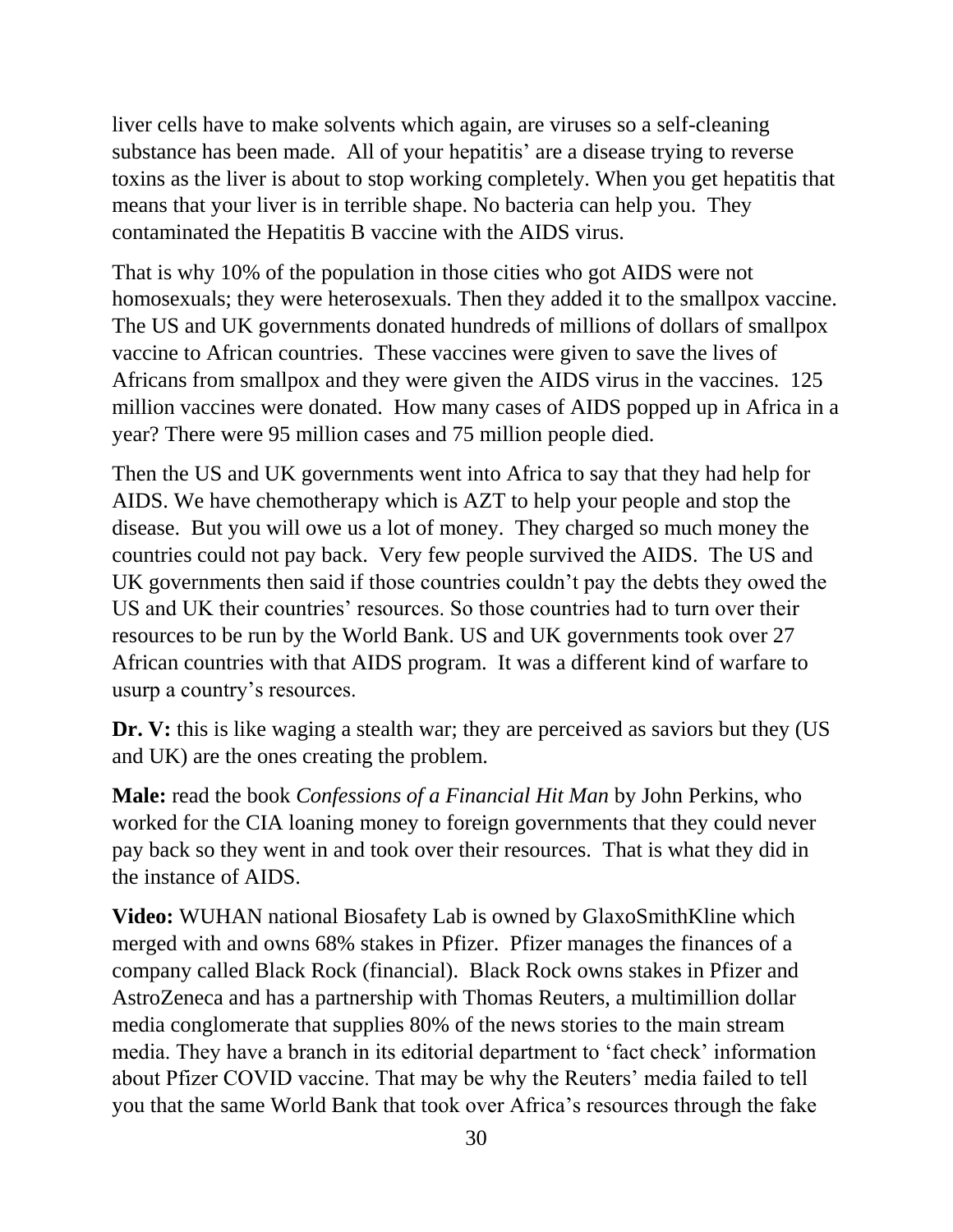injected AIDS pandemic has now declared that this fake world-wide COVID pandemic will go on until March 31, 2025 so they can do the same thing to your countries.

They probably also forgot to tell you that COVID 19 test instruments, meaning diagnostic test kits, were already ordered in 2018, 2 years before COVID 19 existed and broke out in a 'wet market' in China. Denmark preordered a lot of them in 2018. And so did Uruguay as well as the EU, the US, Germany, Japan, and Singapore. They must be psychic. That is why the for-profit pharmaceutical industry is so hell-bent on you never finding out that their Pasteur fraudulent germ theory was debunked by Antoine Beuchamp, a physician, 160 years ago who said "*The primary cause of disease is in us, always in us."*

100 million Africans and homosexuals were murdered by the injection of poisonous protein antigens in Hepatitis B and Smallpox Vaccines. They were poisoned to death by toxic AZT, mustard gas (used in WWI) chemotherapy as the AIDS treatment. You are now to be murdered and poisoned by this created mRNA modification vaccine. You would never take this injection if you had one functioning brain cell working inside your skull. They are preying on your ignorance to further Agenda 21 & Agenda 2030: "*the present vast overpopulation, now far beyond the world carrying capacity, cannot be answered by future reductions in the birth rate due to contraception, sterilization and abortion, but must be met in the present by the reduction of numbers presently existing. This must be done by whatever means necessary* (Ted Turner, founder of CNN)."

Another Australian article: *Why an Australian COVID-19 vaccine caused falsepositive HIV tests.* This verifies what this film and Dr. Andrew Walkefield are discussing: the mRNA vaccine is actually genetic engineering. You do not 'catch' HIV; it is an autoimmune disease response to foreign, poisonous antigens and proteins injected into or created by your own cells in your body. Your RNA modification now literally gives you COVAIDs it doesn't take a molecular biologist to figure out why you are testing positive for AIDS after your injection. Unlike the Africans who allowed 'do-gooders' to inject AIDS in the vaccines, you are going to ignorantly let a vaccine center employee making \$10 an hour modify your own cellular RNA to give yourself an autoimmune disease and 'de-populate' yourself. Once your body no longer has the energy to fight off the proteins these cells will continue to create it and will be blamed on the bogus mutated strain of COVID, a deadly wave (like the Spanish flu). The ignorant will be none the wiser.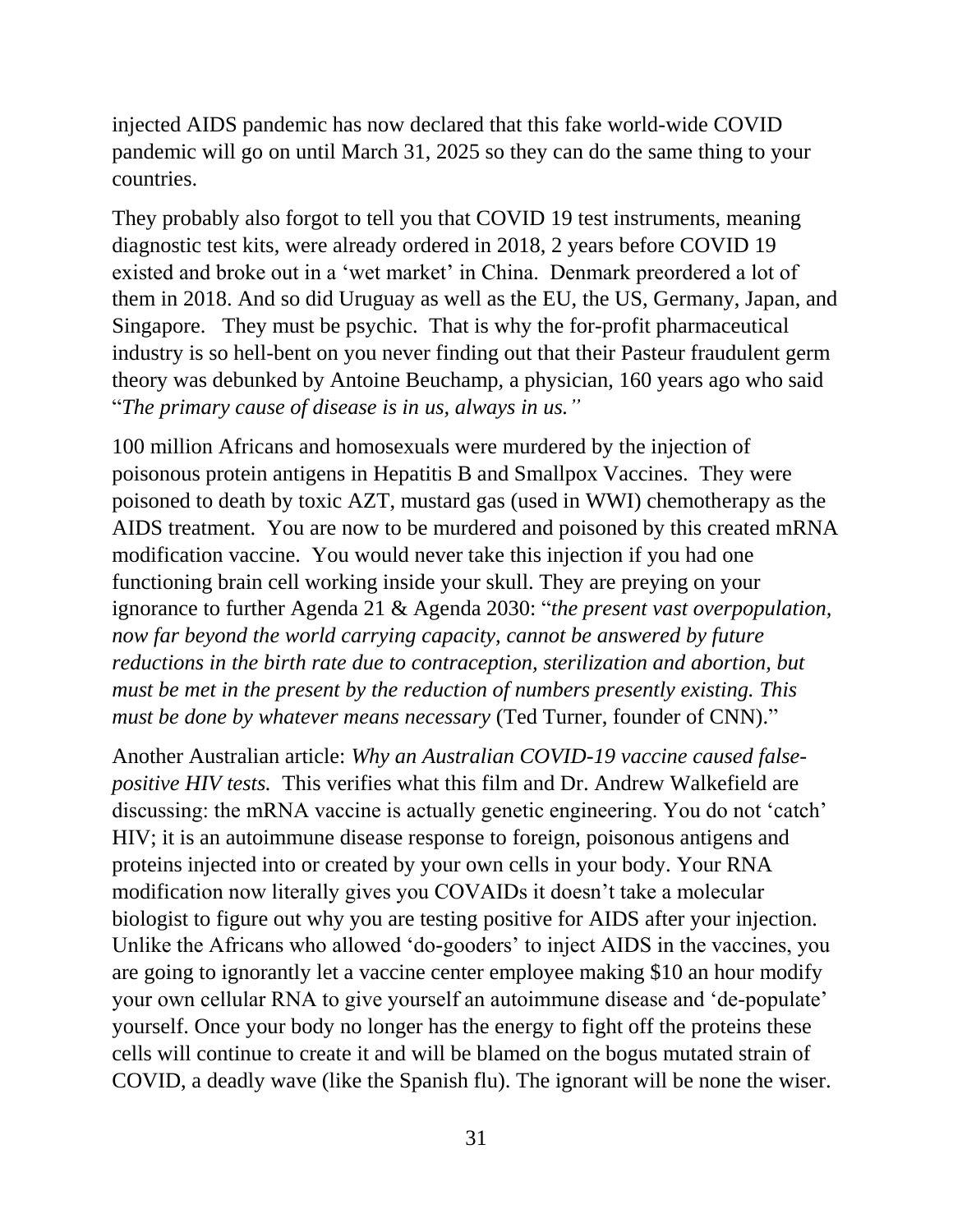If this sounds like conspiracy theory to you it probably did to the Africans and the homosexuals too. But that did not stop 100 million of them from being murdered. You have been warned; the same people who came for them are now coming for you and your country's resources.

Pfizer's Covid vaccine must be stored at MINUS 70C (-4 Fahrenheit) in special suitcases that might rule out a Jab at your general practitioner. This is because this is NOT a vaccine. It's a transcription and transfection agent kept alive so it can infect your cells and transfer genetic material. Don't let them fool you. This is genetic manipulation of humans on a massive scale.

This exact same technology was utilized in SIT projects to sterilize male mosquito populations who would then mate with females and sterilize them in order to wipe out entire mosquito populations. They too used transgenic technology in which genes, not already present in the animal, are added and manipulated. Or they used symbiont-based technologies in which another species such as a bacterium is introduced to the host. It is important to assess the rearing efficiency, genetic stability and male mating competitiveness of any new strain developed prior to its use in large scale SIT operational programs in open field conditions. This is the way the covid vaccine is injected into your arm to serve as instructions for your body to make foreign microbial protein.poisons.

UK website states it is unknown whether the COVID-19 mRNA Vaccine has no or negligible influence on the ability to drive machines. However some of the adverse reactions mentioned under section 4.8 may temporarily affect the ability to drive or use machines. It is unknown whether the vaccine has an impact on fertility. It is unknown whether the vaccine is excreted in human milk; a risk to the newborns/infants cannot be excluded. There are no or limited amount of data from the use of COVID-19 mRNA vaccine. Animal reproductive toxicity studies have not been completed. It is not recommended during pregnancy and women of childbearing age, pregnancy should be excluded before vaccination and avoid pregnancy for at least 2 months after their second dose. 57 .41 minutes

Dr. Mike Yeadon, who was the Pfizer vice president and chief scientific advisor for allergy and respiratory, claims that the COV vacc is female sterilization. The vaccine contains a spike protein called syncytin-1, vital for the formation of human placenta in women. If the vaccine works so that we form an immune response AGAINST the spike protein, we are also training the female body to attack a syncytin-1 which could lead to infertility of an unspecified duration. Dr. Yeadon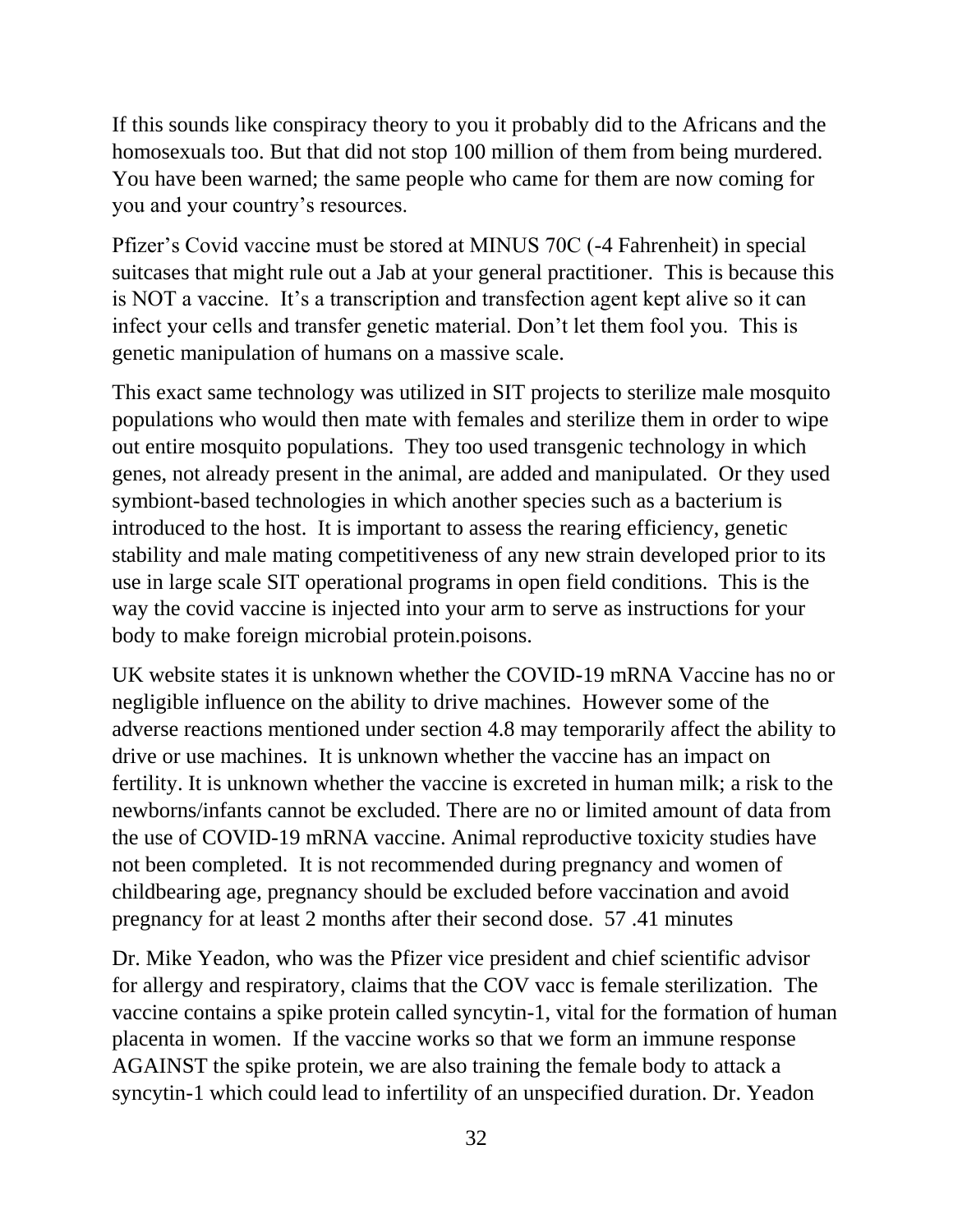also said the mRNA vaccines from BioNTech/Pfizer contain polyethylene glycol. 70% of people develop antibodies against this substance—this means that many people can develop allergic potentially fatal reaction to the vaccine. That means that 30% of the people, or 2. 3 billion people out of the 7.8 billion people they want vaccinated can develop the allergic potentially fatal reaction.

Sir John Irving Bell is a Canadian immunologist and geneticist. From 2006 to 2011 he was President of the Academy of Medical Sciences and since 2002 he has held the Regius Chair of Medicine at the University of Oxford, UK. Since 2006 he has been Chairman of the Office for Strategic Coordination of Health Research but as of 2020 is just a regular member. He was selected to the Vaccine Taskforce before July 2020. He says: "*but then don't forget these vaccines are …very likely to have a 60 to 70% effect on sterilization. Regulators will have to look carefully to see that it has done what it is needed to do"* (paraphrased by notetaker 59.57 minutes).

**Video:** I am sure he just said he meant herd immunity. Still these are strange choices of biotech companies some of whom have never made vaccines before now. That is because this is NOT a vaccine as we have pointed out in the film.

**AstraZeneca film:** "*since the human genome was sequenced scientists have the instructions for the structure and function of every component of every cell in the body at their disposal. Occasionally within these instructions there are changes the gene sequences which can cause disease. But investigators have lacked a practical and precise way to edit gene sequences to treat and potentially cure disease until now. CRISPR is a precise genome editing tool which enables scientists to work inside cells and make specific changes to genes. It is a 2-part system consisting of a guide RNA which directs the\_\_\_\_\_ nuclease to cause a double stranded break in the matching DNA sequence, When cast 9(?) cuts the DNA it triggers the cell's natural repair enzymes to fix these breaks. It is during this process that the target gene can be modified by adding to, disrupting or changing its genetic information. Or instead of rewriting the gene sequence itself different types of CRISPR can be used upstream to switch genes on or off. By simply turning on or off the guide RNA different precise locations within the genome can be targeted. AstraZeneca is employing CRISPR within its drug discovery platform to help speed and refine our understanding of disease. By changing the activity of a gene and biological pathway and examining the impact of this change we will discover novel therapeutic targets. Precise control of the*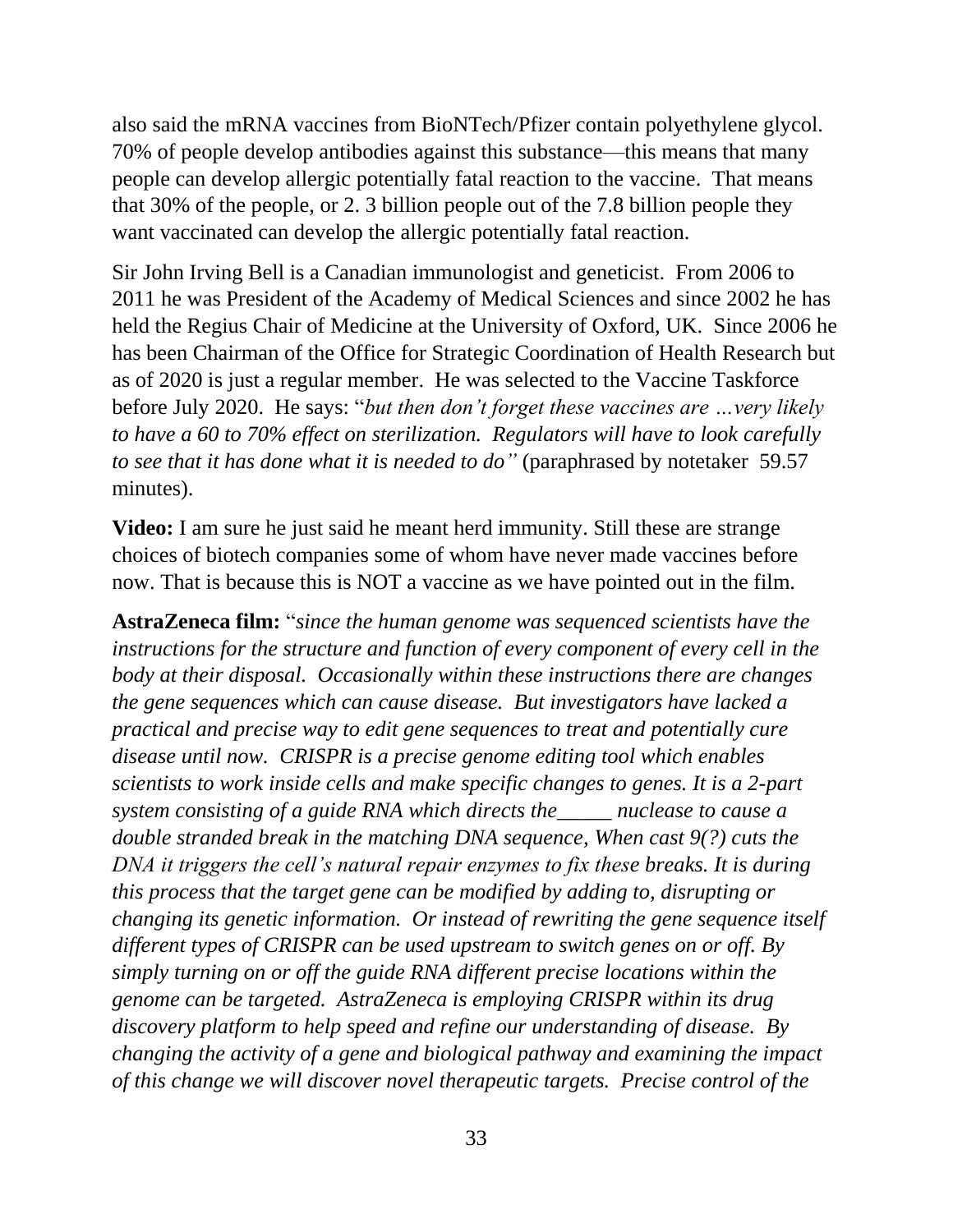*genome enables us to accurately model human disease and cell lines in weeks rather than months. These models are used to screen compounds to find new, safer medicines. Ultimately CRISPR will help us to reach part of the genome that traditional medicines cannot and may enable us to alter the genetic code to correct genetic errors and cure disease. Together with our inhouse CRISPR team and with our world-re-known academic partners AstraZeneca is pioneering technology to genetically edit the way to better treatments for patients."*

**Moderna—Modified mRNA science:** "*at Moderna we believe messenger RNA represents an unprecedented opportunity to develop medicines for patients. One that could have a dramatic impact on human health and disease. In order to understand why we believe that we have to pull back and ask a very fundamental question: what is life and how might messenger RNA impact it? Life is really just a flow of information in a biological system. The ebbs and flows of that information dictates every disease and that is true in every cell in our bodies, throughout our bodies and through all forms of life.* 

*To follow that more deeply we must follow the flow of information in our cells. In cells information is stored in the DNA which is a double-stranded helix of tightly wound genetic information. It is wound around proteins called histones that are themselves tightly wound around each other into chromosomes. It is analogous to those old tape drives in IBM computers. In order to access that information cells have to go find that information on the right 'tape drive' (as in a computer), unwind it, and start to make a working copy and this process is called transcription where are series of proteins will search that DNA, unwind it a bit, bind that DNA and start the process of making a pre-messenger RNA molecule.* 

*When done that molecule will go off and be spliced by a whole different group of proteins called splicizome that will edit out certain pieces leading to a messenger RNA. That messenger RNA is the first fully intact working copy of the information of life. That leaves the nucleus and goes and does all of the work of life by seeking out ribosomes in the Cytosol. These ribosomes translate the messenger RNA into all of the proteins of life including secreted proteins, trans-membrane proteins, mitochondrial proteins and even proteins that go back into the nucleus and do all the work of storing all the information or selecting information to be unwound to make more messenger RNA which really is the central molecule in all the biology's processes.*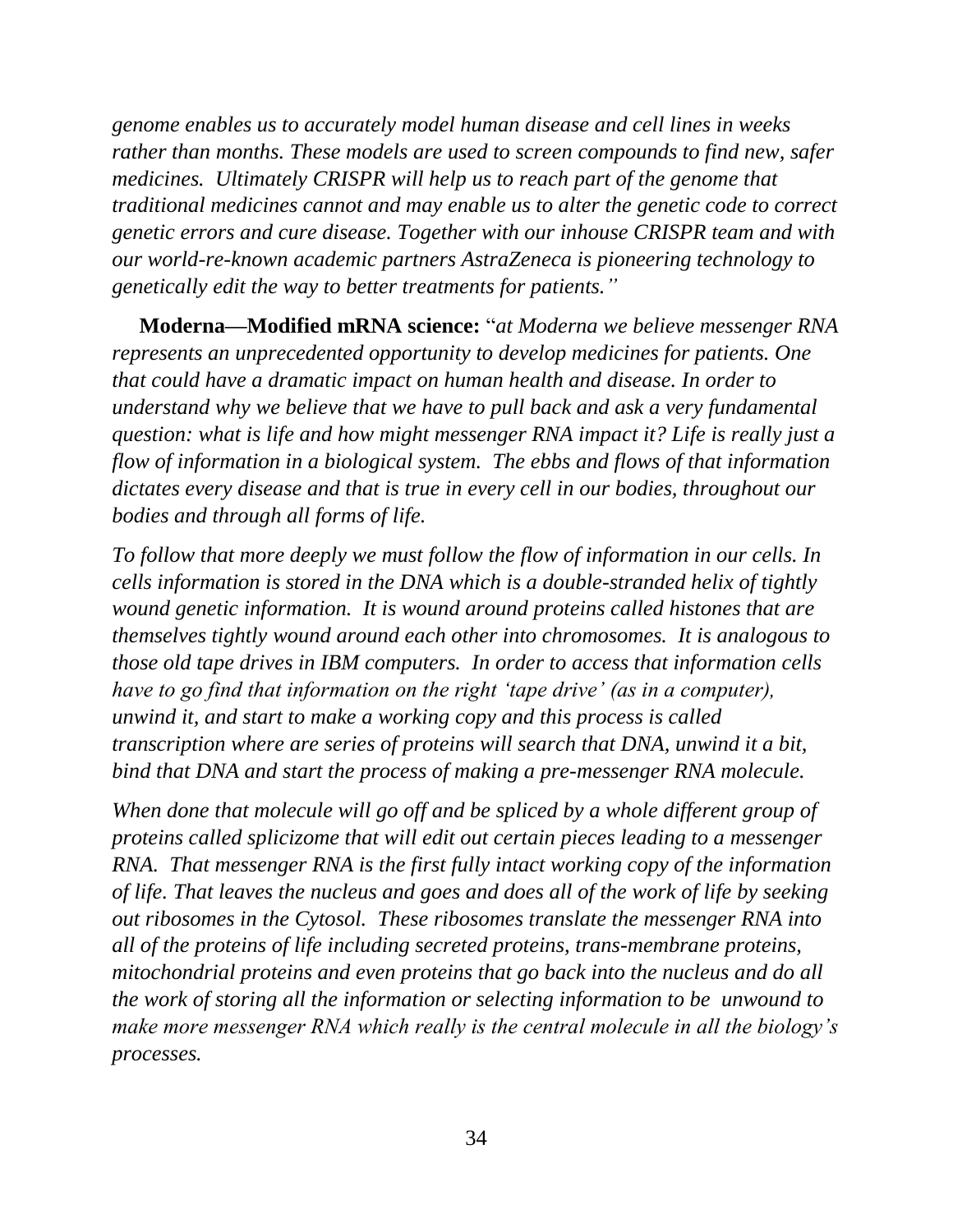*We call it the software of life….many of the more exciting biotechnology platforms today are following this. One example is SIRNA specifically binds to and degrades messenger RNAs inside of cells. It selects a specific RNA in relation to others thereby changing the flow of information. Another example is gene therapy where DNA is introduced from the outside and trans-locates into the nucleus of cells where either episomal DNA or DNA that is inserted into the genome of the host will go through those same processes of transcription into pre-mRNAs and splicing into final mRNAs that then get exported out of the cell. In many senses gene therapy is an indirect way to increase or add a specific type of messenger to RNA cells from the outside.* 

*All of these approaches are about modifying the types or amounts of messenger RNA inside of cells so that you can have a phenotypic effect in a disease. Our approach has been more direct. Can we put messengers into RNA cells to directly produce proteins, both endogenous proteins and foreign proteins?"* 

**Video:** Foreign Proteins are poisonous non-self antigens that cause Anaphylaxis!

**Moderna:** "*if we could we believe that mRNA could be used to make the full set of proteins."*

**Video:** Re: COV-19 vaccines: many ADRs (adverse drug reactions) are already expected.

**The Ted-tenders electronic daily:** Supplement to the Official Journal of the EU details a contract negotiated by the Medicines and Healthcare Products Agency (MHRA) dated Sept. 14, 2020:

*"The MHRA urgently seeks an Artificial Intelligence (AI) software tool to process the expected high volume of COV 19 vaccine Adverse Drug Reaction (ADRs) and ensure that no details from the ADRs reaction text are missed."* It went on to say that for reasons of extreme urgency*—"the MHRA recognizes that its planned procurement process for the Safety Connect program, including the AI tool, would not have concluded by vaccine launch. Leading to an inability to effectively monitor adverse reactions to a COV 19 vaccine."*

Events unforeseeable—the COV19 crisis is novel and developments in the search of a COV19 vaccine have not followed any predictable pattern so far.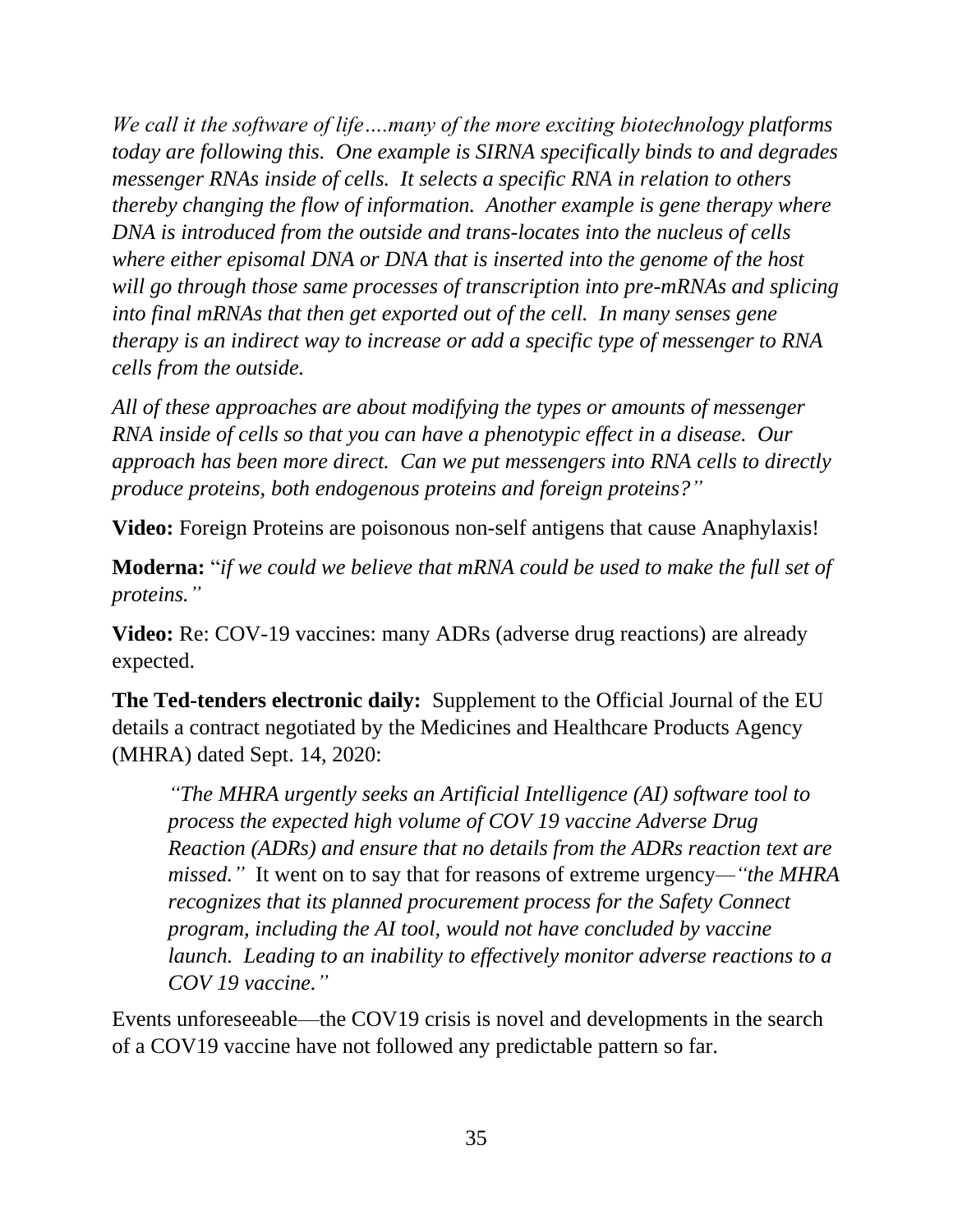For reasons of extreme urgency under Regulation 2(2Xc) related to the release of COV 19 vaccine MHRA have accelerated the sourcing and implementation of a vaccine specific AI tool.

Strictly necessary—it is not possible to retrofit the MHRA's legacy systems to handle the volume of ADRs **that will be generated by a COV19 vaccine.**  Therefore if the MHRA does not implement the AI tool, it will be unable to process these ADRs effectively. This will hinder its ability to rapidly identify any potential safety issues with the COV19 vaccine and represents a **direct threat to patient life and public health.** 

**Video: this means** that when the massive amounts of people they are expecting to start getting sick and dying from this jab they won't even know just how many people that is and how much damage was actually done until it is too late. On December 29, 2020, the UK NHA website published *Managing anaphylaxis in the COV19 vaccination setting.* This tells vaccine administrators to watch for

- sudden onset and rapid progression of symptoms
- life-threatening airway and/or breathing and/or circulation problems
- skin and/or mucosal changes (flushing, urticaria, angioedema)
- they recommended that an anaphylaxis pack should be immediately available to each location where vaccines are being given and should not be stored in a locked cupboard or trolley
- the new management options for anaphylaxis are intramuscular, adrenaline, and oxygen and the usual antihistamines and steroids are no longer recommended for immediate management of anaphylaxis in vaccination settings.

Charles Richet won a Nobel prize in 1913 for his research and discovery on the cause for anaphylaxis that when a non-self toxin, toxalbumins, or foreign protein is injected into the bloodstream and that same toxin or protein is injected again later, the body has been rendered hypersensitive to that poison or foreign protein, instead of being protected. This is the **opposite** of what the theory of inoculation or vaccination/immunization bogusly claims.

# **Here's what you need to know:**

**Although the phenomenon known as anaphylaxis occurs after every injection of serum,** even when the injection is minute, for example of 0.00001 ml which is an infinitely small amount, it is sufficient to anaphylactize an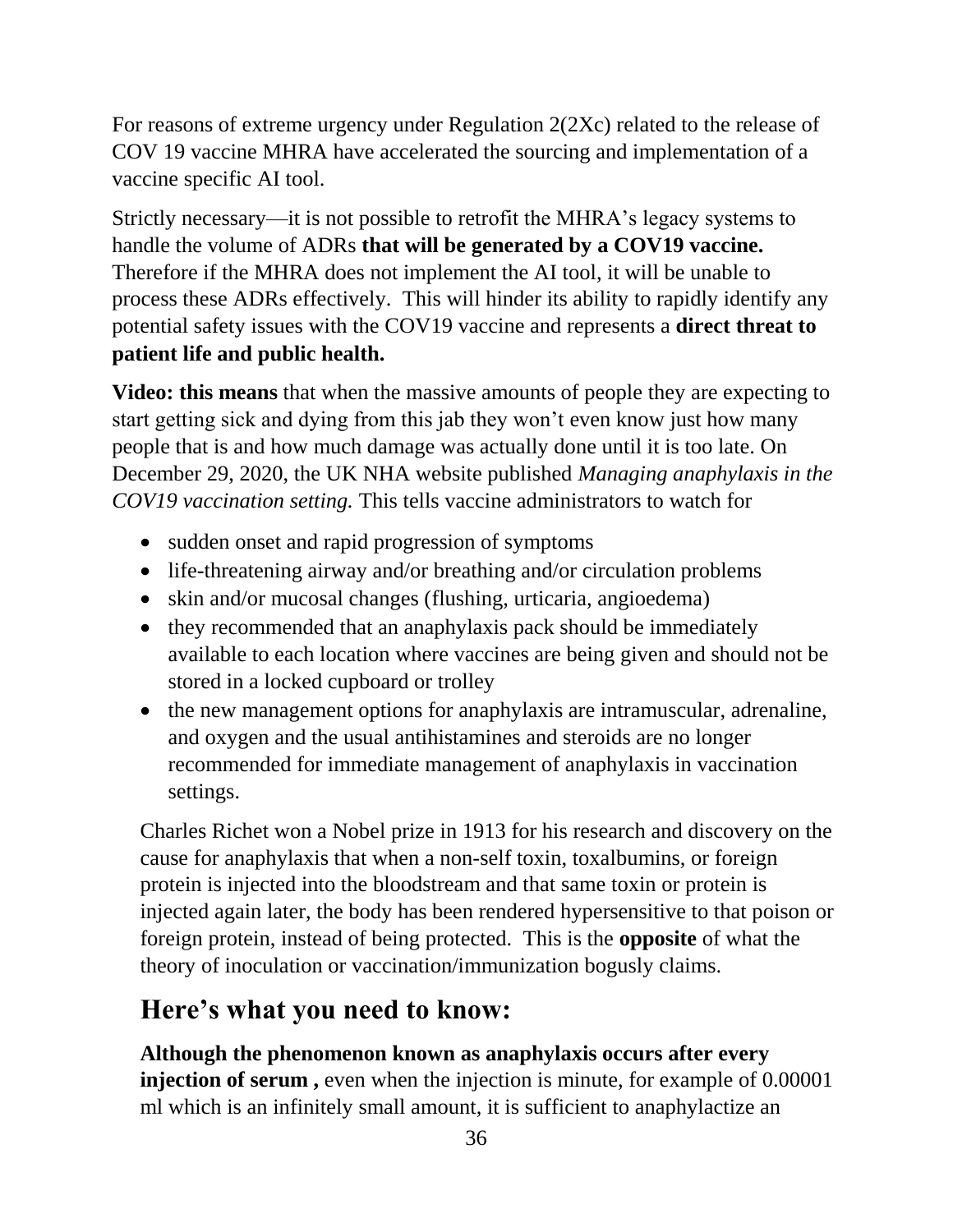animal even three weeks after the first injection. If you inject that same protein or toxin again within 3 weeks, the body might still be able to handle it. Again, instead of applying only to toxins and toxalbumins, it held good for all proteins whether toxic at first injection or not. The anaphylactic state never passes. *Once a subject has been anaphylactized and consequently modified in his chemical constitution, the subject can never go back to his former state. Return to normal is not possible*. Subjects have been known who even after four years from the date of the first serum injection, were still sensitive to the unleashing reaction.

It is an extraordinary phenomenon that so insignificant a quantity of poison can modify the organism to the extent that the succeeding days down long years can not eradicate this indelible modification. They are full of shit when they tell you that trace amounts of mercury and other poisonous adjuvants or fetal stem cells and vaccines are so small that they are insignificant.

Anaphylactic symptoms also vary to a great extent, although the differences are marked rather according to the nature of the experimental animal than according to the nature of the poison used. That is why some people have horrible adverse reactions while others have none or only mild symptoms.

A subject that had a previous injection is far more sensitive that a new subject so that symptoms characteristic of the second injection, namely swift and total depression of the nervous system, do not in any way resemble the symptoms characterizing the first injection. A three or four week period must elapse before the anaphylactic state results. This is the period of incubation. *This is why people who took flu shots with some of the same toxic adjuvants are having more terrible adverse reactions to the COV vaccine than those who did not. This cannot be stressed enough.* 

The UK health service just pushed back the interval for delivering the  $2<sup>nd</sup>$  Pfizer COV vaccine to a duration company says is untested. The NHS wrote a letter to hospitals saying that those who are scheduled to receive their second dose after Jan 4 should be rescheduled from three weeks' time to 12 weeks with most recipients booked in the last week of that time frame. The NHS said the move would protect the greatest number of at-risk people in the shortest period and have the greatest impact on mortality. That is B.S. the medical industry has known since 1903 that 3 weeks is the incubation period needed for developing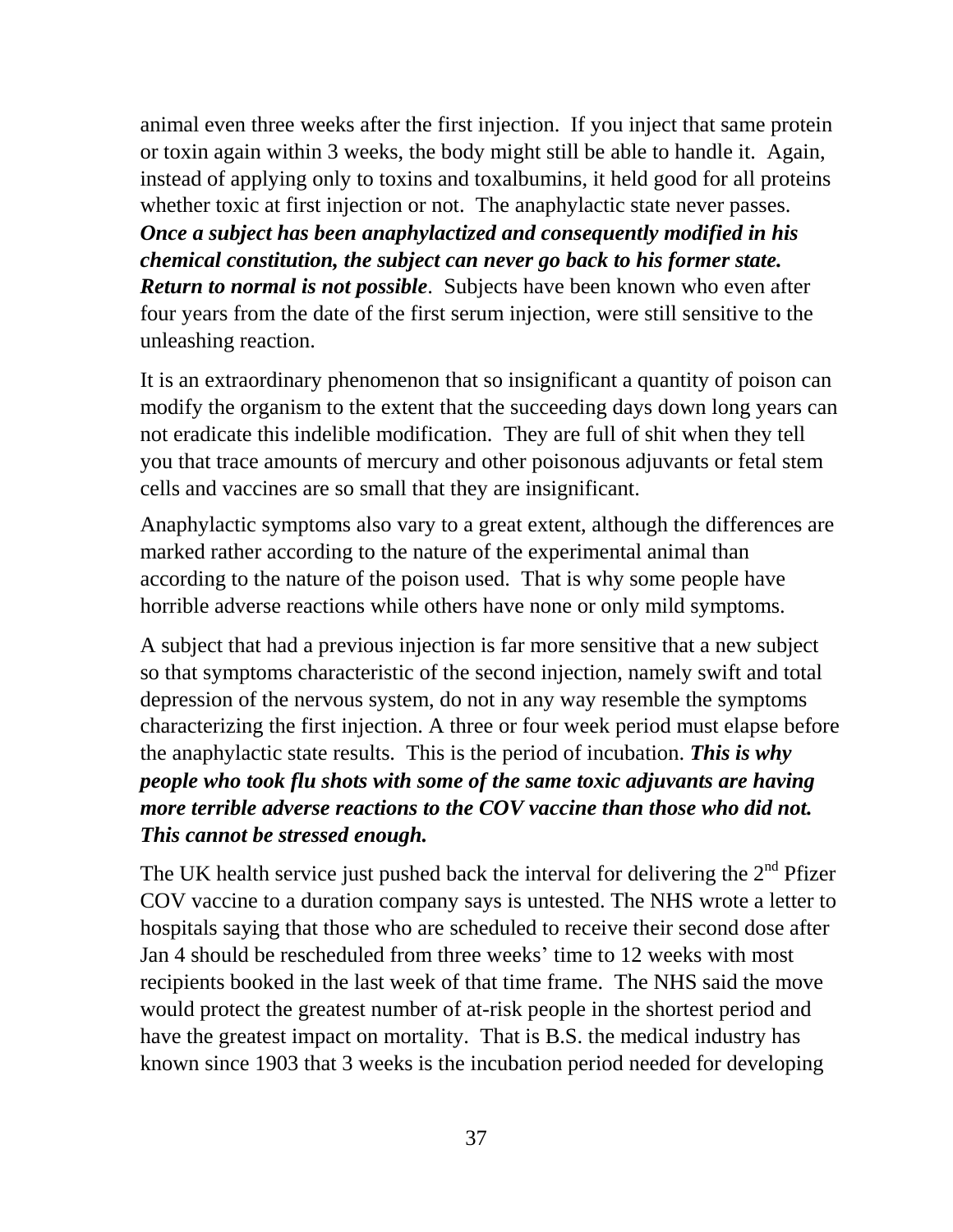anaphylaxis hypersensitivity. It is going to have a great impact on mortality all right. It is going to murder more people.

In fact EpiPens are used to treat emergency anaphylaxis and one of the first things Joe Biden did in office was to reverse Trump's order to lower the prices of EpiPens right before the second round of COVAID vaccines causes millions of anaphylactic reactions. What else are we not being told about these permanent Frankenstein genetic modification injections?

# **Here is a working list of possible adverse event outcomes that are subject to change:**

- Gullain-Barre syndrome; acute disseminated encephalomyelitis; trasverse myelitis; encephaltin/myeltin/encephalomyeltin/meningoencephalitis/meningtin/e nceph-alapathy
- Convulsions/ seizures; stroke; narcolepsy and cataplexy; anaphylaxis; acute myocardial infarction; myocarditin/pericarditin;
- Deaths; pregnancy and birth outcomes; other acute demyelinating diseases; non-anaphylactin allergic relations; thrombocytopenia; disseminated intravascular coagulation; venous thromboembolism; arthritis and arthalgia/joint pain; Kawasaki disease; multisystem inflammatory syndrome in children; vaccine enhanced disease; autoimmune disease

## **Part 3: Severe Adverse Reactions and Death**

Last year the WHO, CDC and National Health Agencies world wide told us the average age of death from the alleged COVID virus was 82 years old which just happens to be the life expectancy for all humans. 94% of those deaths were sick, elderly people already dying of 2.6 other terminal illnesses. So the world was locked down and economies were shattered to protect our vulnerable and elderly.

This year Ted Turner's CNN is telling us not to be alarmed if the elderly die after receiving the COVAID vaccine. We should not be unnecessarily alarmed if there are reports when we start vaccinating of someone or multiple people dying within a day or two of their vaccinations who are residents of a long-term care facility. Which is it? Are we saving them or murdering them? A NY nursing home had 24 dead and 137 infected after experimental COVAID injections. There were 26 dead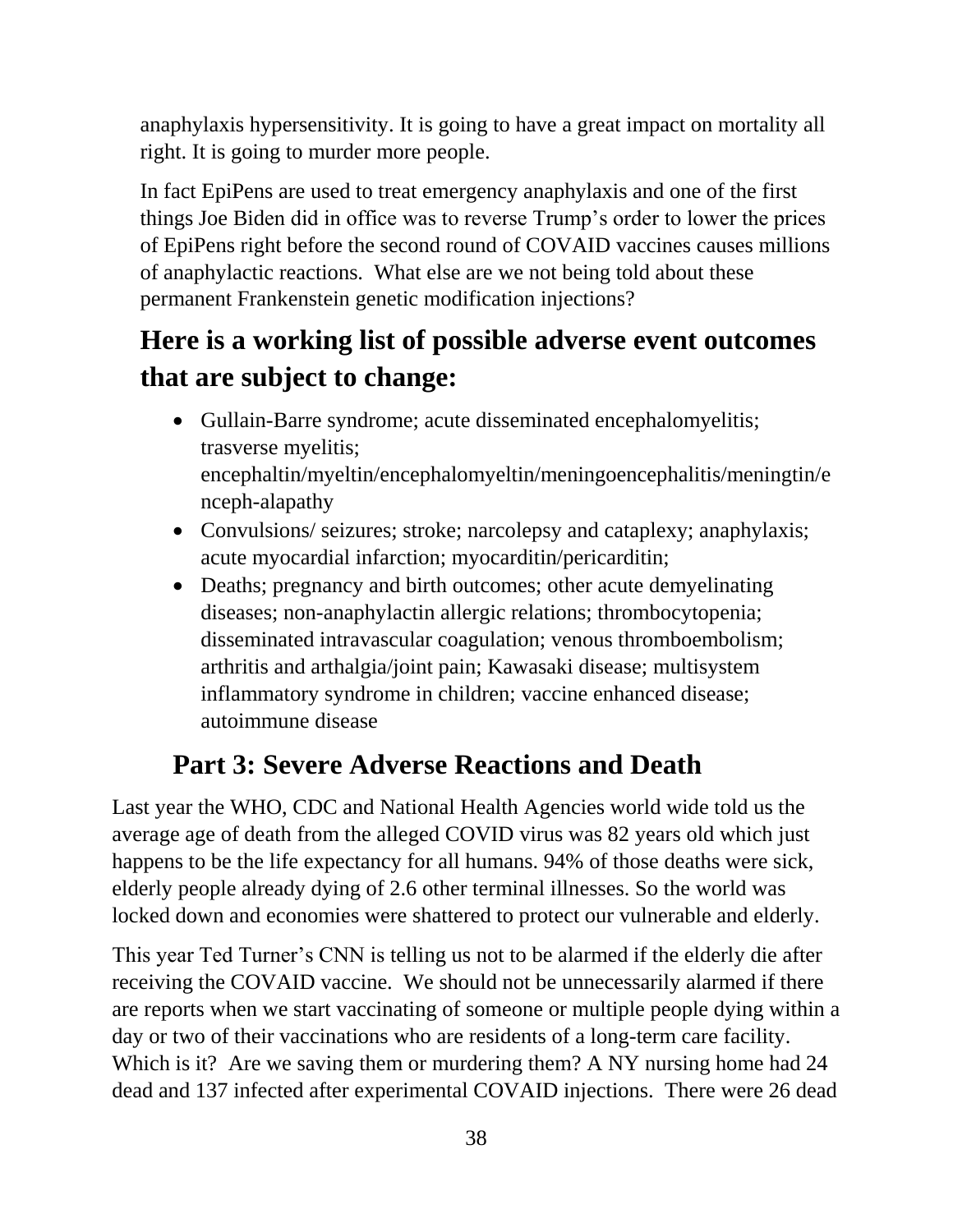in Gibraltar, 33 dead in Norway, 5 dead in Denmark and 117 suspected adverse reactions. There are 55 dead reported on VAERS (vaccine adverse event reporting system) in just 2 weeks.

Keep in mind that less than one percent of adverse reactions and deaths are ever even reported on VAERS. As of three weeks ago VAERS had 211 deaths and over 42,000 side effects. And many doctors don't use VAERS so this is a huge number. Since only one percent are reported to VAERS is it more likely that there are 21,000 real deaths? Would 42,000 side effects really amount to 4,200,000 out of 82.5 million shots already given so far?

- Devorguilla: father in law died 3 days after first dose of Pfizer
- Six people died in the vaccine trials
- Kara's grandmother took the vaccine on Dec  $28<sup>th</sup>$  and died January 1<sup>st</sup>; her roommate said she was doing just fine and was herself before the vaccine
- One died at a nursing home 45 minutes after getting the shot;
- Ohio woman's mother died a few days after getting the Vaccine and had tested negative for COVID a couple of days before
- Dover Riverside Nursing Home: vaccine administered Monday afternoon and during the night 4 residents died; completely unheard of
- Lori's 85 year old former father in law died 6 days after his vaccine and was relatively healthy other than having dementia
- 94 year old mother in law died 4 hours after being hospitalized for reaction to vaccine;
- Great grandfather dead 2 weeks after the vaccination;
- 97 year old aunt died within 48 hours of the first shot;
- 88 year old father in law who was healthy and fit for his age collapsed, had 2 strokes and died after taking the Pfizer vaccine; family had concluded that he was murdered by the vaccine;
- Auburn, NY nursing home there were zero COVID deaths up until December  $29<sup>th</sup>$ ; in 2 weeks since then 24 coronavirus infected residents at the 300 bed nursing home have died; 80 percent had been vaccinated by December 29;

**Nursing home worker***: "In 2020 for a year there was not a single death of residents with Covid. There were only 5 infected with Covid 19 for the year of*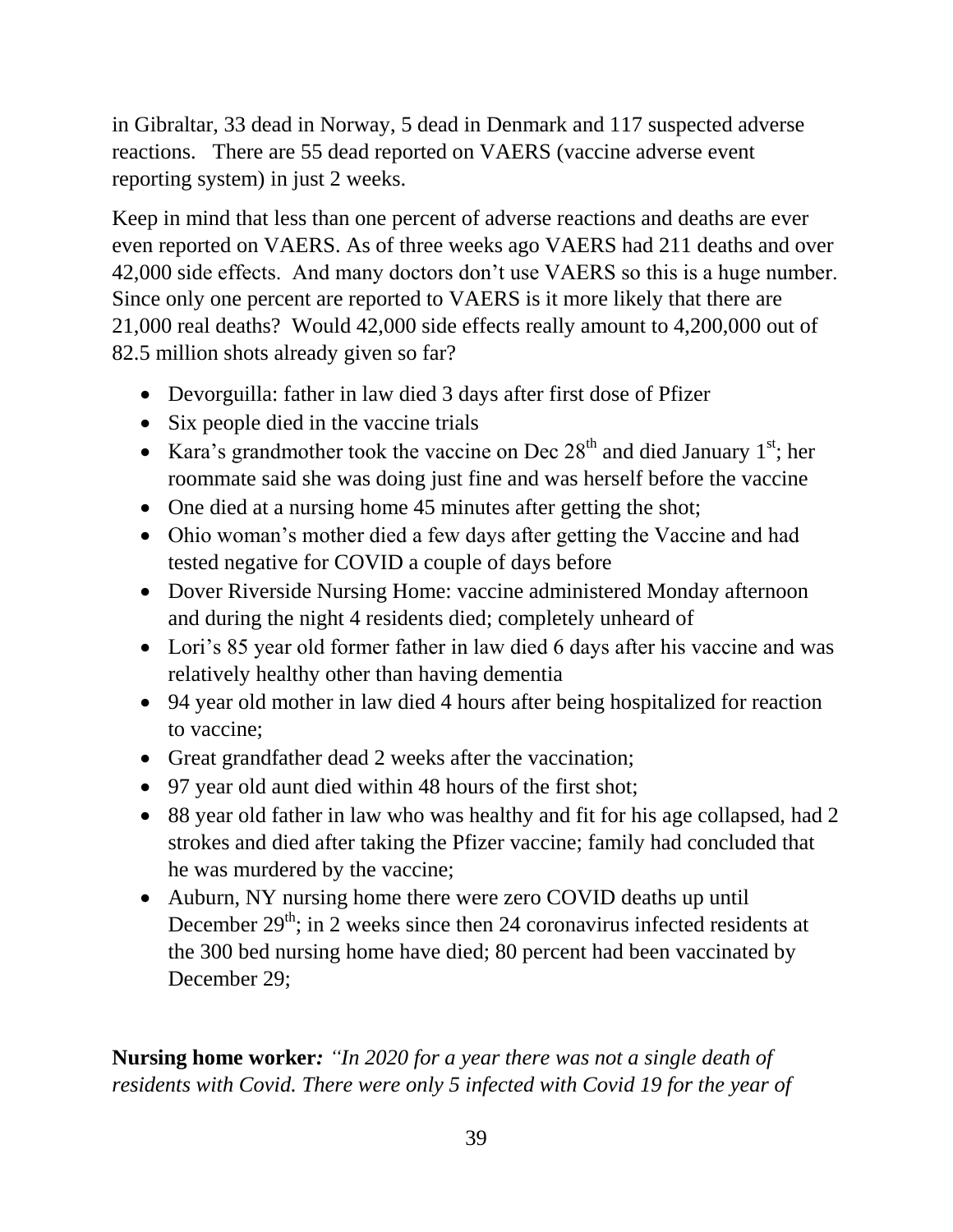*2020. December 2020 around the 22nd the vaccine was administered to our patients and to some staff members. It is now January 18, 2021 2 weeks after people received the vaccine, particularly the Pfizer I am seeing this pattern of people who were once walking who can no longer walk; people who were talking and can no longer talk; people who were once able to think can no longer think properly and are confused. The experts say the vaccine does not have the COVID 19 in it. This is supposed to be a stimulus that helps your immune system to fight against the virus if you were to confront it. That is the purpose of the vaccine. Our residents are dying after they have taken this vaccine. It troubles me that this is not being spoken about; what bothers my heart it's almost like it is not to be talked about. Go back to the year of 2020 and there were zero deaths. I can speak the same about many, many nursing homes. In 2021 we are in the middle of the month and there are over 14 people dead; they are dropping like flies."*

**Video:** the CDC data says that the alleged COVAID survival rate for people of the age under 69 is 99% and for those over 69 are 94.6%. That means that less than 1 in 100 people die. In order to have 14 die in the nursing home described in the video above he would have to have at least 1,400 residents there. He said there were 300. The average sized nursing home is 120 beds. The largest is 744 beds. He said none died during the year of 2020.

### **There are more statistics of people dying:**

- A director of nursing said that a resident received the vaccine, coded and died within 12 hours. She is directed by corporate not to report this to VAERS. Why would that be?
- Christy just lost a nurse friend in Roanoke, Virginia due to the shot. She got the shot and fainted afterwards and went to the hospital and died.
- Dianne's friend's pregnant sister had her 34 week old baby die within 48 hours of getting the vaccine
- Another knows two pregnant women who have both miscarried after the first shot.
- A Connecticut medical worker's sister's friend died less than 8 hours of getting the shot; they are not announcing it
- An ER nurse got her shot on December  $20<sup>th</sup>$  and died on  $26<sup>th</sup>$  with a 'heart issue" and those who knew her knew that she had ZERO underlying issues;
- An Israeli man died of a heart attack hours after getting the vaccine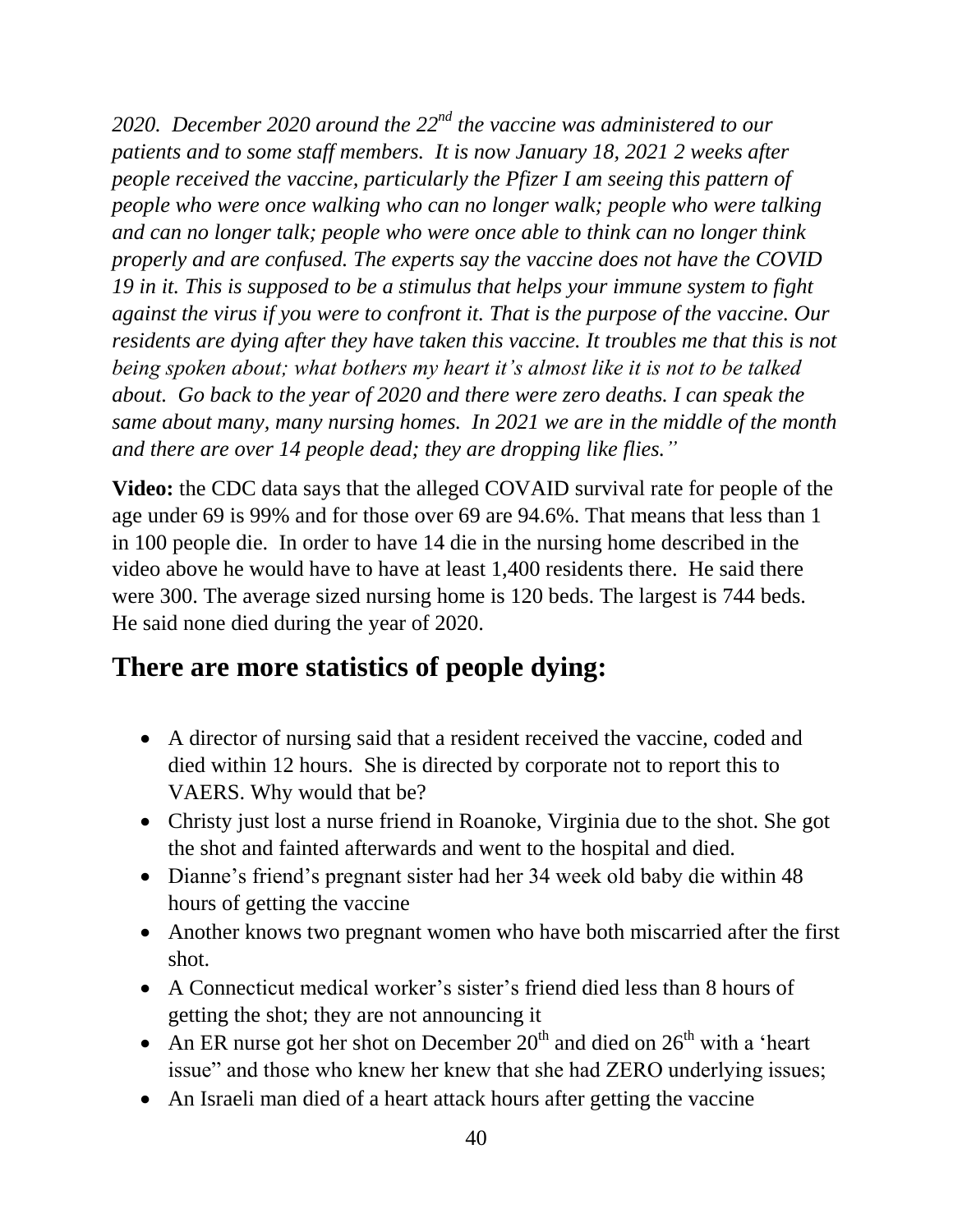- Pro-vaccine doctor Gregory Michael, an Obstetrician, healthy and 56 years old, was vaccinated Dec. 18 and died of a hemorrhage stroke in a matter of minutes just a few weeks after his vaccine
- Cecelia's cousin's daughter in law got the shot as she works at a hospital and began having trouble breathing and less than a week later, died on January 2, 2021 leaving behind 3 young children and a husband
- 1 40 year old man in great shape got the vaccine and died 2 days later; the vaccine companies cannot be held liable for any injuries caused.

**Video:** I have dozens and dozens of others from just a few hours of my own research. This film is to alert you to the fact that if you put your hand in the fire you will get burned. A Fedex warehouse photo has surfaced showing stacked pallets of tens of thousands of cadaver (body) bags that are being shipped out nonstop. Is this a coincidence?

Other people who took the vaccine were lucky enough to get off with mild anaphylactic symptoms like severe rashes and partial paralysis or numbness. One nurse giving the COV vacc at Mercy Hospital said people are passing out, their eyes are swelling shut, they have body rashes and numbness in the arms as well as hives, aching joints, swollen ankles, peeling skin on the palms of their hands.

Dr. Cynthia Foster tells about a physician's assistant at a NY hospital who vaccinate and had extreme allergic reaction called Stevens Johns Syndrome. It makes all the skin on you peel off and makes you go blind. The assistant looks like a burn victim and is now in the burn unit with her eyes taped shut. If she survives she will likely be blind in one eye, have to go through skin graft surgeries and will be scarred for life.

Another woman took the vaccine and collapsed, had 2 seizures, blacked out, was throwing up, had a heart rate of 194 and her hand was paralyzed. She could not move her legs; she could not do anything. She couldn't breathe and her face and arms were tingling. Everything was tingling. She got 2 EpiPens on the side of her leg.

**Video:** it would take 3 hours of film just to show all the hundreds of testimonials that the narrator has found in just a few hours of research. The US *total* death rate for 2020 as of November 16 was 2,487,350 according to the CDC which was less than it was in the previous 5 years (2017: 2,813,503, 2018: 2,839,205). The media and government have told us that there is some brand new deadly disease killing millions. This means that the mortality rate should be millions higher than the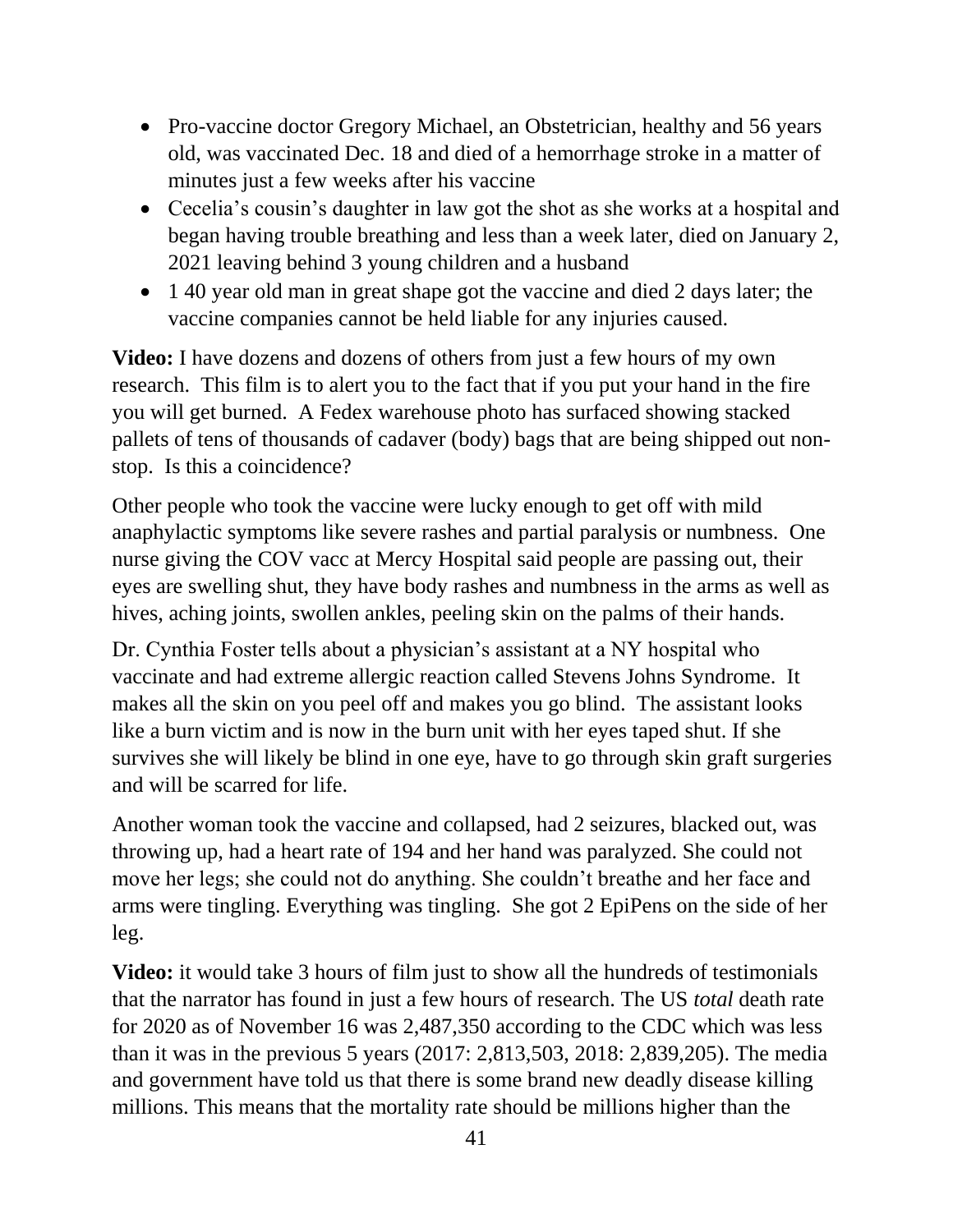previous year. At the same time they are telling us that the seasonal flu that kills millions worldwide each year has miraculously disappeared completely for the first time in history.

This new alleged virus has never been isolated, proven to either exist or cause illness, and has the exact same 99.97% survival rate as the seasonal flu and is 80% asymptomatic which means you are not sick and have no symptoms. 20% of the people who are told they have the alleged virus through a PCR test that cannot do any such thing as to detect a virus. 90% of the people who die are 82 years or older and already dying of 2.6 other terminal illnesses such as respiratory disease, cardia arrhythmia, diabetes or cancer.

The symptoms of this alleged virus are a dry cough, fever, headache and shortness of breath. Coincidentally these are the exact same symptoms as the seasonal flu. Flu vaccines have been around for decades and have not stopped the flu. We still have it every year like clockwork except for 2020 and 2021.

Are you so irrational and frightened by latent, media propaganda, so ignorant, blind, and clueless and uniformed that in order to get on an airplane or be able to go back to bars and restaurants again that you are willing to inject yourself and genetically modify your RNA to give yourself AIDS, Bell's palsy, paralysis, anaphylactic shock, Stevens Johnson syndrome, heart attack, Gullein-Barr syndrome, acute encephalomyelitis, transverse myelitis, encephalitis, stroke, narcolepsy, cataplexy, myocarditis, pericarditis, permanent autoimmune disease, miscarriage, infertility, allergic reaction, thrombocytopenia, disseminated intravascular coagulation, venous thromboembolism, arthritis and joint pain, Kawasaki disease, multi system inflammatory disease, vaccine enhanced disease, and possibly death?

Despite one percent of people reporting hundreds of thousands of COVAIDs vaccine, Adverse reactions already on VAERS are doubling weekly. The Pfizer/ AstraZeneca /Routers controlled media is saying nonsense such as 29 COV19 vaccine recipients had serious allergic reactions or with nearly 5 million Americans vaccinated just 29 have had confirmed allergic reactions. If your reality comes from the Tell Lie Vision you have just seen that you are not living in reality.

Of course we have people like Stanley Johnson, author of *Life without Birth,* who wrote: *"If the number of new births cannot be reduced, the number of deaths each year must increase until the growth of the world's population is cut down to a manageable number. This business of an increase in the death rate is not, of*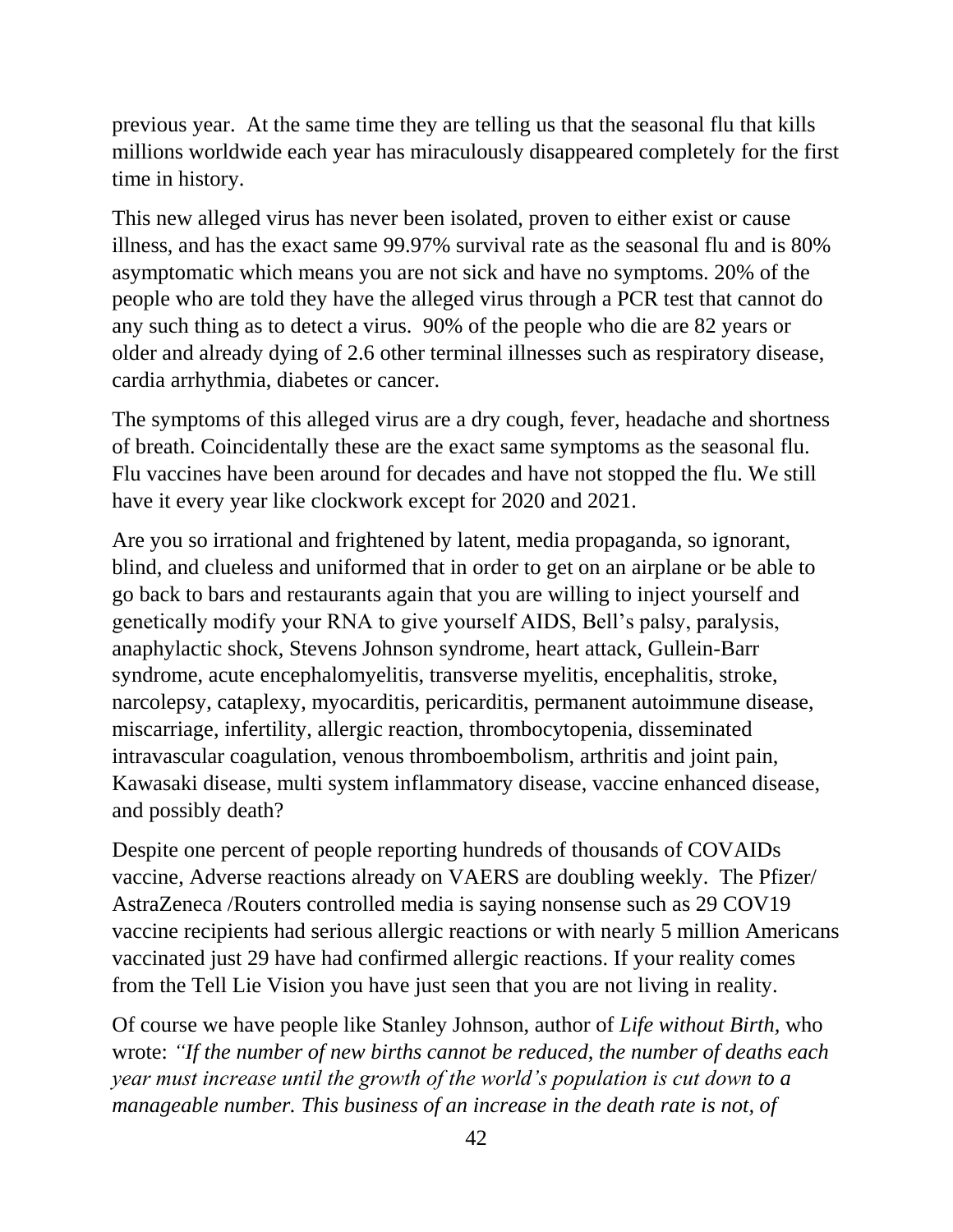*course, attractive. The recipes-which include thermonuclear war, global famine, plague and a newly discovered horror called 'ecocatastrophe' are all unpalatable. At the same time, I call the task of achieving a reduction in the global birth rate population control."*

You might know his son, Boris Johnson, the current UK prime minister. His website contains a 2007 article on population control, "an impending calamity." Now the same statesman who wants depopulation suddenly wants everyone to take a jab to *save lives*.

Here is an alleged amendment to a memorandum circulated to ministers October 18, 2019, allegedly obtained through Freedom of Information Act, that remains strictly within the terms of The Official Secrets Act 1911 (Section 1) and Official Secrets Act of 1989 (Prescription) Order 1990 (the '1990 Order'). This could be photoshopped but it concerns the following section of the memorandum:

*Section 2020-2023 Key Treasury objectives for treasury and Home office consideration. Damage to the wider economy is only achievable by imposing continuing measures to prevent trading amongst the commerce and service industries as a whole regardless of the size of organization. It is likely that strike action and more likely general public disorder will occur which the government would struggle to crack down on without the necessary financial parameters including generous benefit packages as proposed in Section 3a and 4 of the memorandum Emergency Financial infrastructure. Any such disorder will be discouraged by a public health campaign that will bring on board a mixture of health information, analysis and data presented by Government and independent institutions. All ministers will be complicit in the publication of the health directives using public and private media organizations. The names of considered independent institutions are outlined in Section 11b and 11c of the memorandum. The proposed media organizations are outline in section 11e.* 

**Another report:** Influenza Preparedness Stakeholder Conference on the Centenary of the 1918 Pandemic. This took place in January, 2019 at the Royal Institute of National Affairs. A Belgian speaks up on the importance of the media when it comes to this kind of public health issue. This is over a year before we see the exact things he talked about.

"*I was asked to talked about my experiences being the crisis manager during the HINI Swine Flu (hoax) for Belgium. You have one opportunity to do this right; day one is so important. In Day One you start your communication*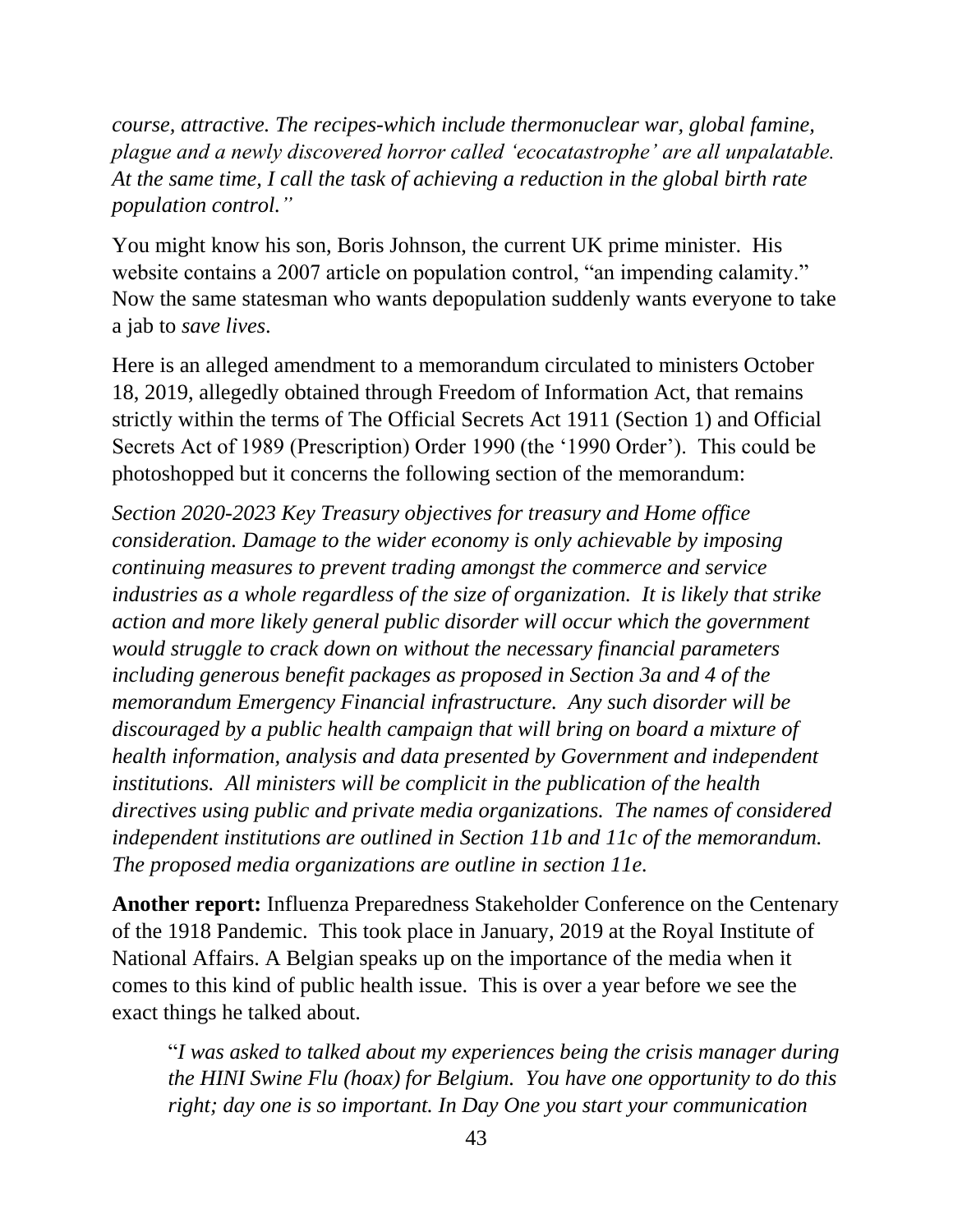*with the press and with the people and you have to do it right. You have to go for one voice, one message. In Belgium they chose to appoint a nonpolitician to do that. I have no party affiliations and it makes things a little bit easier because you are not attacked politically by the majority or the minority. That doesn't come into play and that was a huge advantage. Secondly you can play a complete naïve guy and get more done. You have to be omnipresent that first day or the first days so that you attract the media attention. You make an agreement with them that you will tell them all and when they call you will pick up the phone. When you do that can profit from these early days to get complete coverage and they are not going to search for alternative voices. If you do that it makes things easier. If you do that we will have HINI deaths and of course that will be unavoidable. I used Sir Dxxx quote where he said that in the UK 40 people a day could die by the end of summer. For Belgium that would be 7 deaths a day at the peak of the epidemic. That is true of every year but talking about fatalities is important. Then a couple of days later you have the first death and the scene was already talked about."*

**Video:** now you know why the flu has disappeared the same year this alleged virus comes on the scene. Marc from Belgium just told you that this is not the first time they have done this scam.

### **What You Can Do:**

#### **Part 4: The Solution A Convenient Truth**

For starters if you truly believe the world is overpopulated by all means, voluntarily roll up your sleeve and 'take one for the team' and the planet. Your body. Your choice. But stop gaslighting those that understand that poison is not the cure for poison. It's their body and their choice. These are anti-vaxxers for the same reason that people do not pet angry rattlesnakes. Stop supporting forced medical tyranny. If you want to stop humans from being hooked up to the cloud like livestock don't let them shove nano dust computers into your brain barrier with a nasal swab. And don't download their contact tracer app on your phone. Educate yourself. The UN Agenda 21 depopulation agenda cannot be successfully carried out once the people of the world are no longer ignorant of these truths. Germ theory is still a theory and not a fact after 230 years. Viruses have never to this day been isolated, proven to exist or proven to be the cause of any illness.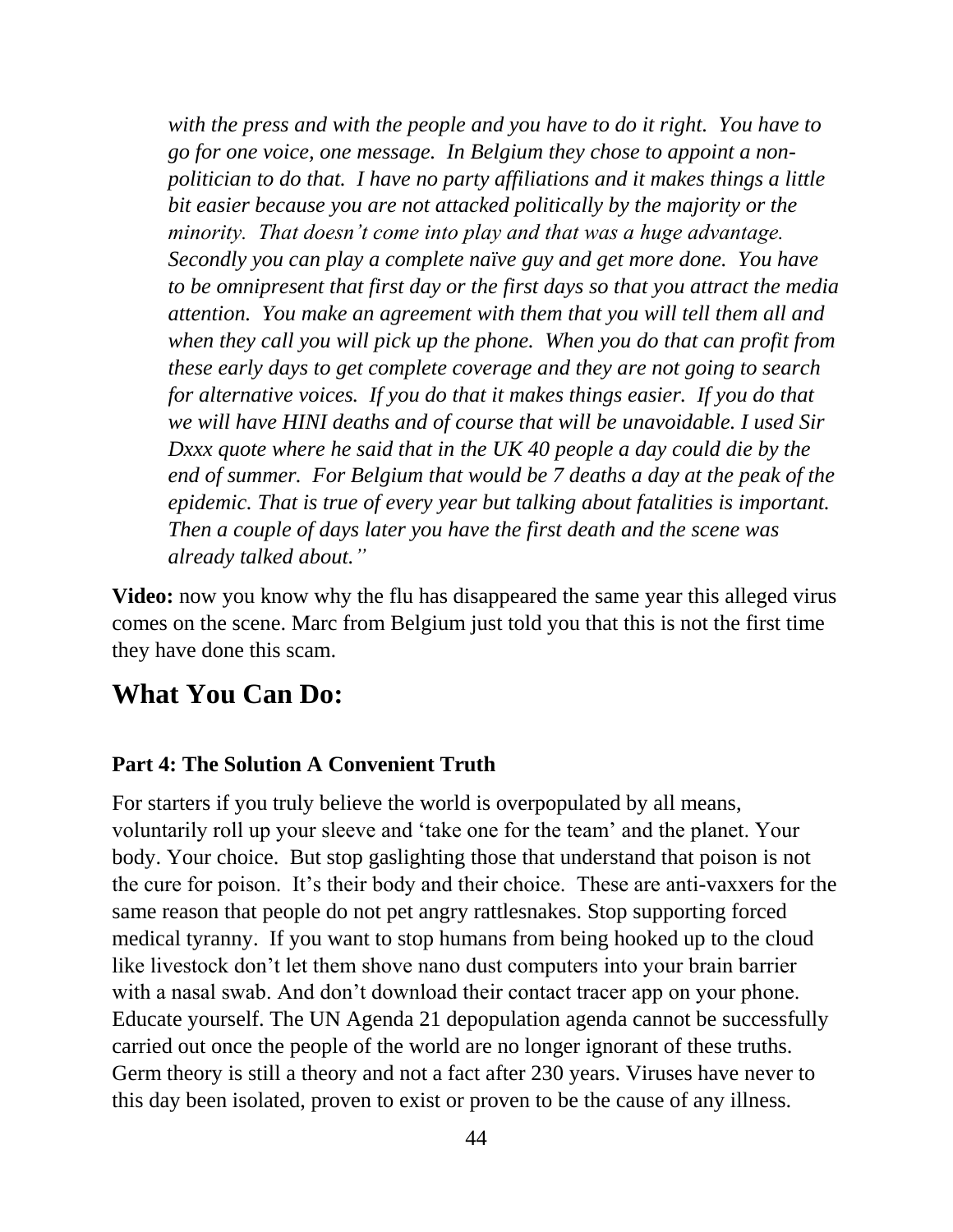All of the major diseases have been attributed to a combination of acidic blood pH due to mental stress releasing fight or flight hormones and a deficiency in cellular tissue from not enough vitamins or cell salts such as

|           | <b>Mumps</b>                                  | Vitamin B Deficient                           |                                        |
|-----------|-----------------------------------------------|-----------------------------------------------|----------------------------------------|
|           | <b>Measles</b>                                | Vitamin A Deficient                           |                                        |
|           | Rubella                                       | Vitamin A Deficient                           |                                        |
| $\bullet$ | <b>Chicken Pox</b>                            | Vitamin A & D Deficient                       |                                        |
|           | <b>Shingles</b>                               |                                               | Vitamin A & D Deficient                |
| $\bullet$ | Polio                                         | Vitamin A & B Deficient                       |                                        |
| $\bullet$ | Rotavirus                                     | Vitamin A & D Deficient                       |                                        |
|           | Pneumonia                                     | Vitamin A & D Deficient                       |                                        |
|           | Pneumococcal                                  | Vitamin A & D Deficient                       |                                        |
|           | <b>Tetanus</b>                                | Vitamin A Deficient                           |                                        |
| $\bullet$ | Pertussis                                     | Vitamin D Deficient (treated with Vitamin C)  |                                        |
| $\bullet$ | Influenza                                     | Vitamin D Deficient                           |                                        |
| $\bullet$ | Meningitis "Both":                            | Vitamin C and D Deficient                     |                                        |
| $\bullet$ | Scurvy:                                       | Vitamin C Deficient                           |                                        |
| $\bullet$ | Pellagra                                      | Vitamin B Deficient                           |                                        |
| $\bullet$ | Scrapie/Visna: in sheep: Genetic disorder     |                                               |                                        |
| $\bullet$ | <b>Tertiary Syphilis:</b>                     | Mercury – arsenic poisoning                   |                                        |
| $\bullet$ | SMON Japan 1960s:                             | Enteroviroform a prescription drug from Ciba- |                                        |
|           | Geigy                                         |                                               |                                        |
| $\bullet$ | KURU 1970s New Guinea:                        |                                               | Common Pneumonia                       |
| $\bullet$ | Legionnaire's Disease 70s US Common Pneumonia |                                               |                                        |
| $\bullet$ | <b>Cervical Cancer</b>                        |                                               | Chromosome alteration, possibly from   |
|           | smoking                                       |                                               |                                        |
|           | Cancer: 70 & 80s                              |                                               | Malnutrition, toxins                   |
|           | AIDS 80s and 90s                              |                                               | Malnutrition, recreational drugs, AIDS |
|           | drugs                                         |                                               |                                        |

**James Hildreth, MD, President and Chief Executive Officer of Meharry Medical College, former Professor at Johns Hopkins, HIV researcher:** "*the virus is fully an exosome in every sense of the word."* 

Viruses are exosomes, and pleomorphic bacterial phages – they are janitors made inside of your own body by your own body to clean out all toxins and damaged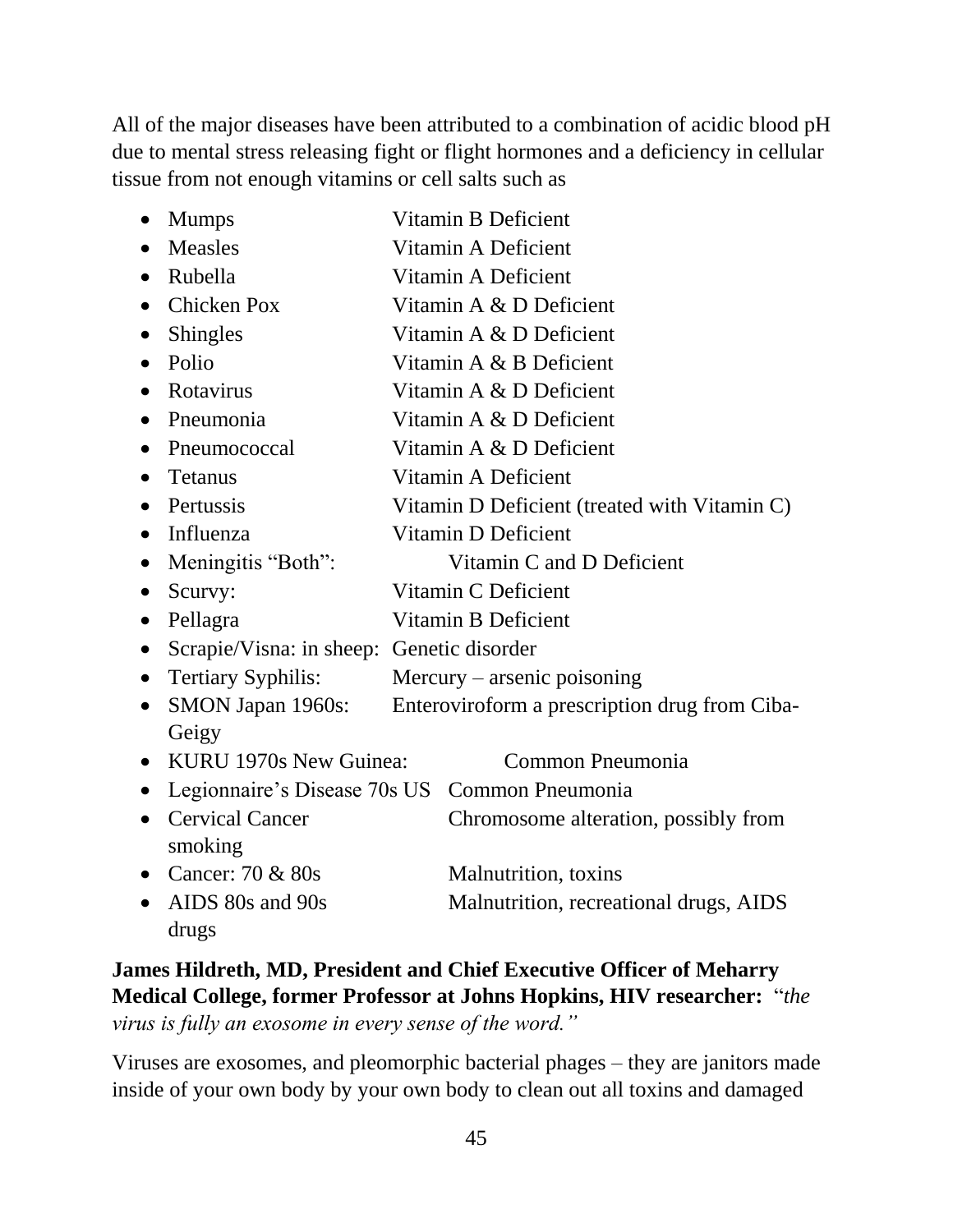tissue resulting from all non-self proteins, poisons, and genetic material that enter into your body. You do not 'catch' sickness or disease; you create it internally to help you to turn back to a balanced state of health and well-being. Your ignorant belief in germ theory propagates a trillion dollar a year medical drug cartel industry and depopulation agendas for governments and eugenicists. PCR tests do not and cannot detect anything more than miniscule amounts of genetic nucleotide fragments that a computer has been told to search for.

These are called primer sequences in the PCR test for SARS-CoV-2 and is found in all human DNA. They are set to find the same nucleotide sequences found in goats, papaya, birds, coca cola, apple juice, and kiwi as well as motor oil, river water, dog urine, pineapple, and even blank swab tests right out of the packaging. PCR tests only prove that they found a miniscule partial fragment of whatever genetic primer material they were looking for.

Remember there are only 4 nucleo bases: adenine, thymine, cytosine and guanine. These make up the nucleotide bases and genomes of all life on earth. Bacterial genome sequences are hundreds of thousands long and human sequences can be 145 million long not 18 to 20.

How many times out of hundreds of thousands to hundreds of millions do you think that A, C, D and G line up in at least one of these 18 in a row sequences? It does not prove that whatever genetic material they were looking for belongs exclusively to some hypothetical, never isolated virus or that the specific genetic material is the cause of any disease or illness. It is like finding a microscopic piece of lint in someone's pants pocket and saying that it proves that they own a textile factory in India.

Now the WHO has just admitted that labs were running PCR doubling cycles at 40 times making genetic material 65,000,000 times amplified resulting in any genetic particle being declared a positive case. Injecting poisons and foreign protein into your body does not make you immune to more foreign proteins and poisons. It sets you up for Anaphylaxis. They will absolutely get away with this unless you have the wisdom to educate yourself and the courage to both speak out to others about what you learn and to noncomply with medical tyranny.

**Lastly, virology is a scam. We will end with Dr. Tom Cowan explaining exactly how this scam has been perpetrated so you won't ever fall victim to it.**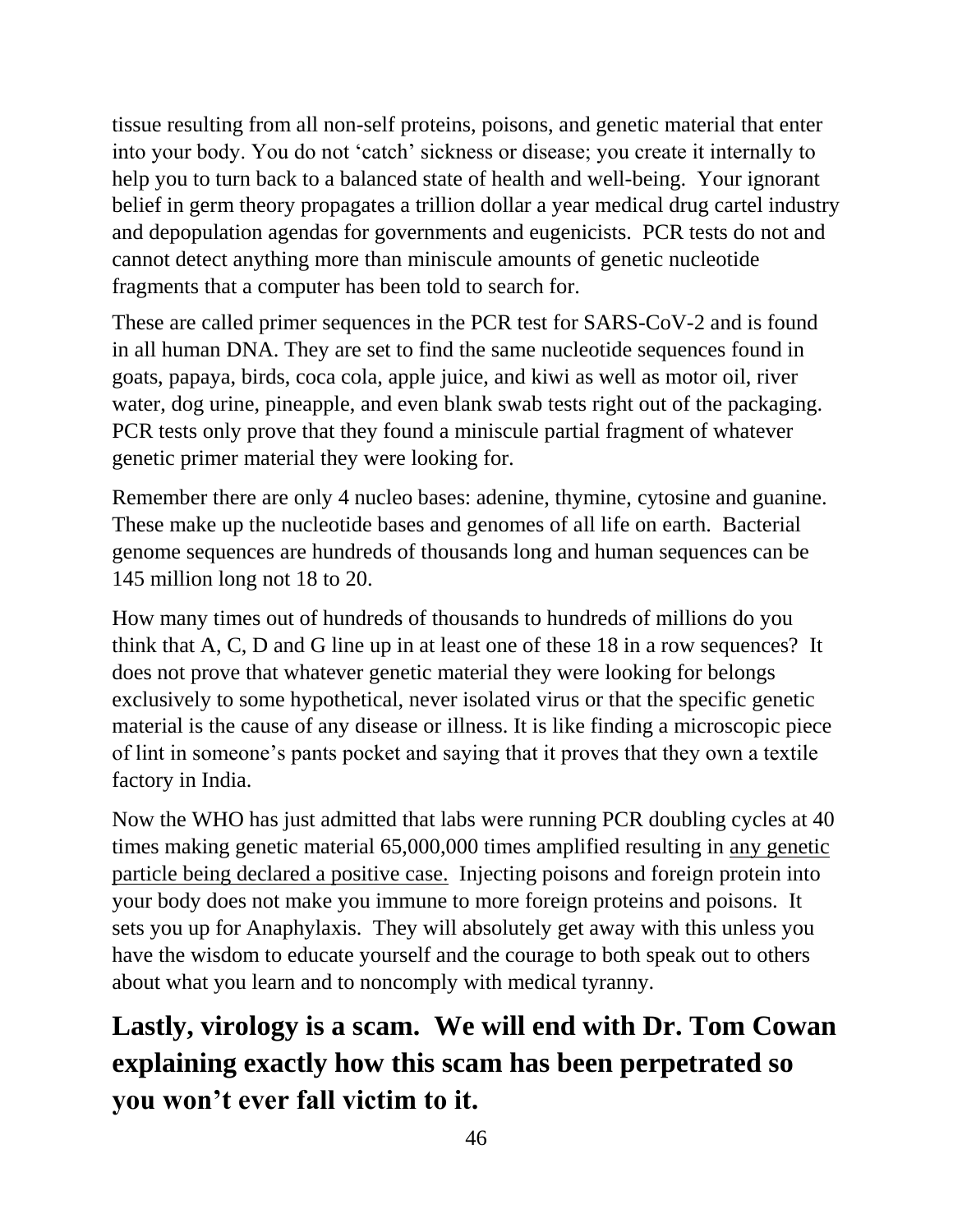**Dr. Tom Cowan:** what I have discovered is that science is going to be used a weapon against us. It is nice to know a little about science so that we cannot be fooled as easily. Lately a lot of people have sent me studies, published in peer review literature. Some are from Nature, from the New England Journal, Lancet, a variety, saying here is a paper that shows isolation and proper characterization of the genome and few having been proven post postulus.

**Dr. Tom:** personally, I have seen 31 papers that I've come across and had sent to me. Someone has said there are 125 different laboratories and different isolations of the virus. Isolation means the separation of one thing from everything else. In every thing …and a virus is a thing and not a thought, emotion or feeling… every thing can be separated from every thing that is not itself. Once it is separated it can be counted.

**Dr. Tom:** you take coffee and grind it up. If you are looking to see if caffeine causes high blood pressure, the ground coffee bean is not pure isolated caffeine. Then you filter it, get rid of the grounds and now you have a brew of coffee. That is also not pure isolated caffeine as there are many other compounds in there. Any experiment done with coffee to see if it is the caffeine is obviously flawed and invalid.

**Dr. Tom:** then you do the next step which is to take out, purify the caffeine. You can do that with a centrifuge and there are different laboratory techniques that can do that and have been done since the 30s. You make sure that you have simply and only chemical caffeine. You can extract that, send it to another lab to verify the steps that you took and they say, 'yes, this is only caffeine.' Then you expose an animal to that and if it causes high blood pressure and you do appropriate controls, then you know with reasonable certainty that the isolated caffeine which you have now proven to exist, is actually the cause of the high blood pressure.

**Dr. Tom:** I would still contend that after one year, and after reading these 31 studies, talking to hundreds of people, either in person or in email, that there is not one study using that same methodology that has shown the existence of a corona virus including the SARS COV2 virus…not one study. The question is what are all these virologists doing? The other thing about the caffeine example is that most of us in fact all of us would agree that if you make coffee…grind the beans and filter them and mix them in a bath of tea, yergamate, chocolate and a bunch of other caffeine containing chemicals or substances, from then on you would never be able to know that the caffeine that you are looking for came from the coffee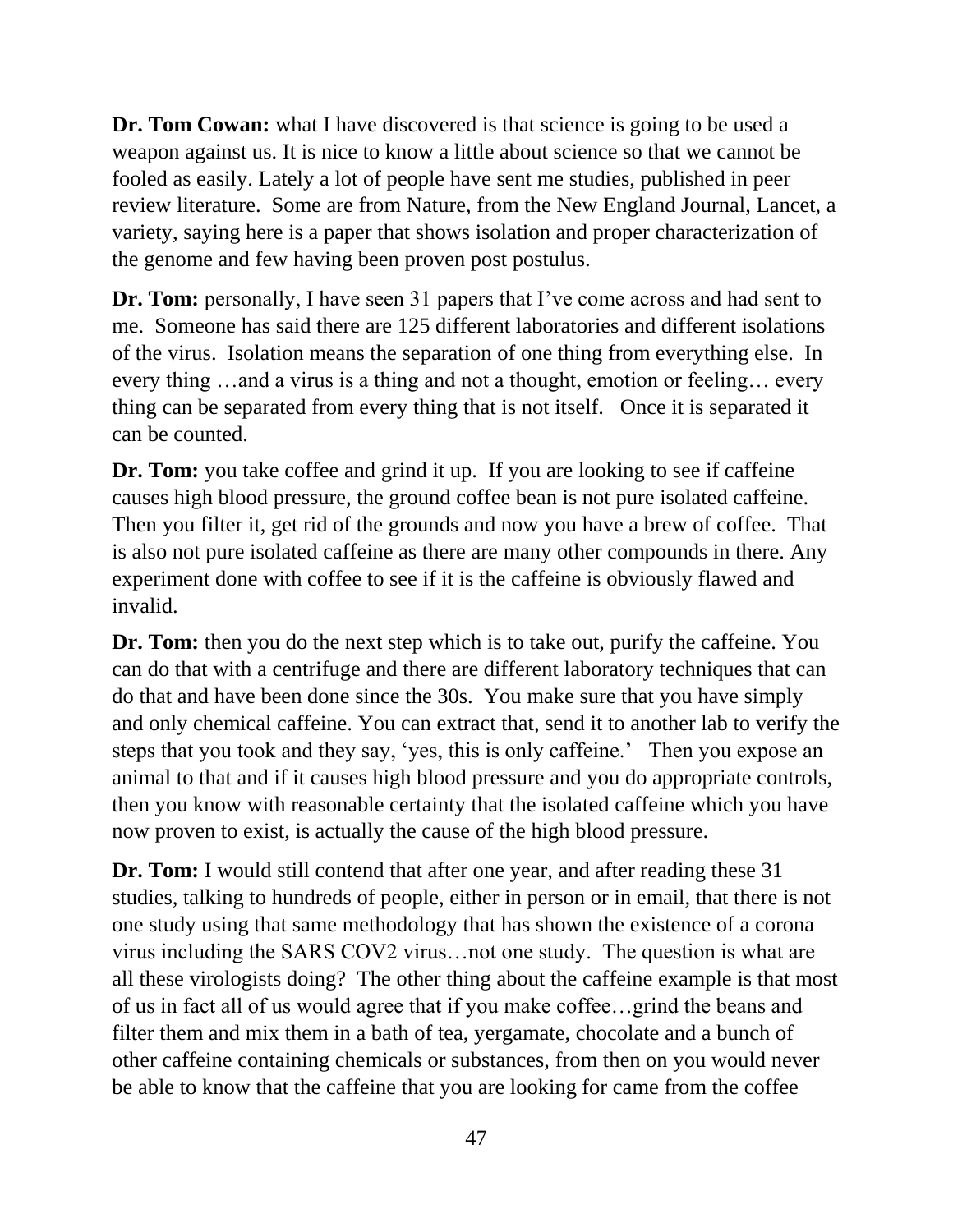beans because all these other substances have the same exact chemical in them (caffeine) and so the whole experiment becomes flawed and invalid.

**Dr. Tom:** so what do the virologists do and what is the basis of all these papers? You take at best the respiratory secretions (I like to say snot) from someone who has this disease. How do you define the disease? Let's just assume there is something called COV19 that is a specific disease entity. You take a person, 10 or 500 people and you do the same thing you did with the coffee. You grind it up because that helps to extract things better. Then you put it through filter paper and you have unpurified super natin which is liquid stuff with a lot of genetic material and possibly viruses because the mesh or size of the pores caught the cells and the bacteria, fungus and everything else. You get rid of that part and it is still not isolated or purified.

**Dr. Tom:** what they do is they stop the purification process and they inoculate the unpurified, un-isolated mess onto virile cells which is monkey kidney tissue. The problem there is that is exactly equivalent to putting the coffee into the bath with the chocolate and tea. It turns out that there is only one kind of DNA or RNA. There are many varieties but its all made of the same thing. The monkey kidney tissue has exactly the same kind of genetic material as this so-called virus.

**Dr. Tom:** as I have said over and over, the inoculation of this unpurified stuff doesn't actually break down the kidney tissue. They have to help it by starving which is called minimal nutrient medium, and they poison it by nephrotoxic, in other words, kidney toxic antibiotics like gentomyacin. Then this causes the disintegration, so-called lysis or breakdown of the kidney tissue into numerous particles and vesicles and essentially debris. At that point you have no idea where any of this genetic material came from.

**Dr. Tom:** then they do a PCR test which has never been standardized against having found a virus in the first place so they have no idea whether any of these segments are unique to anything because they have never isolated and pulled out the genome in the first place. So where do they get the genome? They get the genome because they take some of these segments. They find they attach to certain pieces in this brew, and then they put those segments into a computer and it makes what they call an encyclical genome. Encyclical is a fancy word for theoretical which is essentially a synonym for the word imaginary which is essentially a synonym for the word make-believe.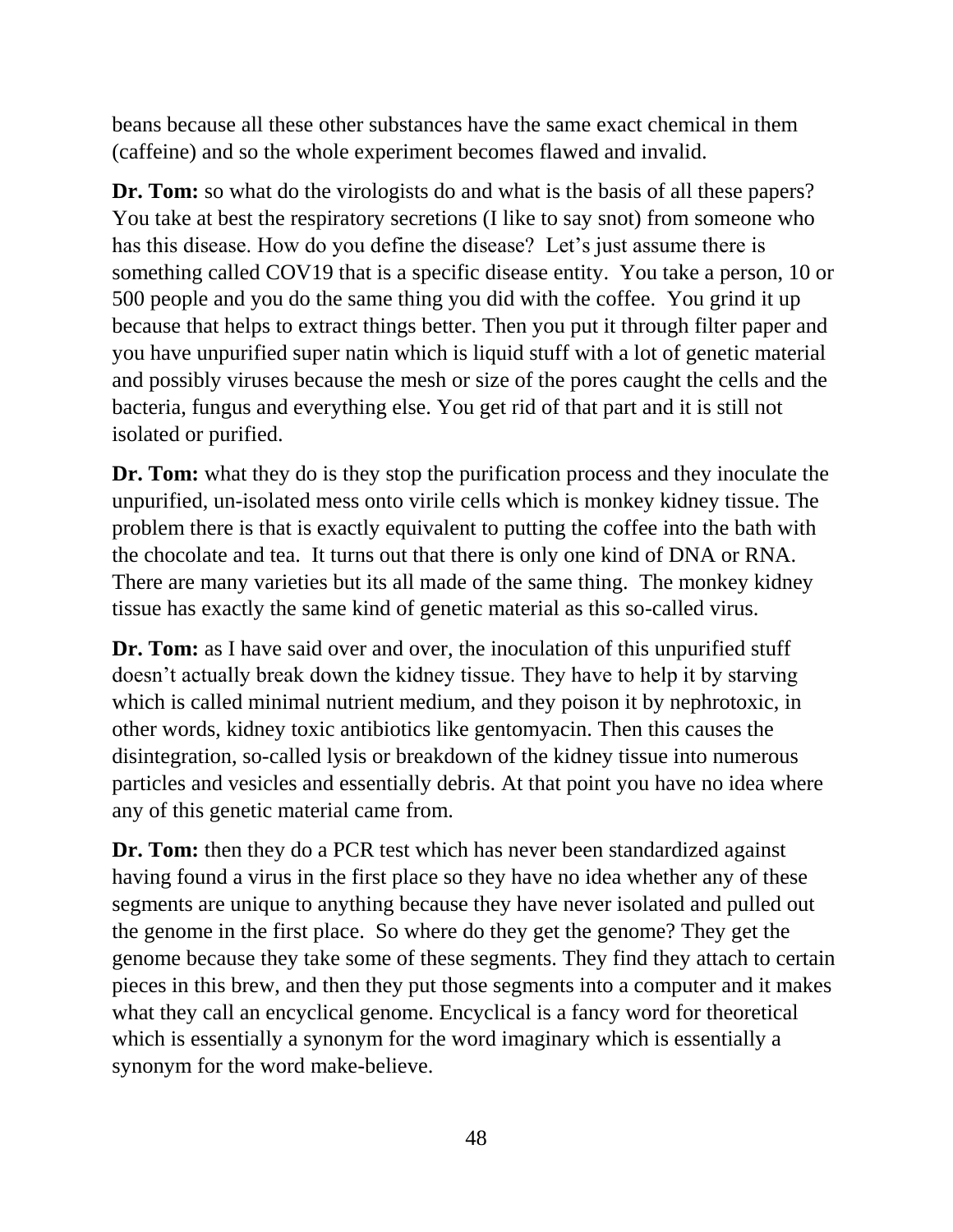**Dr. Tom:** they standardize this encyclical genome against the first SARS virus which was made in exactly the same way with an encyclical (imaginary) genome of an imaginary virus. Then they say this is the new definition of isolation and we find these pieces of genetic material in this brew that contains unpurified snot, broken down tissue, that contains the exact same kinds of sequences and genetic material as the virus. It has never been proven that there is anything unique about any of the sequences.

**Dr. Tom:** as I pointed out when a friend did a blast search, a search of the genetic database, he found that one of the primer sequences called the spike protein matches 93 human sequences and 91 sequences from other microbes, fungus and other organisms. There is nothing unique about this. They are simply testing for pieces of genetic material having no idea what the origin of this genetic material is. As far as I know, and I think I know this as well as anybody could know it, there is not one study out there.

**Dr. Tom:** There has never been a study with this virus or many other viruses that has properly isolated the virus, properly sequenced the virus. If you cannot properly isolate it, you cannot say that a sequence of it comes only from that virus. If you have never isolated this just like you could never say it is only the caffeine that causes high blood pressure unless and until you have isolated the caffeine. You can never prove that the virus is the cause of this disease. Isolation is the key and no matter how many people say they have isolated it and no matter how many people criticize me and us for saying it, I still contend that there is simply no evidence that this kind of isolation has happened with this or many of the other viruses that we are told cause disease.

**Dr. Tom:** I hope that is very clear and that everybody really understands this because to me that is the key to the kingdom.

#### **Film by Spacebusters.**

\*\*\*\*\*\*\*\*\*\*\*

COV19 Vaccine ingredient used for Lethal Injections on Death Row

<https://www.brighteon.com/7329d91b-be64-4d08-950a-bf3b63599492>

Lethal Injection of potassium chloride (HCl) can be used as a method of either suicide or homicide. As biological tests are still inadequate to differentiate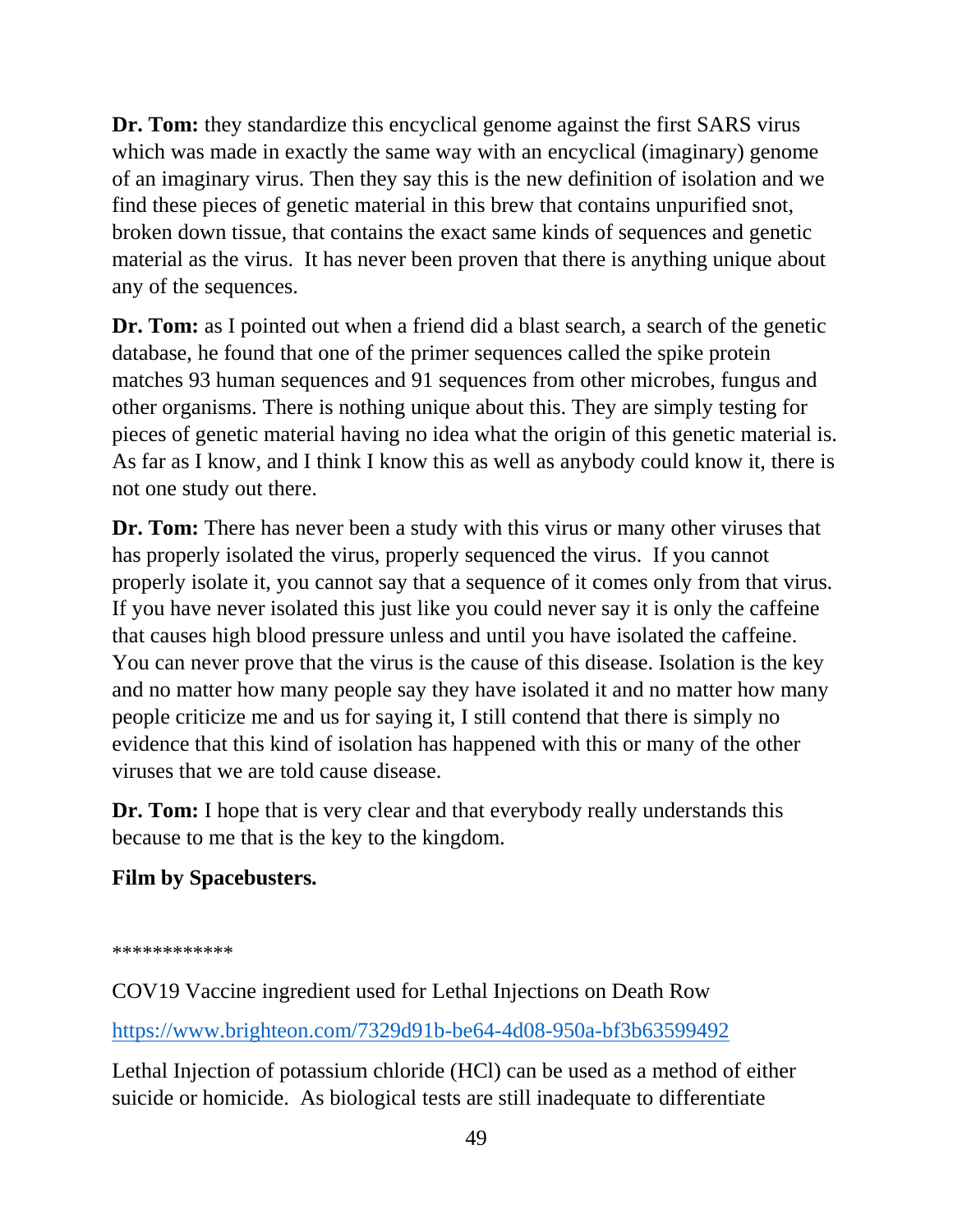endogenous from exogenous potassium, at the scene of death the cause can only be suspected. Death by potassium chloride intravenous injection…potassium chloride intravenous injection is used in suicide attempts and lethal procedures for statesanctioned punishment. Owing to its relatively high concentration of hemolyzed blood (25 – 80 mM) compared to serum (about 4 mM) it is difficult to conclude potassium poisoning by postmortem analysis of biologic samples.

Potassium chloride in Pfizer-BioNTech Covid-19 vaccine is…social media posts claim the Pfizer-BioNTech Covid-19 vaccine is 'poison' because it contains potassium chloride, a chemical also used to stop the heart during a process of lethal injection.

Lethal injection is the practice of injecting one or more drugs into a person typically a barbiturate, paralytic and potassium for the express purpose of causing rapid death. The main application for this procedure is capital punishment.

**Life and Death Row:** How the lethal injection kills – BBC Three In Arkansas, the lethal injection comprises three chemicals: midazolern to sedate, vacuronium bromide to paralyze the muscles and potassium chloride to stop the heart.

KCl (potassium chloride) is very lethal, especially when used in high dosage. Potassium chloride greatly influences our cardiac muscles so make sure to use caution if you are thinking of using it on yourself. Potassium chloride can be helpful to our bodies as it is used by physicians to treat people with low blood levels.

The Oklahoma Department of Corrections added the third drug to the cocktail potassium chloride which stops the heart--to the lethal injection protocol the same year.

\*\*\*\*\*\*\*\*\*\*\*

The following is included only because of the Gibralter stats.

<https://drcharlieward.com/ania-the-new-world-order-expose-their-vaccine-agenda/>

**Feb, 2021 Charlie:** what is clear with the vaccine is that it is not the same the world over. There are clearly many different types of vaccines that are being administered. They realized the one they are using in Gibraltor, in 2020 5 people over the age of 80 died. In 2021 they started vaccinating the old people. So far, as of yesterday, 79 people over the age of 80 have died. That should wake people up. These figures are published. Gibraltor is a British enclave off the south coast of